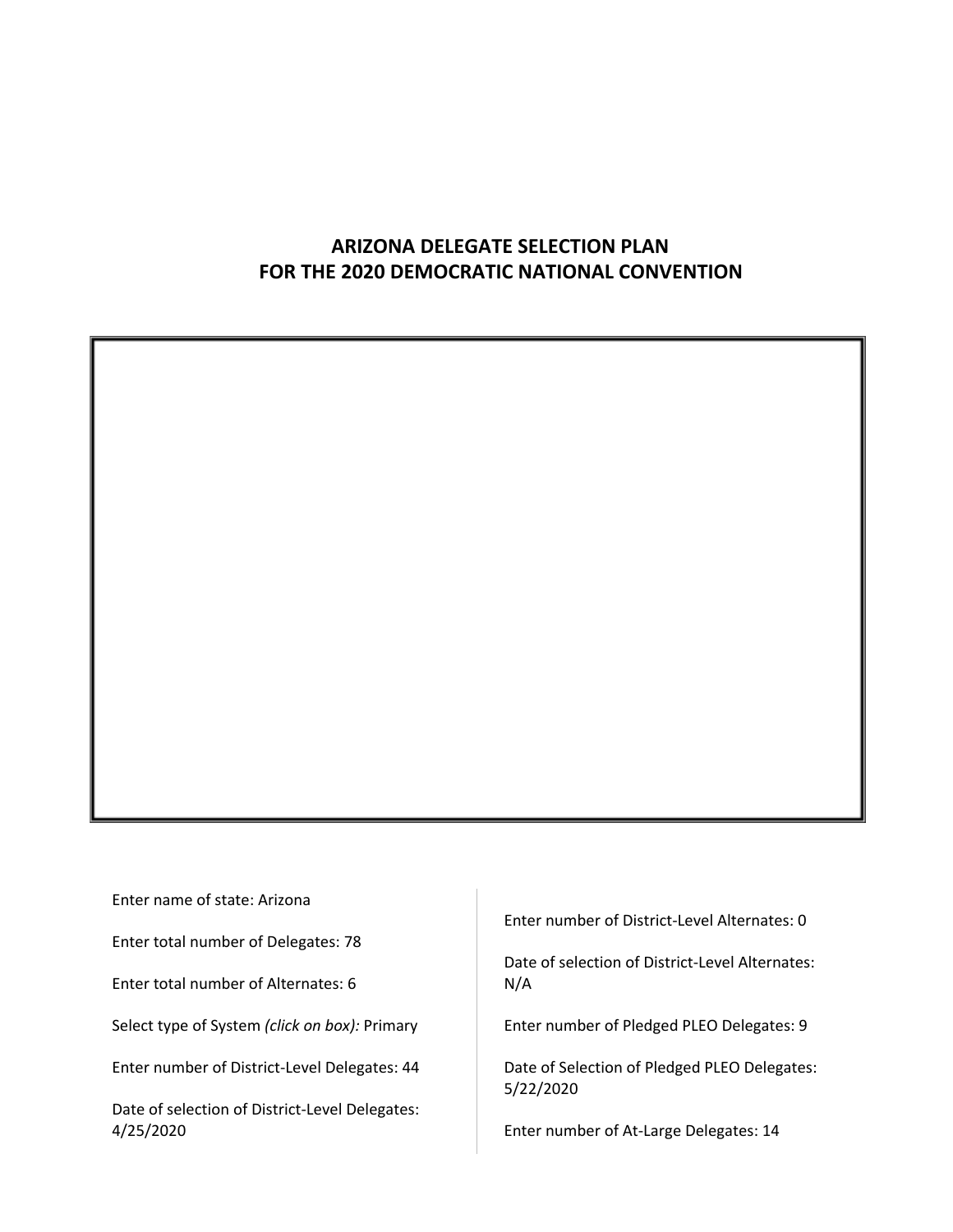Date of Selection of At-Large Delegates: 5/22/2020

Enter number of At-Large Alternates: 6

Date of Selection of At-Large Alternates: 5/22/2020

Enter total number of Standing Committee Members: 9

Enter total number of Convention Pages: 3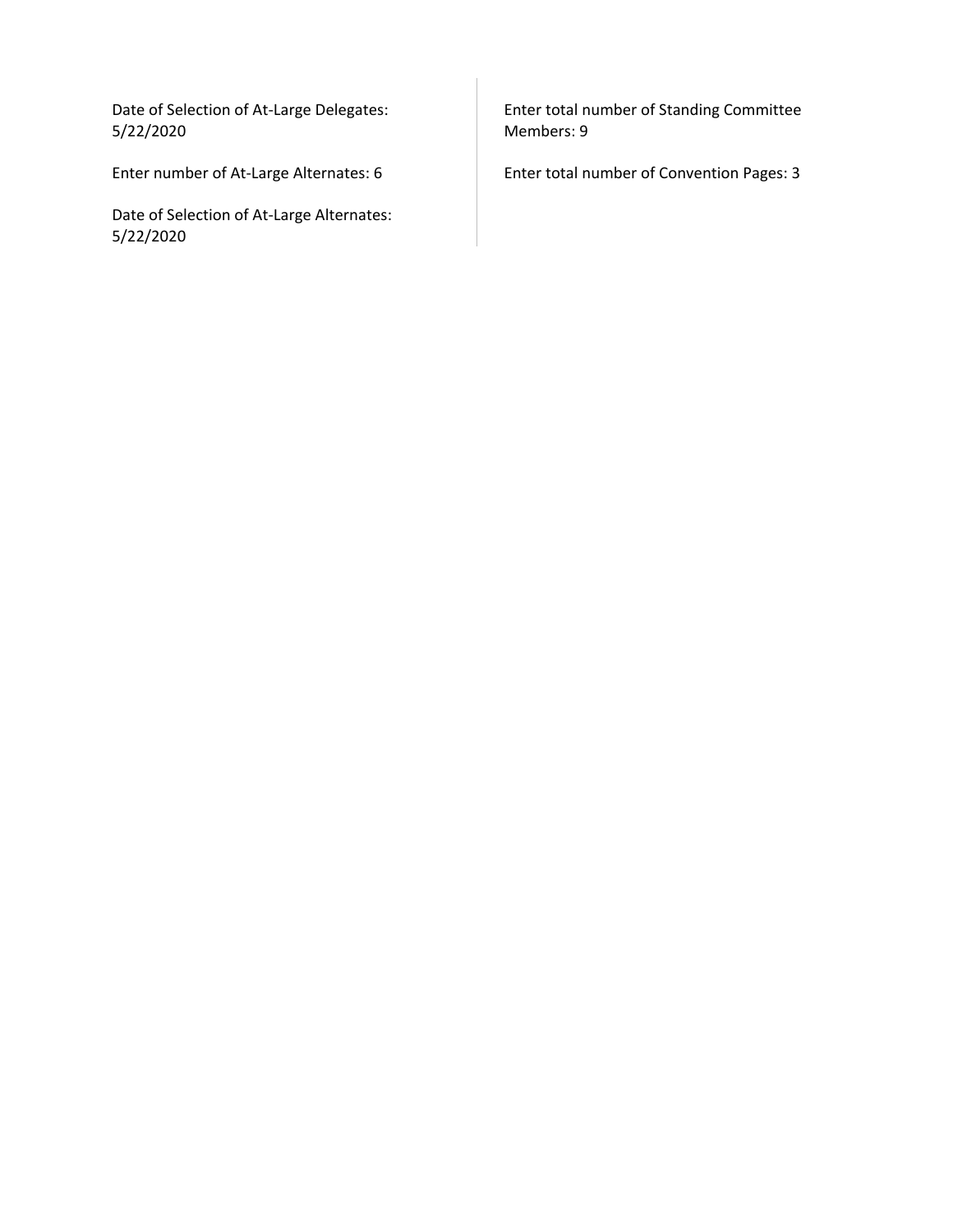# **ARIZONA DELEGATE SELECTION PLAN**

FOR THE 2020 DEMOCRATIC NATIONAL CONVENTION

ISSUED BY THE **ARIZONA** DEMOCRATIC PARTY

(AS OF WEDNESDAY, SEPTEMBER 04, 2019) AMENDED MAY 07, 2020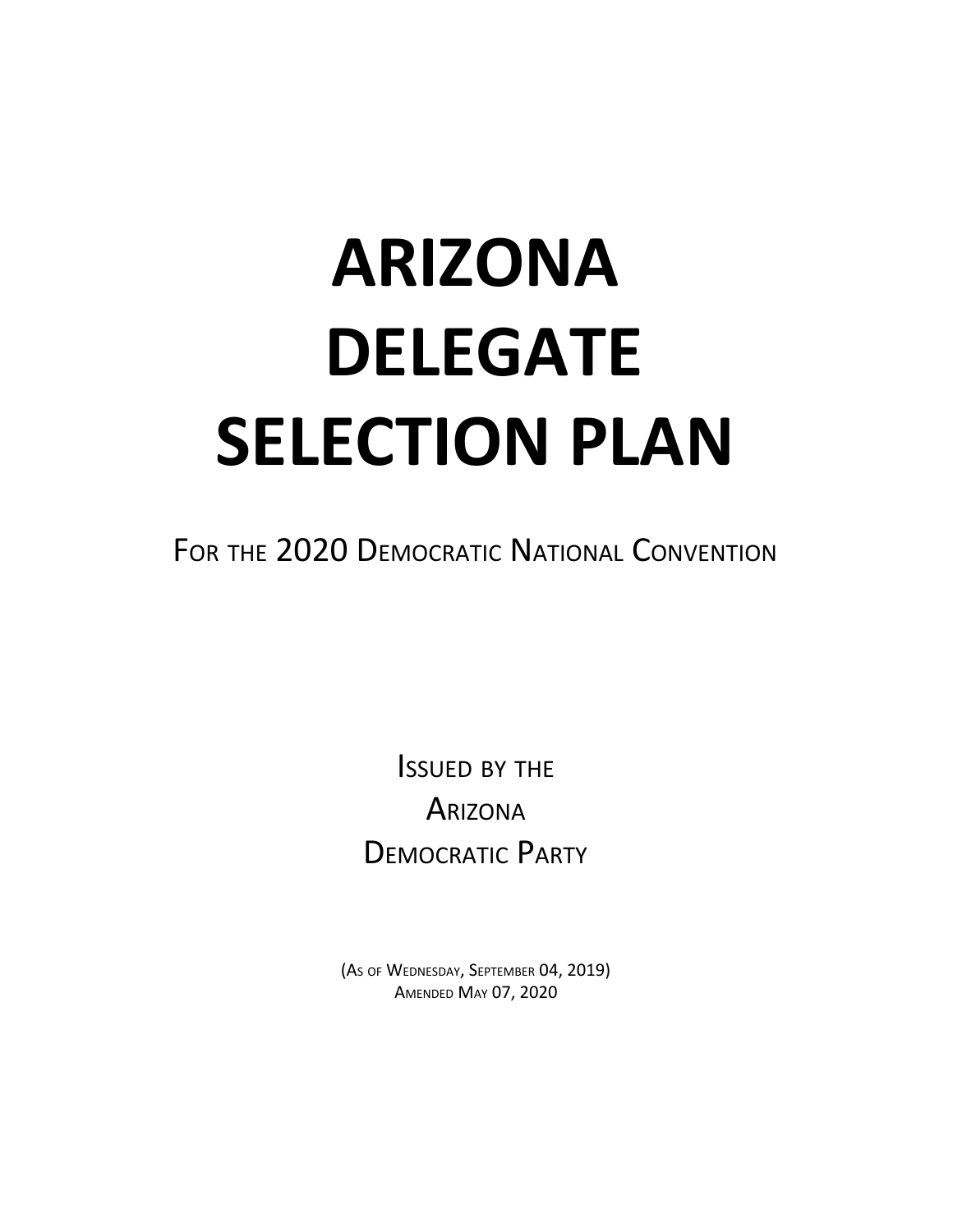#### **Table of Contents** *[include page numbers]*

| Ι.    |                    |  |
|-------|--------------------|--|
|       | Introduction<br>А. |  |
|       | В.                 |  |
|       | C.                 |  |
| II.   |                    |  |
|       | А.                 |  |
|       | В.                 |  |
| III.  |                    |  |
|       | А.                 |  |
|       | В.                 |  |
|       | $C_{\cdot}$        |  |
|       | D.                 |  |
|       | E.                 |  |
| IV.   |                    |  |
|       | А.                 |  |
|       | В.                 |  |
| V.    |                    |  |
| VI.   |                    |  |
| VII.  |                    |  |
| VIII. |                    |  |
|       | А.                 |  |
|       | В.                 |  |
|       | C.                 |  |
|       | D.                 |  |
|       | E.                 |  |
|       | F.                 |  |
| IX.   |                    |  |
|       | А.                 |  |
|       | В.                 |  |
|       | C.                 |  |
| Χ.    |                    |  |
|       |                    |  |
|       | А.                 |  |
|       | В.                 |  |
|       | C.                 |  |
|       | D.                 |  |
|       | E.                 |  |
|       | F.                 |  |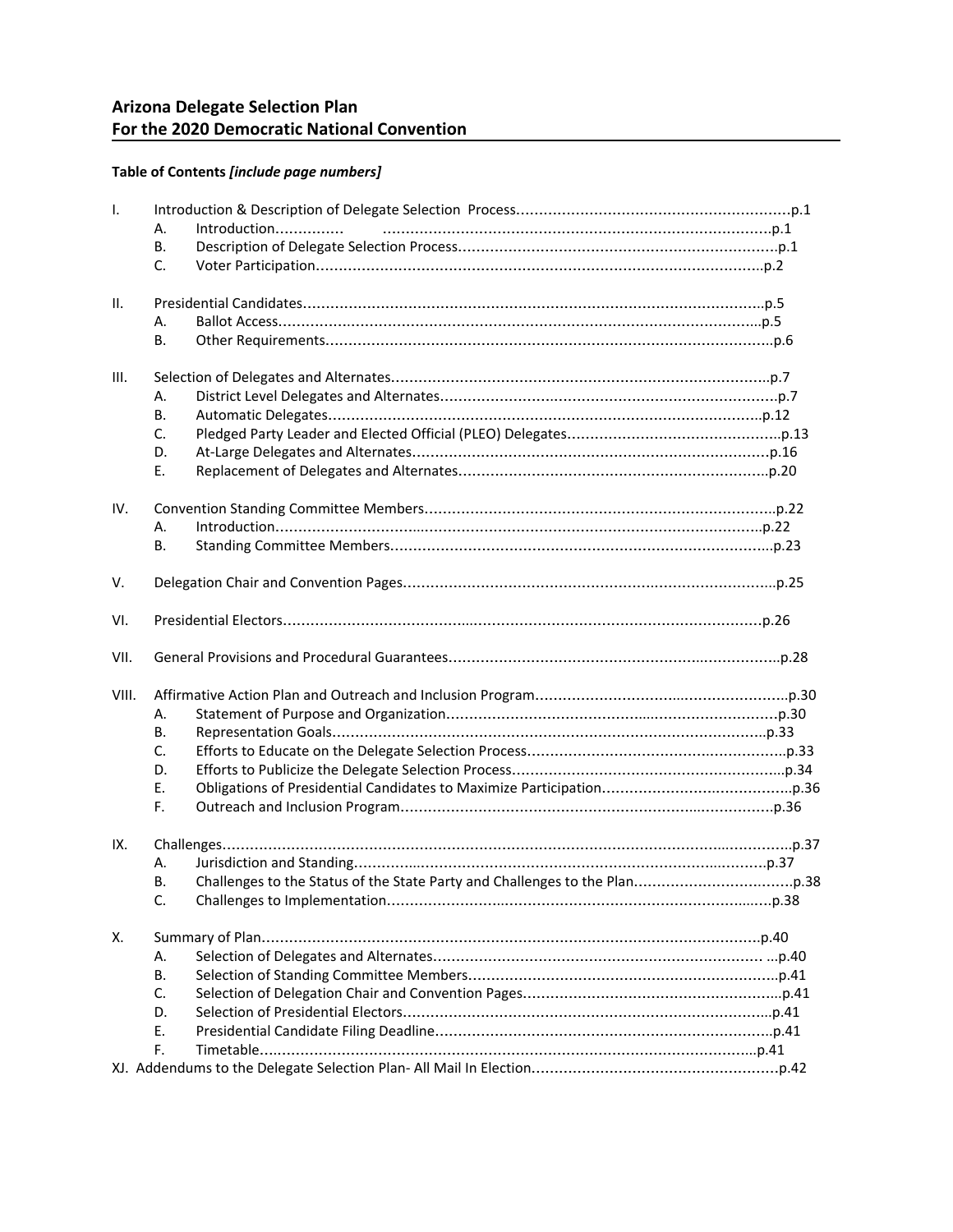## ARIZONA **Delegate Selection Plan For the 2020 Democratic National Convention**

## **Section I Introduction & Description of Delegate Selection Process**

## **A. Introduction**

- 1. Arizona has a total of 78 delegates and 6 alternates. *(Call I & Appendix B)*
- 2. The delegate selection process is governed by the *Charter and Bylaws of the Democratic Party of the United States*, the *Delegate Selection Rules for the 2020 Democratic National Convention* ("Rules"), the *Call for the 2020 Democratic National Convention* ("Call"), the *Regulations of the Rules and Bylaws Committee for the 2020 Democratic National Convention* ("Regs."), the rules of the Democratic Party of Arizona, the Arizona election code, and this Delegate Selection Plan. *(Call II.A)*
- 3. Following the State Party Committee's adoption of this Delegate Selection Plan, the State Party shall submit the Plan for review and approval by the DNC Rules and Bylaws Committee ("RBC"). The State Party Chair shall be empowered to make any technical revisions to this document as required by the RBC to correct any omissions and/or deficiencies as found by the RBC to ensure its full compliance with Party Rules. Such corrections shall be made by the State Party Chair and the Plan resubmitted to the RBC within 30 days of receipt of notice of the RBC's findings. *(Reg. 2.5, Reg. 2.6 & Reg. 2.7)*
- 4. Once this Plan has been found in Compliance by the RBC, any amendment to the Plan by the State Party must be submitted to and approved by the RBC before it becomes effective. *(Reg. 2.9)*

## **B. Description of Delegate Selection Process**

- 1. **Arizona** will use a proportional representation system based on the results of the *Presidential Preference Election (Primary)* for apportioning delegates to the 2020 Democratic National Convention.
- 2. The "first determining step" of *Arizona*'s delegate selection process will occur on **Tuesday, March 17, 2020.**

The Arizona Secretary of State will certify the election results to the Arizona Democratic State Chair on or before **Monday, March 30, 2020**. *(A.R.S 16-249)*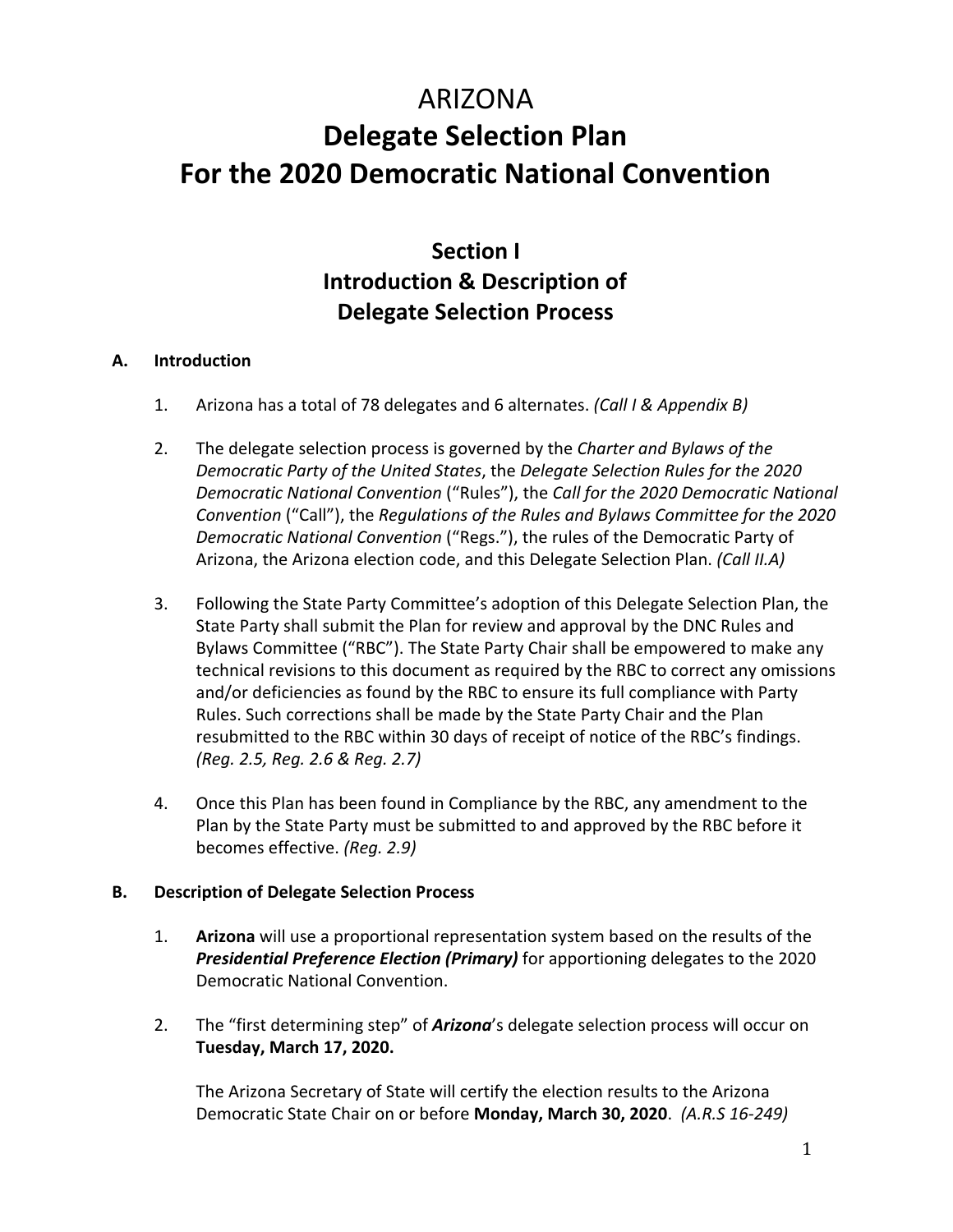#### **C. Voter Participation**

- 1. Participation in Arizona's delegate selection process is open to all voters who wish to participate as Democrats. *(Rule 2.A and Rule 2.C.)*
	- a. The deadline to register to vote in the first step of the delegate selection process is February 18, 2020;
	- b. An overview of the state's voter registration, enrollment procedures, and/or declaration process including:

 No later than 5pm on the eleventh day preceding the election, any elector who is eligible to vote in the Presidential Preference election may make a verbal or signed, written request for an official early ballot to the County Recorder or other officer in charge of elections for the county in which the elector is registered to vote. If the request is verbal, the requesting elector shall provide the date of birth and birthplace or other information that if compared to the voter registration records for that elector would confirm the identity of the elector.

- (1) Democrats eligible to vote at the polling locations are determined as all those registered on the voter checklist as Democrats or those registered on the voter checklist as Democrats with the Arizona Secretary of State by March 6, 2020 at 5 p.m. (ARS 16-246). This is a date set administratively when a list of voters that will be prepared for the polling locations indicating those voter that were mailed early ballots
- (2) Voters who are not Registered as Democrats are not eligible to participate in the Arizona Presidential Preference for the Democratic nominee; (Rule 2.A & Reg. 4.3.B)
- (3) Arizona voters who request an early ballot can mail in their completed ballot or deliver their completed ballot to any polling location. The County Recorder will verify if the completed ballot has been received. The verification process is directly linked to the voter database, which captures all votes. If the ballot has not been processed, their early ballot will be cancelled and a new in person provisional ballot will be issued to the voter.
- c. Arizona law ARS 16-121 states that a qualified elector must be at least eighteen years of age on or before the date of the election. While seventeen year olds who will turn eighteen by the November general election, will not be able to vote in the Presidential Preference Primary, we will be conducting voter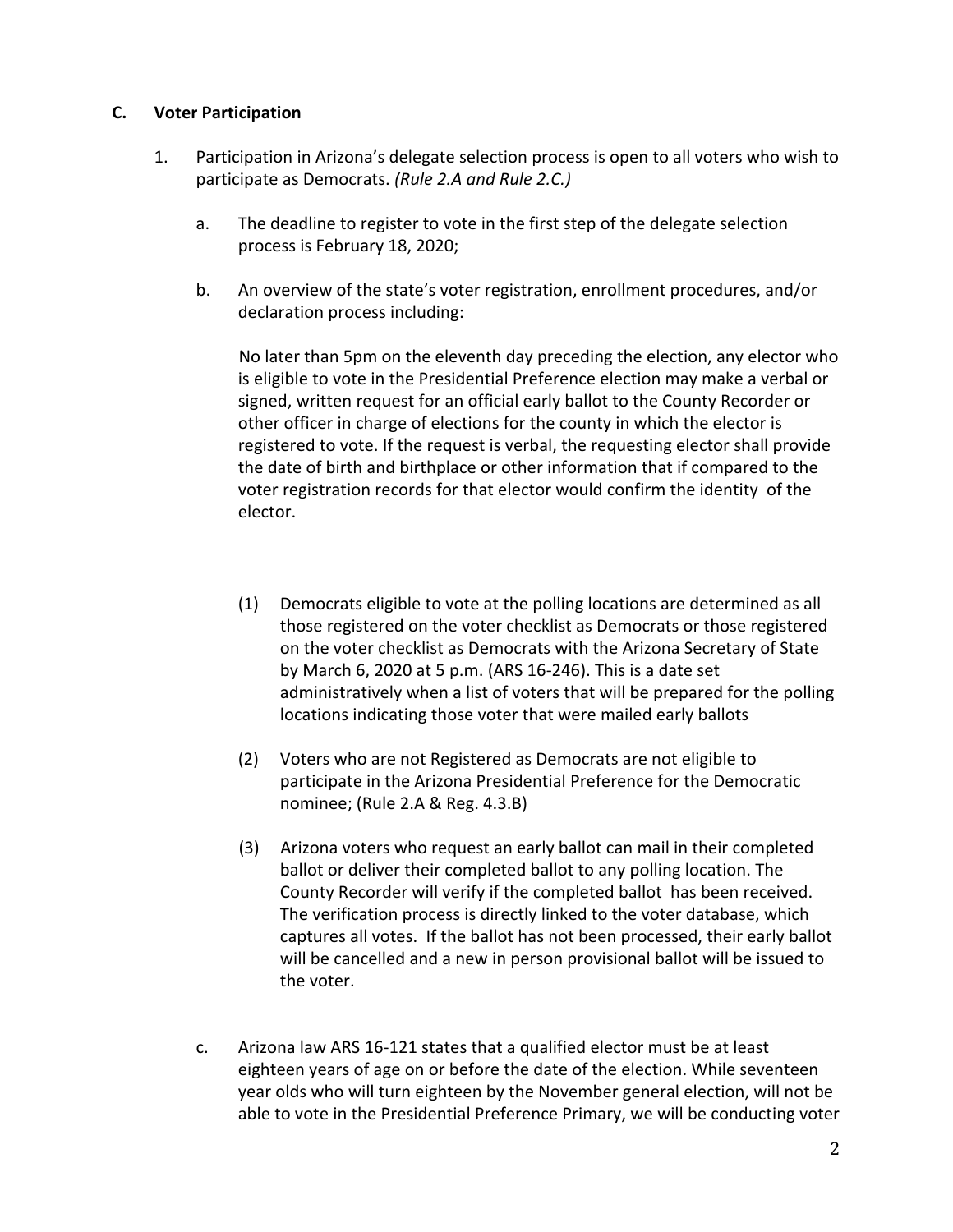registration which is permitted, promoting political participation on social media, reaching out to high school seniors and recruiting youth to volunteer in presidential campaigns and the party. *(Reg. 4.3.C)*

- d. At no stage of Arizona's delegate selection process shall any person be required, directly or indirectly, to pay a cost or fee as a condition for participating. Voluntary contributions to the Party may be made, but under no circumstances shall a contribution be mandatory for participation. *(Rule 2.D & Reg. 4.4)*
- e. No person shall participate or vote in the nominating process for the Democratic presidential candidate who also participates in the nominating process of any other party for the corresponding election. *(Rule 2.E)*
- f. Votes shall not be taken by secret ballot at any stage of the delegate selection process, including processes leading up to the selection of DNC Members or State Chairs or Vice Chairs, who serve as DNC members by virtue of their office, except that use of such voting by secret ballot may be used in a process that is the first determining stage of the delegate election process and in which all individual voters who wish to participate as Democrats are eligible to do so. *(Rule 2.F)*
- g. No person shall vote in more than one (1) meeting which is the first meeting in the delegate selection process. *(Rule 3.E & Reg. 4.7)*
- 2. Arizona is participating in the Arizona state-run presidential preference primary that will utilize state-run voting systems. The Arizona Democratic Party has taken (or will take) provable positive steps (by speaking directly to the offices in charge when appropriate and by bringing public pressure when needed) to:
	- a. Work with our newly elected Secretary of State to maintain secure and accurate state voter registration rolls, so that every eligible American who registers to vote has their personal information protected and secure; *(Rule 2.H.1)*
	- b. Work with Secretary of State to ensure transparent and accurate voter registration list maintenance procedures that comply with federal requirements and ensure that every eligible voter stays on the rolls; *(Rule 2.H.2)*
	- c. Promote the acquisition, maintenance, and regular replacement of precinct based optical scan voting systems; *(Rule 2.H.3)*
	- d. Ensure that any direct recording electronic systems in place have a voter verified paper record; *(Rule 2.H.4)*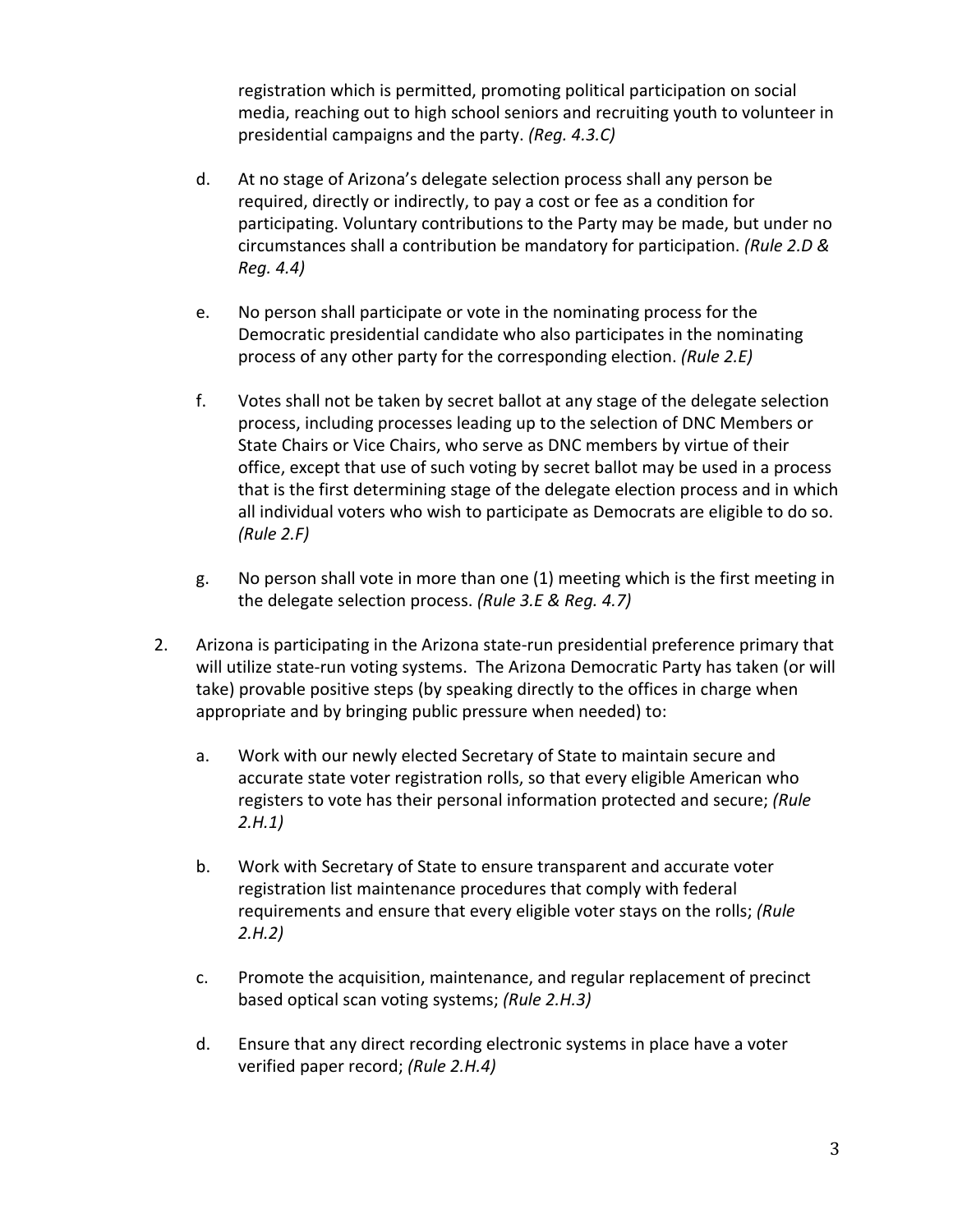- e. Implement risk limiting post-election audits such as manual audits comparing paper records to electronic records; *(Rule 2.H.5)*
- f. Ensure that all voting systems have recognized security measures; *(Rule 2.H.6)*
- g. Use accessible and secure voting machines that make it possible for individuals with disabilities to vote securely and privately. *(Rule 2.H.7)*
- 3. The Arizona Democratic Party has historically used a volunteer Election Integrity Committee to assure integrity and transparency in all of Arizona's state run election processes. In 2018 we hired a Voter Protection Director to oversee a larger than ever program using this committee as a volunteer based. We are committed to hiring a Voter Protection Director in 2019 to lead these efforts again. The Arizona Democratic Party led by our Voter Protection Director will work with our Election Integrity Committee and our Secretary of State and County Elections Departments to make sure we are taking steps to: *(Rule 2.I and 2.I.1)*
	- a. Expand access to voting, including by our Permanent Early Voting List (PEVL), In the November 2018 election*,* 77% of Arizona voters cast their ballots by mail (using) PEVL or at early voting centers. Ballots are mailed 26 days prior to the election, February 21, 2020, and early voting locations open in all 15 counties. The deadline to request an early ballot is two weeks prior to the election. The counties typically expand the hours and number of locations for their early in-person voting centers. ; *(Rule 2.I.1.a)*
	- b. Ensure that voting locations are accessible, fairly placed, and adequate in number, and have a sufficient number of voting machines; *(Rule 2.I.1.b)*
	- c. Speed up the voting process and minimize long lines; *(Rule 2.I.1.c)*
	- d. Eliminate onerous and discriminatory voter identification requirements; *(Rule 2.I.1.d)*
	- e. Count and include in the final total ballots from voters who are eligible to vote but cast their ballots in the wrong precinct, for offices for which they are eligible to vote; and *(Rule 2.I.1.e)*
	- f. Facilitate military and overseas voting. *(Rule 2. I.1.f)*
- 4. As part of encouraging participation in the delegate selection process by registered voters, The Arizona Democratic Party has and is committed to making a priority to expand the Democratic electorate by registering new voters, encouraging no party preference voters to become Democrats and signing up voters to receive ballots in the mail as part of the PEVL program. We are committed to advocating for*:(Rule 2.I.2)*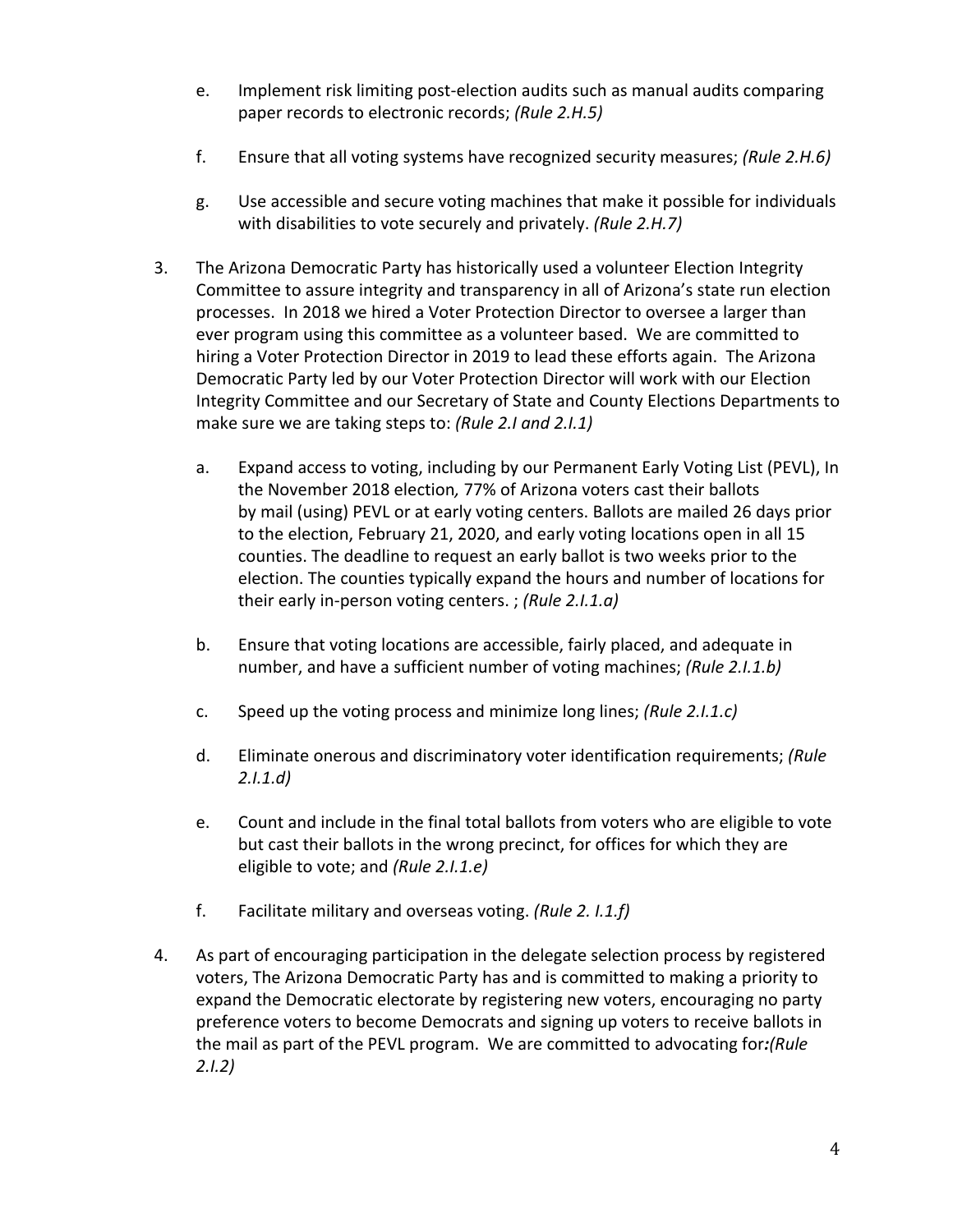- a. Voter registration modernization, including online voter registration and automatic and same-day registration; (Rule 2.I.2.a)
- b. Pre-registration of high school students so that they are already registered once they reach voting age; (Rule 2.I.2.b)
- c. Restoration of voting rights to all people who have served the time for their criminal conviction, without requiring the payment of court fees or fines; (Rule 2.I.2.c) and
- d. Seek enactment of legislation for same-day or automatic registration of voters for the Democratic presidential nominating process.] (Rule 2.I.2.d)
- 5. The Arizona Democratic Party has and will continue to work with our Secretary of State and Legislative Leaders to ensure an open and inclusive process to make sure the Presidential Preference election is fair and open. We will push for state laws that allow Independents to vote in Primaries and if that is not achievable push for party switching up until the deadline to register to vote. We will also continue to work with our Voter Protection team and Election Integrity Committee to assure integrity and transparency in all of Arizona's state run election processes. *(Rule 2.J and Rule 2.J.1)*
- 6. Scheduling of Delegate Selection Meetings

The dates, times and places for all official Party meetings and events related to the state's delegate selection process must be scheduled to encourage the participation of all Democrats. Such meetings must begin and end at reasonable hours. The state party is responsible for selecting the dates and times and locating and confirming the availability of publicly accessible facilities for all official meetings and events related to this process. In addition, the scheduling of meetings shall consider any religious observations that could significantly affect participation*. (Rule 3.A & Reg. 4.)*

## **Section II Presidential Candidates**

## **A. Ballot Access**

- 1. A presidential candidate gains access to the Arizona-run presidential preference primary ballot by filing a nomination paper with the Arizona Secretary of State Katie Hobbs at the State Capitol Complex, 1700 W Washington, Seventh Floor, Phoenix, Arizona 85007. In accordance with state law, the duration of time provided to file is between **November 8, 2019 and 5 p.m. on December 9, 2019** that contains the following (A.R.S. 16-242):
	- i. The name, residence address and mailing address of the candidate.
	- ii. The name of the recognized political party from which the person seeks nomination.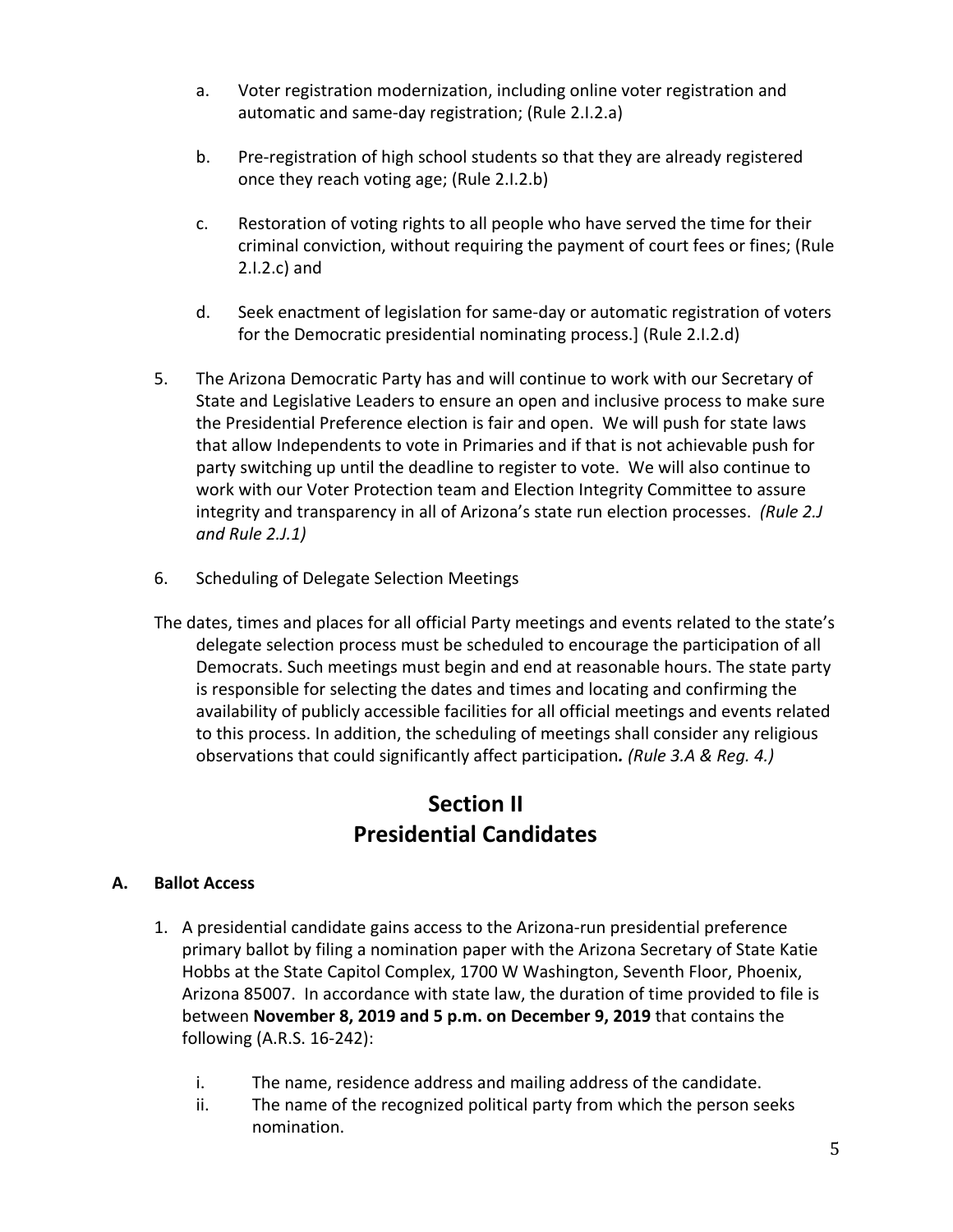- iii. The name and address of the Chairman of the candidates state committee.
- iv. The exact manner for printing the candidate's name on the presidential preference ballot pursuant to section 16-311
- 2. The nomination paper shall be filed no less than 100 days nor more than 130 days before the presidential preference election and not later than 5:00 p.m. on the last day for filing.
- 3. A candidate for the office of President of the United States shall file with the Secretary of State nomination petitions signed by at least five hundred (500) electors who are qualified to vote for the candidate whose nomination petition they are signing for that election or, for recognized parties with fewer than fifty thousand registered voters, nomination petitions signed by at least five hundred qualified electors of any political party affiliation who, at the time they sign, are registered voters. Petitions are available online through the "candidate portal" on the Arizona Secretary of State's website.
- 4. Nomination petitions shall conform to the requirements of section 16-314. The "candidate portal" creates the conforming petition.
- 5. In lieu of the petition requirements of this section, a candidate may qualify to appear on the presidential preference primary ballot of the candidate's political party by filing with the secretary of state during the time period prescribed by subsection 2 of this section a notice of candidacy signed by the candidate and evidence that by the filing deadline the candidate's name is qualified to appear on the presidential preference election ballot of the candidate's political party in at least two (2) other states. (A.R.S 16-242)
- 6. Within seventy-two hours after the close of filing the secretary of state shall certify to the officer in charge of elections the names of the candidates who are qualified for the presidential preference election ballot.

## **B. Other Requirements**

- 1. Each presidential candidate shall certify in writing to the State Democratic Chair, the name(s) of their authorized representative(s) by **Friday, January 24, 2020**. *(Rule 13.D.1)*
- 2. Each presidential candidate shall use their best efforts to ensure that their respective delegation within the state delegation achieves the affirmative action, outreach and inclusion goals established by this Plan and is equally divided between men and women. *(Rule 6.I)*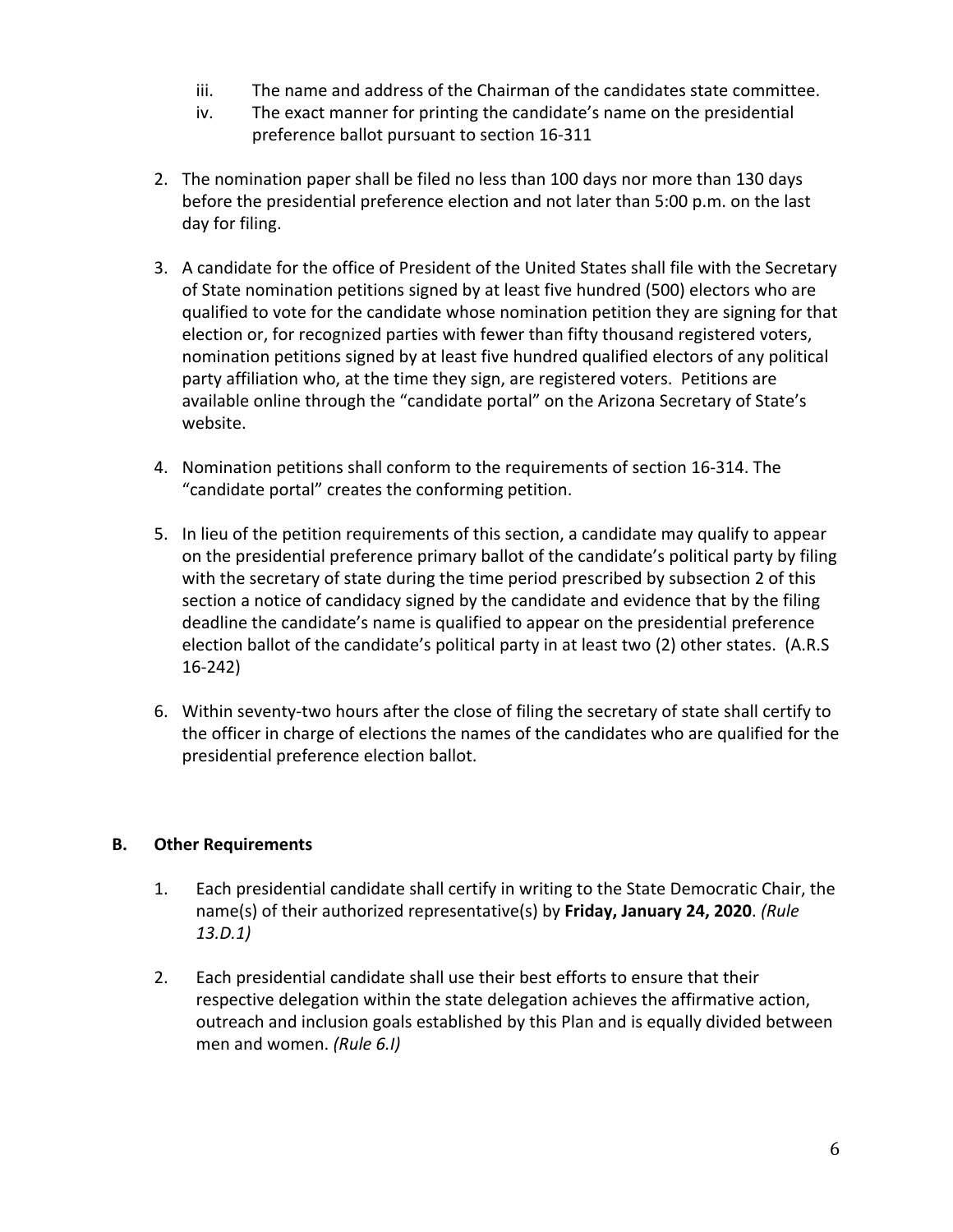## **Section III Selection of Delegates and Alternates**

## **A. District-Level Delegates and Alternates**

- 1. Arizona is allocated 44 district-level delegates. Arizona has chosen to allocate all of its alternates at the at-large level.
- 2. District-level delegates shall be elected at a congressional district level caucus on **April 18, 2020**, following the Presidential Preference Election.

a. All3,000 precinct committee persons from every county in the state, shall receive notice electronically of the district level caucuses not later than **March 17, 2020.** Precinct Committee persons are comprised of those elected at the Aug. 28, 2018 Democratic statewide primary as well those subsequently appointed to vacant seats that existed after the 2018elections through the end of 2019.

b. The Arizona Democratic Party shall enlist the help of its Credentials and Election Integrity Committees for their logistic expertise in credentialing, ballot distribution, ballot counting, auditing, and best practice training.

c. Each district level caucus shall be conducted in a central location and meeting place in Pima and Maricopa counties, organized by congressional district, for which the prospective delegates are running.

d. All precinct committee persons that wish to participate must register their attendance during the registration period of 8:00 a.m. – 10:00 a.m. during the morning of the district level caucuses.

e. A roster of precinct committee persons shall be available for inspection during the entire caucusing period.

f. Delegate candidates and precinct committee people will caucus by preference and vote separately for men and women delegates on separate ballots for men, women and non-binary gender candidates. They may not vote for more than the number indicated on the ballot, but may be allowed to vote for fewer specified.

g. Pursuant to Rule 17, the use of no more than one proxy per voting participant shall be allowable.

h. The use of secret ballot is not permitted. All voting participants must sign their ballots.

i. All ballots will be hand counted to determine results.

j. Candidates for delegates do not have to be present to be elected.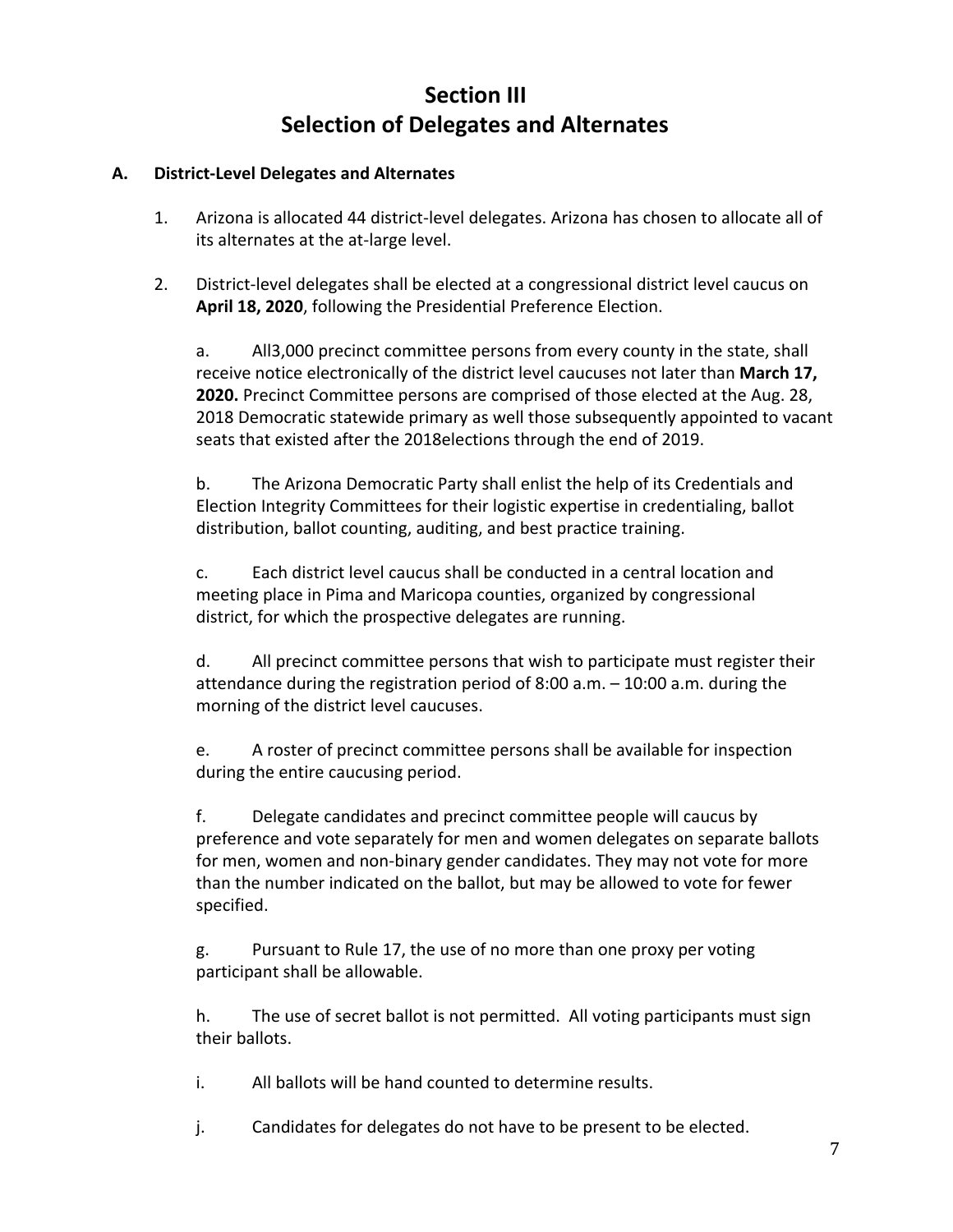- k. The ADP will use best efforts to publicize both the Caucuses and the process to become voting precinct committee persons.
- 3. Apportionment of District-Level Delegates

District

a. Arizona's district-level delegates are apportioned among the districts based on a formula giving *equal weight to the vote for the Democratic candidates in the 2016 presidential and the most recent gubernatorial elections. (Rule 8.A, Reg. 4.12, Reg. 4.11 & Appendix A)*

This formula option was used because during the 2010 area reapportionment, in which the state was reorganized into nine (9) congressional districts after having gained an additional congressional district, Arizona precincts and local district for the 2016 presidential and 2018 gubernatorial election were organized and election results were reported within the framework of the new nine (9) congressional districts.

- (1) The Arizona Democratic Party used data acquired from the Arizona Secretary of State and county recorders to determine the aforementioned figures.
- (2) Hillary Clinton's results from 2016 were utilized, as well as the 2018 gubernatorial election. The results were first broken down by the Congressional District and then compared to the overall statewide results.
- (3) The Arizona Democratic Party calculated the Democratic vote by congressional district, by dividing the 2016 presidential results (by CD) by the statewide Democratic presidential vote in 2016. We then calculated the 2018 gubernatorial vote results (by CDE) , by the statewide gubernatorial Democratic vote in 2018. Finally, we divided by two to arrive at the allocation factor for each congressional district.

| District        |              |                      |         |                       |
|-----------------|--------------|----------------------|---------|-----------------------|
| s               | Formula $/2$ |                      |         | x DL $(44)$ Allotment |
| CD <sub>1</sub> |              | 0.2307 0.1153        | 5.0750  | 5                     |
| CD <sub>2</sub> |              | $0.2730$ 0.1365      | 6.0068  | 6                     |
| CD <sub>3</sub> |              | 0.2178 0.1089        | 4.7917  | 5                     |
| CD <sub>4</sub> |              | 0.1416 0.0708        | 3.1144  | 3                     |
| CD <sub>5</sub> |              | 0.2135 0.1067        | 4.6959  | 5                     |
| CD 6            |              | $0.2453 \, 0.1226$   | 5.3964  | 5                     |
| CD <sub>7</sub> |              | $0.1994 \, 0.0997$   | 4.3863  | 4                     |
| CD <sub>8</sub> |              | $0.2065 \,   0.1033$ | 4.5430  | 5                     |
| CD <sub>9</sub> |              | $0.2723$ 0.1361      | 5.9905  | 6                     |
| Total           |              |                      | 44.0000 | 44                    |

(4) The following table indicates the figures that were used: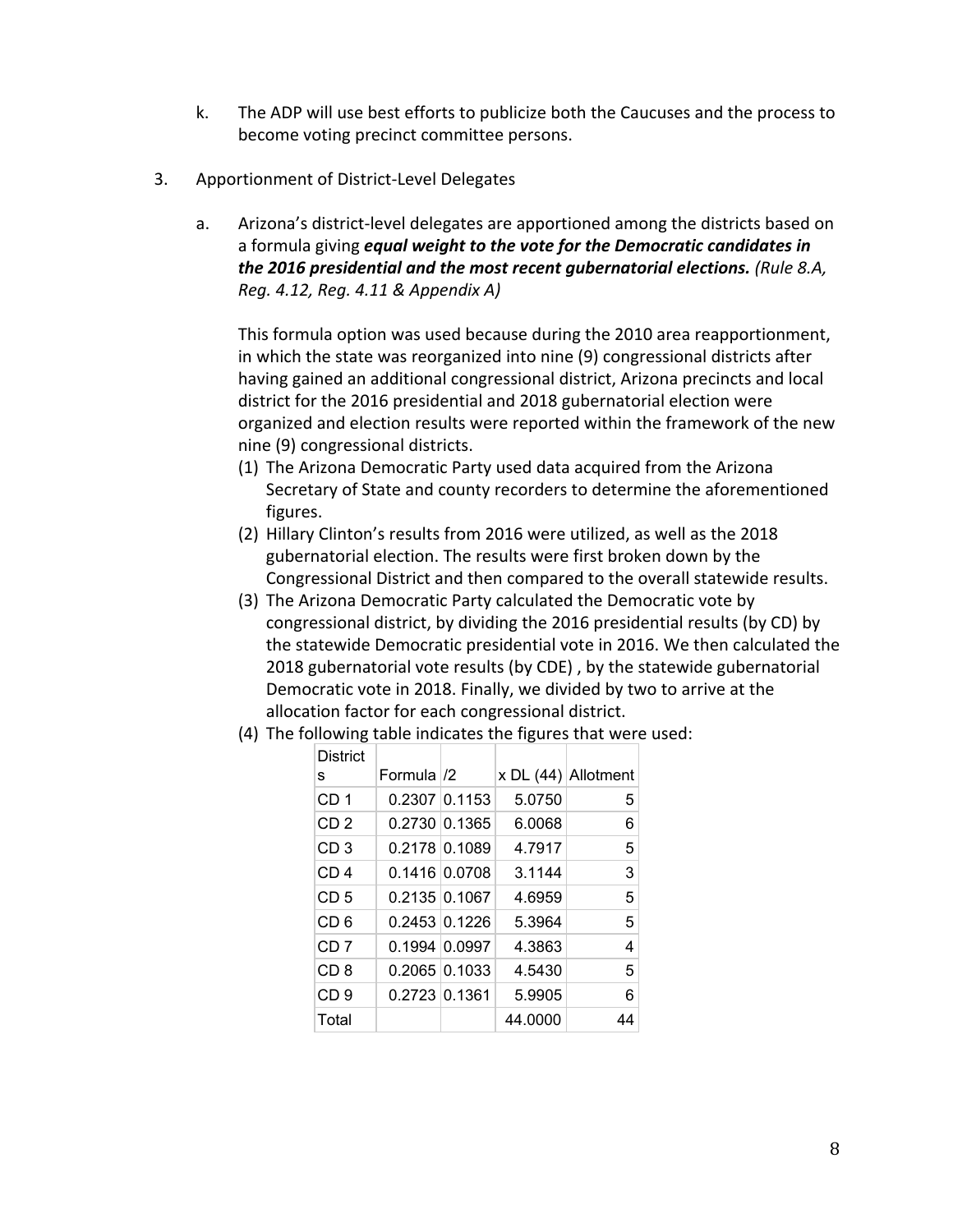- b. The number of men and the number of women in the state's total number of district-level delegates and alternates will not vary by more than one. *(Rule 6.C.1 & Reg. 4.9)*
- c. The district-level delegates are apportioned to districts as indicated in the following table:

|                 |                | <b>Delegates</b> |              |
|-----------------|----------------|------------------|--------------|
| <b>District</b> | Males*         | Females*         | <b>Total</b> |
| #1              | $\mathbf{2}$   | 3                | 5            |
| #2              | 3              | 3                | 6            |
| #3              | 3              | 2                | 5            |
| #4              | $\mathbf 1$    | 2                | 3            |
| #5              | 3              | 2                | 5            |
| #6              | $\overline{2}$ | 3                | 5            |
| #7              | $\overline{2}$ | 2                | 4            |
| #8              | 3              | 2                | 5            |
| #9              | 3              | 3                | 6            |
| Total           | 22             | 22               | 44           |

| *(Assuming no gender non-binary delegates are elected.) |  |  |  |  |
|---------------------------------------------------------|--|--|--|--|
|---------------------------------------------------------|--|--|--|--|

- 4. District-Level Delegate Filing Requirements
	- a. A district-level delegate candidate may run for election only within the district in which they are registered to vote as a Democrat. *(Rule 13.H)*
	- b. An individual can qualify as a candidate for district-level delegate the 2020 Democratic National Convention by filing a statement of candidacy that can be obtained at the state party website, azdem.org or at the state party headquarters, 2910 N Central Ave. Phoenix, AZ 85012 starting on January 2, 2020. For those unable to access the affidavit from the internet or in persons, they may call the state party at (602) 298-4200 and have an affidavit mailed to them. Candidates for delegate will designate their singular presidential preference and a signed pledge of support for the presidential candidate with the State Party by 5:00 p.m. on **Thursday, March 19, 2020 by mailing or delivering to the ADP headquarters at 2910 N Central Ave. Phoenix, AZ 85012 or emailing the affidavit to [delegate@azdem.org](mailto:delegate@azdem.org)** A delegate candidate may modify their singular presidential preference by submitting an updated pledge of support no later than the filing deadline. *(Rule 13.B, Rule 15.F & Reg. 4.23)*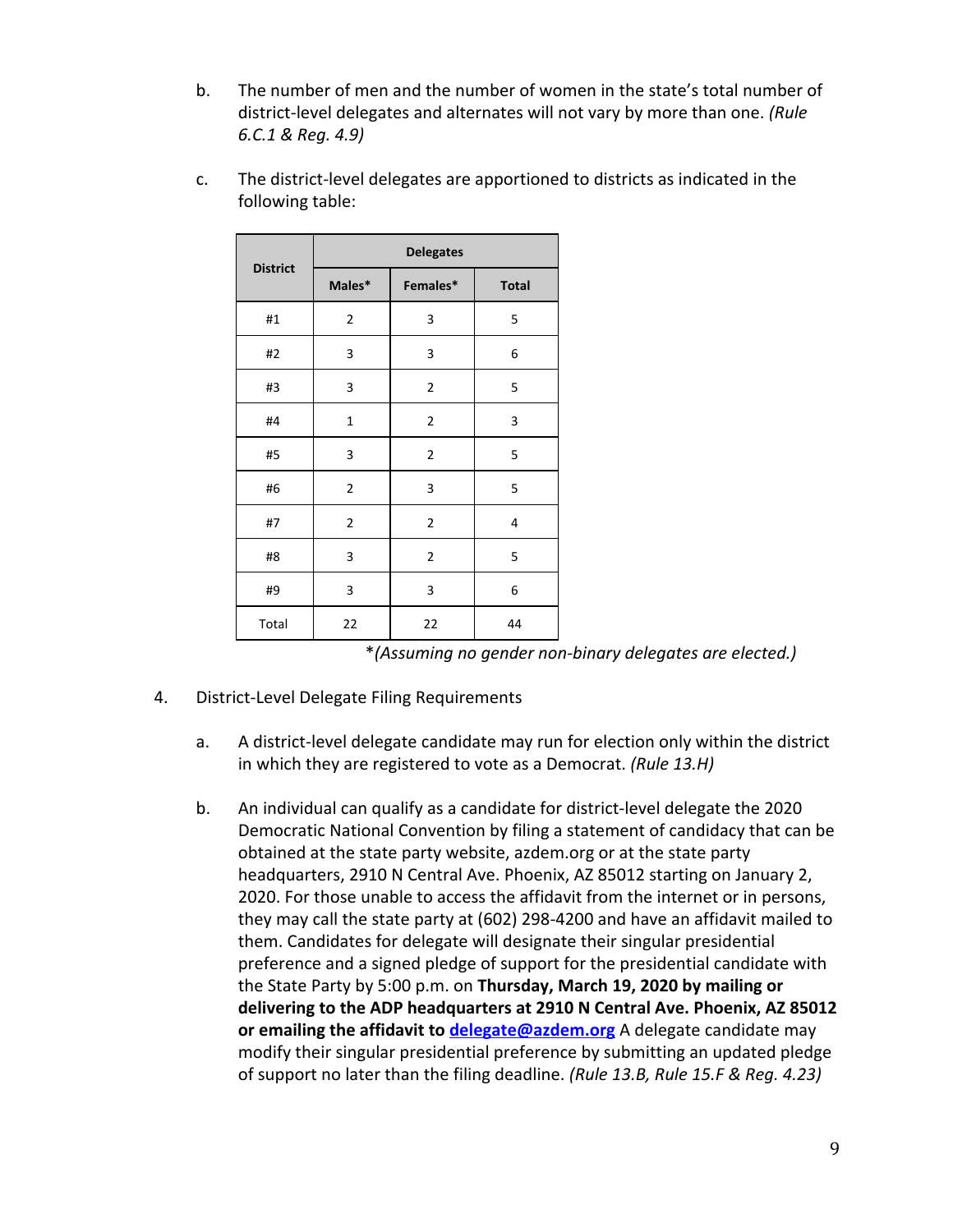- 5. Presidential Candidate Right of Review for District-Level Delegates
	- a. The State Democratic Chair shall convey to the presidential candidate, or that candidate's authorized representative(s), not later than **5:00 p.m. on Thursday, March 24th, 2020**, a list of all persons who have filed for delegate pledged to that presidential candidate. *(Rule 13.D & Rule 13.F)*
	- b. Each presidential candidate, or that candidate's authorized representative(s), must then file with the State Democratic Chair by **5:00 p.m. Friday, March 27, 2020**, a list of all such candidates they have approved, provided that approval be given to at least three (3) separate individuals for each position for delegate." *(Rule 13.E.1, Reg. 4.24 & Reg. 4.25)*
	- c. Failure to respond will be deemed approval of all delegate candidates submitted to the presidential candidate unless the presidential candidate, or the authorized representative(s), signifies otherwise in writing to the State Democratic Chair no later than **5:00 p.m. Thursday, March 27, 2020**.
	- d. National convention delegate candidates removed from the list of bona fide supporters by a presidential candidate, or that candidate's authorized representative(s), may not be elected as a delegate at that level pledged to that presidential candidate. *(Rule 13.E & Reg. 4.24)*
	- e. The State Democratic Chair shall certify in writing to the Co-Chairs of the DNC Rules and Bylaws Committee whether each presidential candidate has used their best efforts to ensure that their respective district-level delegate candidates and district-level alternate candidates meet the affirmative action and outreach and inclusion considerations and goals detailed in the Affirmative Action section of this Plan within three (3) business days of returning the list of approved district-level delegate candidates and district-level alternate candidates as indicated in Section III.A.5.b of this Plan. *(Rule 6.I & Reg.4.10.C)*
- 6. Fair Reflection of Presidential Preference
	- a. Presidential Primary Proportional Representation Plan *(Rule 14.A, Rule 14.B & Rule 14.D)*
		- *i.* The Arizona presidential primary election is a "binding" primary. Accordingly, delegate positions shall be allocated so as to fairly reflect the expressed presidential preference of the primary voters in each district. The National Convention delegates selected at the district level shall be allocated in proportion to the percentage of the primary vote won in that district by each preference, except that preferences falling below a 15% threshold shall not be awarded any delegates or alternates.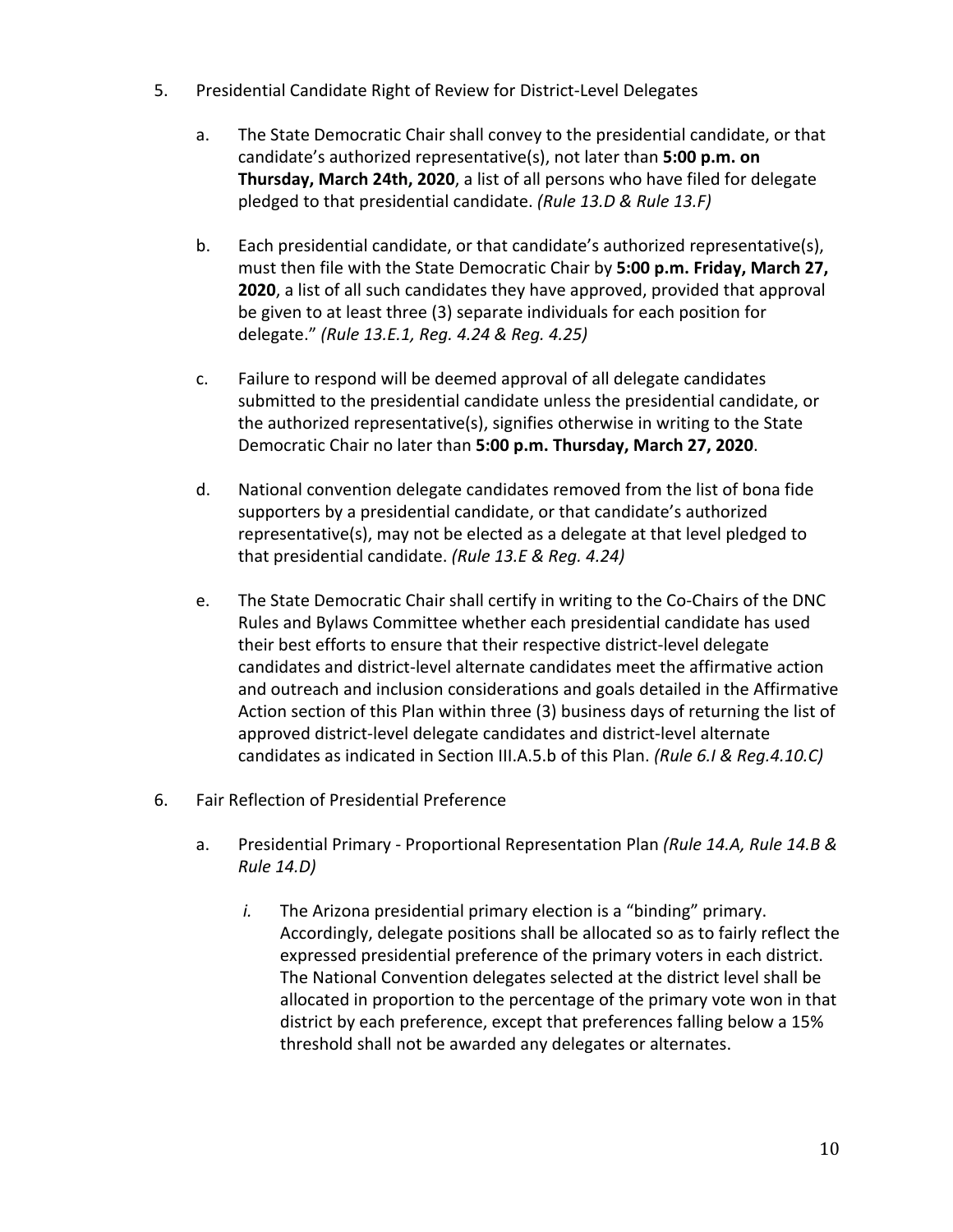- b. Within a district, if no presidential preference reaches a 15% threshold, the threshold shall be half the percentage of the vote received in that district by the front-runner. *(Rule 14.F)*
	- i.All precinct committee persons shall receive notice electronically of the district level caucuses not later than **March 17, 2020**.
	- ii.The Arizona Democratic Party shall enlist the help of its Credentials and Election Integrity Committees for their logistic expertise in credentialing, ballot distribution, ballot counting, auditing, and best practice training. Each district level caucus shall be conducted within the congressional district for which the prospective delegates are running.
	- iii.All precinct committee persons that wish to participate must register their attendance during the registration period of 8:00 a.m. – 10:00 a.m. during the morning of the district level caucuses.
	- iv.A roster of precinct committee persons shall be available for inspection during the entire caucusing period.
	- v.Delegate candidates and precinct committee people will caucus by preference and vote separately for men, women and non-binary gender delegates on separate ballots. They may not vote for more than for more than the number indicated on the ballot, but may be allowed to vote for fewer specified.
	- vi.The use of no more than one proxy per voting participant shall be allowable.
	- vii.The use of secret ballot is not permitted. All voting participants must sign their ballots.
	- viii.All ballots will be hand counted to determine results.
	- ix.Candidates for delegates do not have to be present to be elected.
	- x.The ADP will use best efforts to publicize both the Caucuses and the process to become voting precinct committee persons.
- 7. Equal Division of District-Level Delegates

To ensure the district-level delegates are equally divided between men and women (determined by gender self-identification) the gender of the fist binary delegate elected in each district will be designated. The time of election of delegates in the district the binary gender advantage will alternate as delegate positions are filled and the alternation shall continue across presidential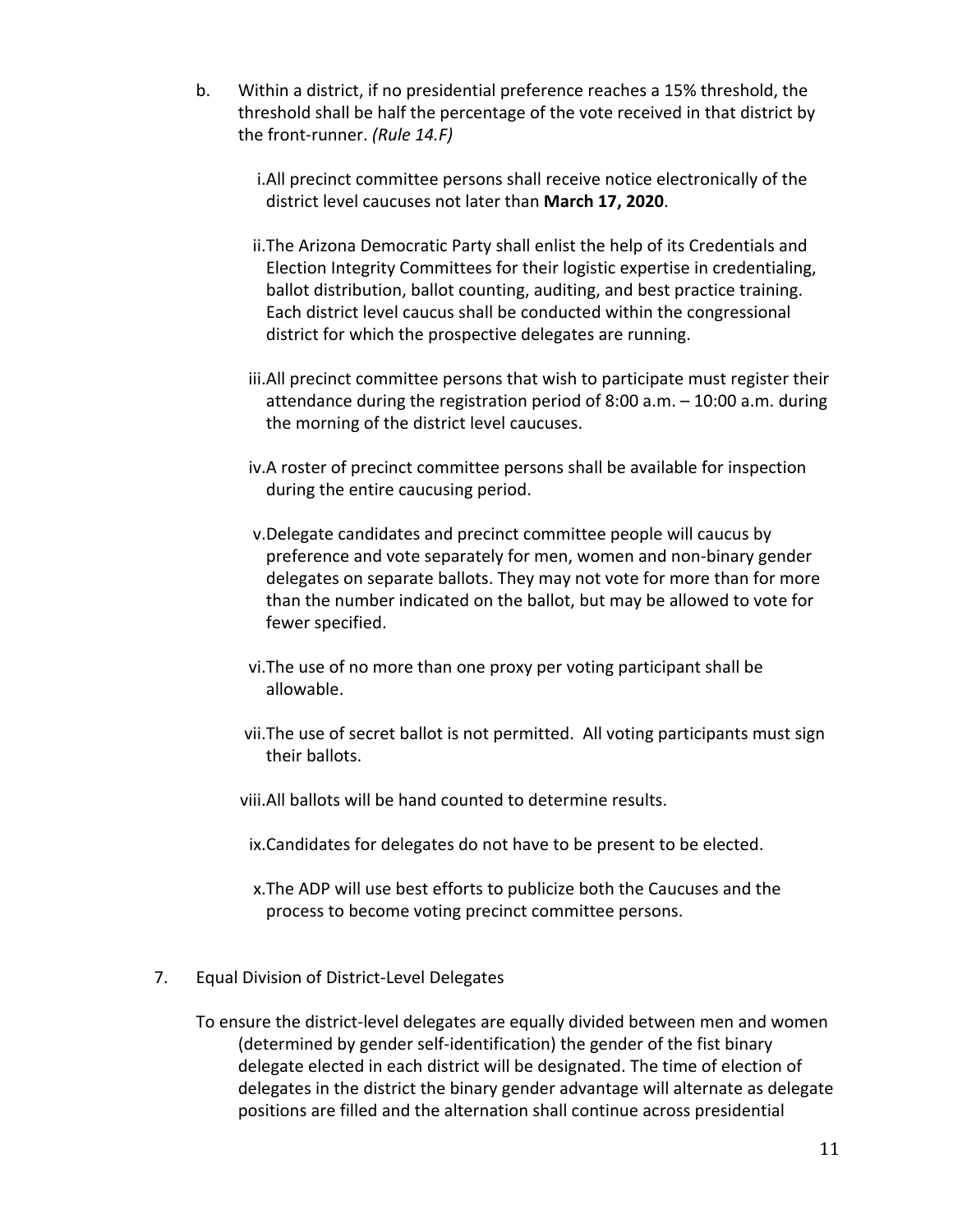preferences in order of vote-getting preference. In the case of non-binary gender delegates, they shall not be counted in either the male or female category. (Rule 6.C., Rule 6.C.1 & Reg. 4.10)

- a. The delegate positions shall be pre-designated so that the gender of the first position to be filled by the winning presidential candidate is predetermined. Once the allocation of district delegates among presidential preference(s) has been calculated, the remaining delegate positions can be assigned to the presidential preference(s), in order of vote won, alternating by gender.
- 8. The State Democratic Chair shall certify in writing to the Secretary of the Democratic National Committee (DNC) the election of the state's district-level delegates to the Democratic National Convention within 10 days after their election. *(Rule 8.C & Call IV.A)*

## **B. AUTOMATIC DELEGATES**

- 1. Automatic Party Leaders and Elected Officials
	- a. The following categories (if applicable) shall constitute the Automatic Party Leaders and Elected Official delegate positions:
		- (1) Members of the Democratic National Committee who legally reside in the state; *(Rule 9.A.1, Call I.F, Call I.J, & Reg. 4.15)*
		- (2) Democratic President and Democratic Vice President (if applicable); *(Rule 9.A.2 & Call I.G)*
		- (3) All of Arizona's Democratic Members of the U.S. House of Representatives and the U.S. Senate; *(Rule 9.A.3, Call I.H & Call I.J)*
		- (4) The Democratic Governor (if applicable); *(Rule 9.A.4, Call I.H & Call I.J)*
		- (5) "Distinguished Party Leader" delegates who legally reside in the state (if applicable); *(Rule 9.A.5, Call I.G & Reg. 4.14)*
	- b. An Automatic delegate may run and be elected as a Pledged delegate. If an Automatic delegate is elected and certified as a Pledged delegate, that individual shall not serve as an Automatic delegate at the 2020 National Convention. *(Call I.J)*
	- c. The certification process for the Automatic Party Leader and Elected Official delegates is as follows:
		- (1) Not later than March 6, 2020, the Secretary of the Democratic National Committee shall officially confirm to the State Democratic Chair the names of the Automatic delegates who legally reside in Arizona. *(Rule 9.A)*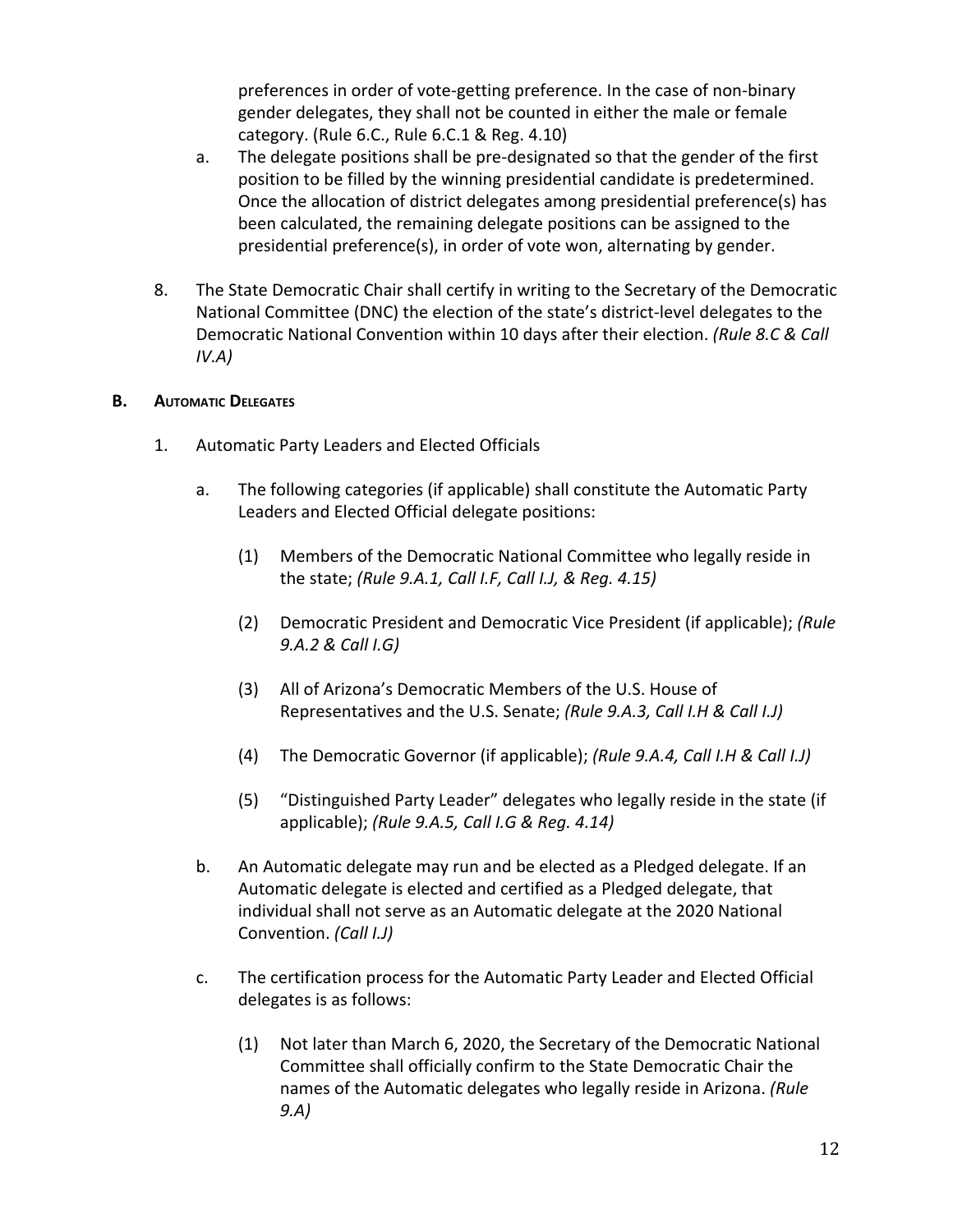- (2) Official confirmation by the Secretary shall constitute verification of the Automatic delegates from the categories indicated above. *(Call IV.B.1)*
- (3) The State Democratic Chair shall certify in writing to the Secretary of the DNC the presidential preference of state's Automatic delegates 10 days after the completion of the State's Delegate Selection Process. *(Call IV.C)*
- 2. For purposes of achieving equal division between delegate men and delegate women within the state's entire convention delegation (determined by gender self-identification), the entire delegation includes all pledged and Automatic delegates, including those who identify as male or female. *(Rule 6.C and Reg. 4.9)*

## **C. Pledged Party Leader and Elected Official (PLEO) Delegates**

1. Arizona is allotted 9 pledged Party Leader and Elected Official (PLEO) delegates. *(Call I.D, Call I.E & Appendix B)*

Pledged PLEO Delegate Filing Requirements

- a. Individuals shall be eligible for the pledged Party Leader and Elected Official delegate positions according to the following priority: big city mayors and state-wide elected officials (to be given equal consideration); state legislative leaders, state legislators, and other state, county and local elected officials and party leaders. Automatic delegates who choose to run for PLEO delegate will be given equal consideration with big city mayors and state-wide elected officials. *(Rule 10.A.1 & Reg. 4.16)*
- b. An individual can qualify as a candidate for a position as a pledged PLEO delegate by filing a statement of candidacy by **5:00 p.m. on Friday, April 24, 2020.** *(Rule 10.A.3, Rule 15.G, Reg.4.18 & Reg. 4.17) The statement of candidacy* can be obtained at the state party website, azdem.org or at the state party headquarters, 2910 N Central Ave. Phoenix, AZ 85012 starting on January 2, 2020. For those unable to access the affidavit from the internet or in persons, they may call the state party at (602) 298-4200 and have an affidavit mailed to them.
- c. If persons eligible for pledged PLEO delegate positions have not already made known their presidential preference as candidates for district-level or at-large delegate positions, their preference shall be ascertained through the following alternative procedure: A signed pledge of support given to the Arizona Democratic Party located at 2910 N Central Avenue, Phoenix, AZ 85012. *(Rule 10.A.3 & Reg. 4.17)*
- 2. Presidential Candidate Right of Review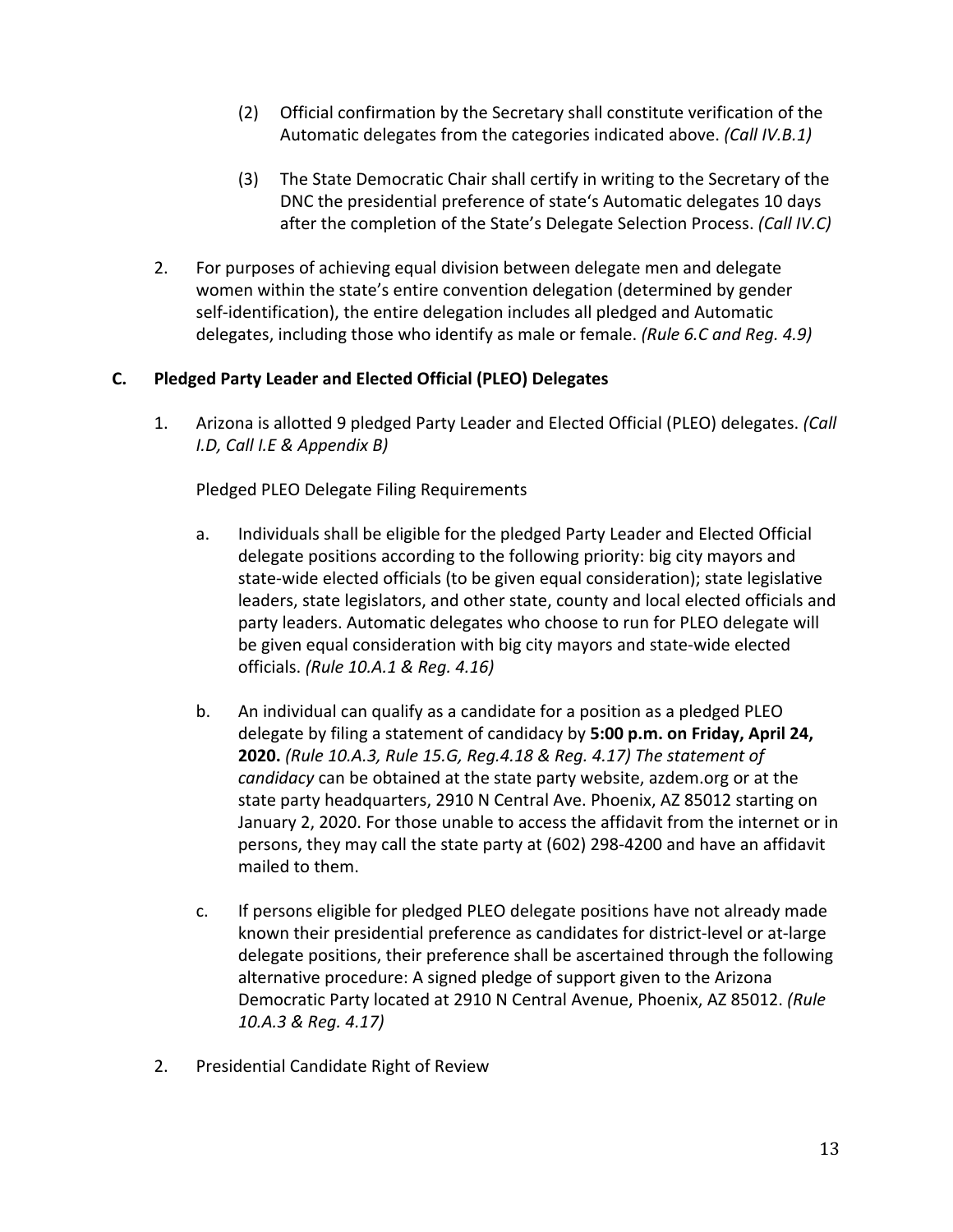- a. The State Democratic Chair shall convey to the presidential candidate, or that candidate's authorized representative(s), not later than **5:00 p.m. on Friday, May 1, 2020**, a list of all persons who have filed for a party and elected official delegate pledged to that presidential candidate. *(Rule 10.A.3 & Rule 13.D)*
- b. Each presidential candidate, or that candidate's authorized representative(s), must file with the State Democratic Chair, by **5:00 p.m. on Friday, May 8, 2020**, a list of all such candidates they have approved, as long as approval is given to at least two names for every position to which the presidential candidate is entitled. *(Rule 13.E.2 & Reg. 4.25)*
- c. Failure to respond will be deemed approval of all delegate candidates submitted to the presidential candidate unless the presidential candidate or the authorized representative(s) signifies otherwise in writing to the State Democratic Chair not later than *5:00 p.m. on Friday, May 8, 2020*. *(Rule 13.D)*
- d. The State Democratic Chair shall certify in writing to the Co-Chairs of the DNC Rules and Bylaws Committee whether each presidential candidate has used their best efforts to ensure that their respective pledged PLEO delegate candidates meet the affirmative action and outreach and inclusion considerations and goals detailed in the Affirmative Action section of this Plan within three (3) business days of returning the list of approved pledged PLEO candidates as indicated in Section III.C.3.b of this Plan. *(Rule 6.I & Reg. 4.10.C)*
- 3. Selection of Pledged Party Leader and Elected Official Delegates
	- a. The pledged PLEO slots shall be allocated among presidential preferences on the same basis as the at-large delegates. *(Rule 10.A.2, Rule 11.C, Rule 14.E & Rule 14.F)*
	- b. Selection of the pledged PLEO delegates will occur at **10:00 a.m. Saturday, May 16, 2020** at the Arizona Democratic Party State Committee with quorum of the district level delegates. Meeting in central Phoenix, which is after the election of district-level delegates and prior to the selection of at-large delegates. The State Chair or designee will preside over the meeting. The election proceedings will utilize a voice vote or a ballot vote if necessary. *(Rule 10.A)*
	- c. These delegates will be selected by Arizona Democratic Party State Committee, provided that: *(Rule 10.B)*
		- 1) Membership on the State Party Committee is apportioned on the basis of population and/or some measure of Democratic strength.
			- (a) The Arizona Democratic Party State Committee is apportioned based on the number of precinct committee persons per county.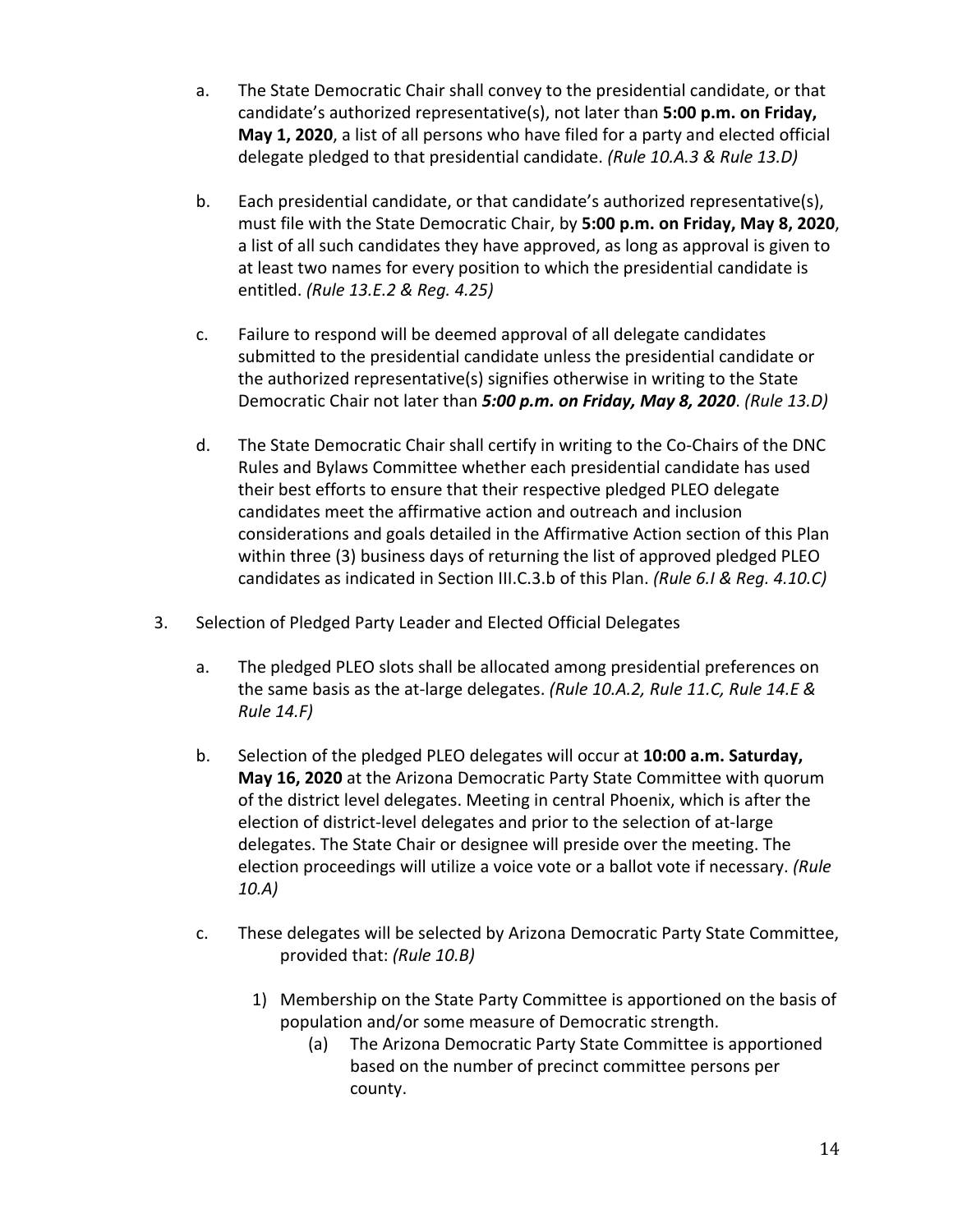- (b) The number of precinct committee persons is apportioned based proportionately on Democratic voter registration in each precinct.
- (c) Such delegates are elected at a public meeting subsequent to the election of district-level delegates. *(Rule 10.B.3)*
- (d) Members of the State Party Committee shall have been elected no earlier than the calendar year of the previous national convention. *(Rule 10.B.4 & Reg. 4.18.B)*
	- i. All Arizona Democratic Party State Committee members were/are elected beginning in November of 2018.
- (e) Membership of the State Party Committee complies with the equal division requirements of Article 9, Section 16 of the Charter of the Democratic Party of the United States. *(Rule 10.B.5 & Reg. 4.18.C)*
	- i.The Arizona Democratic Party State Committee is equally divided between men and women to the extent practicable. The current composition is 59.8% female and 40.2% male. Arizona State Party Committee is elected by Precinct Committee Members at the Legislative Level. There is no rule that the composition has to be even so Arizona Democrats have elected a majority female ruling body. PLEO and At-Large Delegates will be elected by quorum of your district-level delegates.
- 4. The State Democratic Chair shall certify in writing to the Secretary of the Democratic National Committee the election of the state's pledged Party Leader and Elected Official delegates to the Democratic National Convention within 10 days after their election. *(Call IV.A & Reg. 5.4.A)*

## **D. At-Large Delegates and Alternates**

- 1. The state of Arizona is allotted 14 at-large delegates and 6 at-large alternates. *(Rule 8.C, Call I.B, II, Appendix B & Reg. 4.34)*
- 2. At-Large Delegate and Alternate Filing Requirements
	- a. Persons desiring to seek at-large delegate or alternate positions may file a statement of candidacy that can be obtained at the state party website, azdem.org or at the state party headquarters, 2910 N Central Ave. Phoenix, AZ 85012 starting on January 2, 2020. For those unable to access the affidavit from the internet or in persons, they may call the state party at (602) 298-4200 and have an affidavit mailed to them. designating their singular presidential preference and a signed pledge of support for the presidential candidates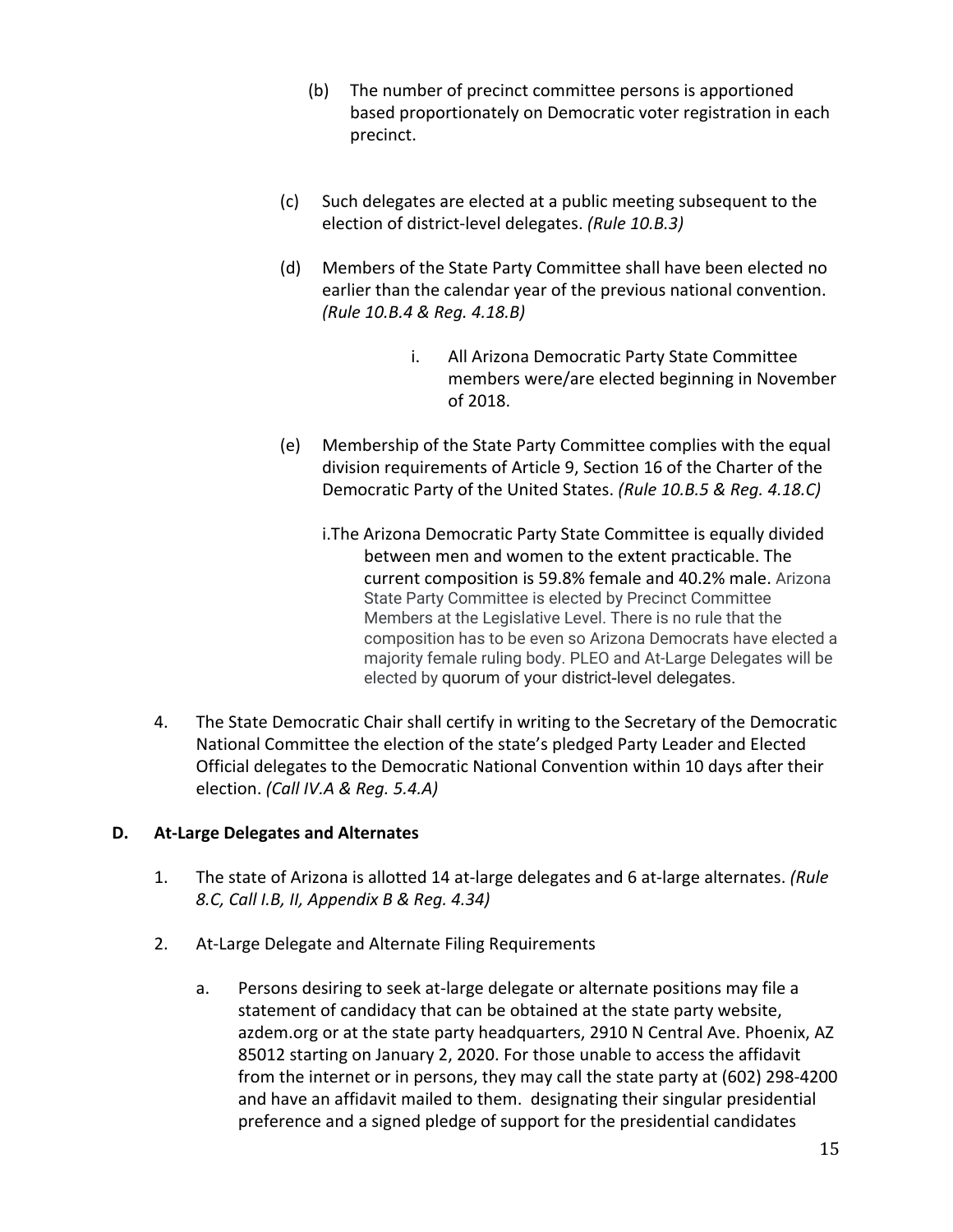(including uncommitted status) with the State Party by **5:00 p.m. on Friday, April 24, 2020.** A delegate or alternate candidate may modify their singular presidential preference by submitting an updated pledge of support no later than the filing deadline. *(Rule 13.A., Rule 13.B, Rule 15.G, Reg. 4.22, Reg. 4.23, & Reg. 4.31)*

- b. The statement of candidacy for at-large delegates and for at-large alternates will be the same. After the at-large delegates are elected by the Arizona Democratic Party State Committee those persons not chosen will then be considered candidates for at-large alternate positions unless they specify otherwise when filing. *(Rule 19.A)*
- 3. Presidential Candidate Right of Review
	- a. The State Democratic Chair shall convey to the presidential candidate, or that candidate's authorized representative(s), not later than **5:00 p.m. Friday, May 1, 2020**, a list of all persons who have filed for delegate or alternate pledged to that presidential candidate. *(Rule 13.D) (Reg. 4.24.D & Reg. 4.31.C)*
	- b. Each presidential candidate, or that candidate's authorized representative(s), must then file with the State Democratic Chair, by **8:00 a.m.Saturday, May 16, 2020**, a list of all such candidates they have approved, provided that, at a minimum, *two (2) names* remain(s) for every national convention delegate or alternate position to which the presidential candidate is entitled. *(Rule 13.D.4, Rule 13.E.2 & Reg. 4.25)*
	- c. Failure to respond will be deemed approval of all delegate candidates submitted to the presidential candidate unless the presidential candidate or the authorized representative(s) signifies otherwise in writing to the State Democratic Chair not later than **8:00 a.m. Saturday, May 16, 2020**.
	- d. The State Democratic Chair shall certify in writing to the Co-Chairs of the DNC Rules and Bylaws Committee whether each presidential candidate has used their best efforts to ensure that their respective at-large delegate candidates and at-large alternate candidates meet the affirmative action and outreach and inclusion considerations and goals detailed in the Affirmative Action and Outreach and Inclusion section of this Plan within three (3) business days of returning the list of approved at-large delegate candidates and at-large alternate candidates as indicated in this Section.
- 4. Fair Reflection of Presidential Preference
	- a. At-large delegate and alternate positions shall be allocated among presidential preferences according to the state-wide primary vote. (Rule 11.C)
	- b. Preferences which have not attained a 15% threshold on a state-wide basis shall not be entitled to any at-large delegates. *(Rule 14.E)*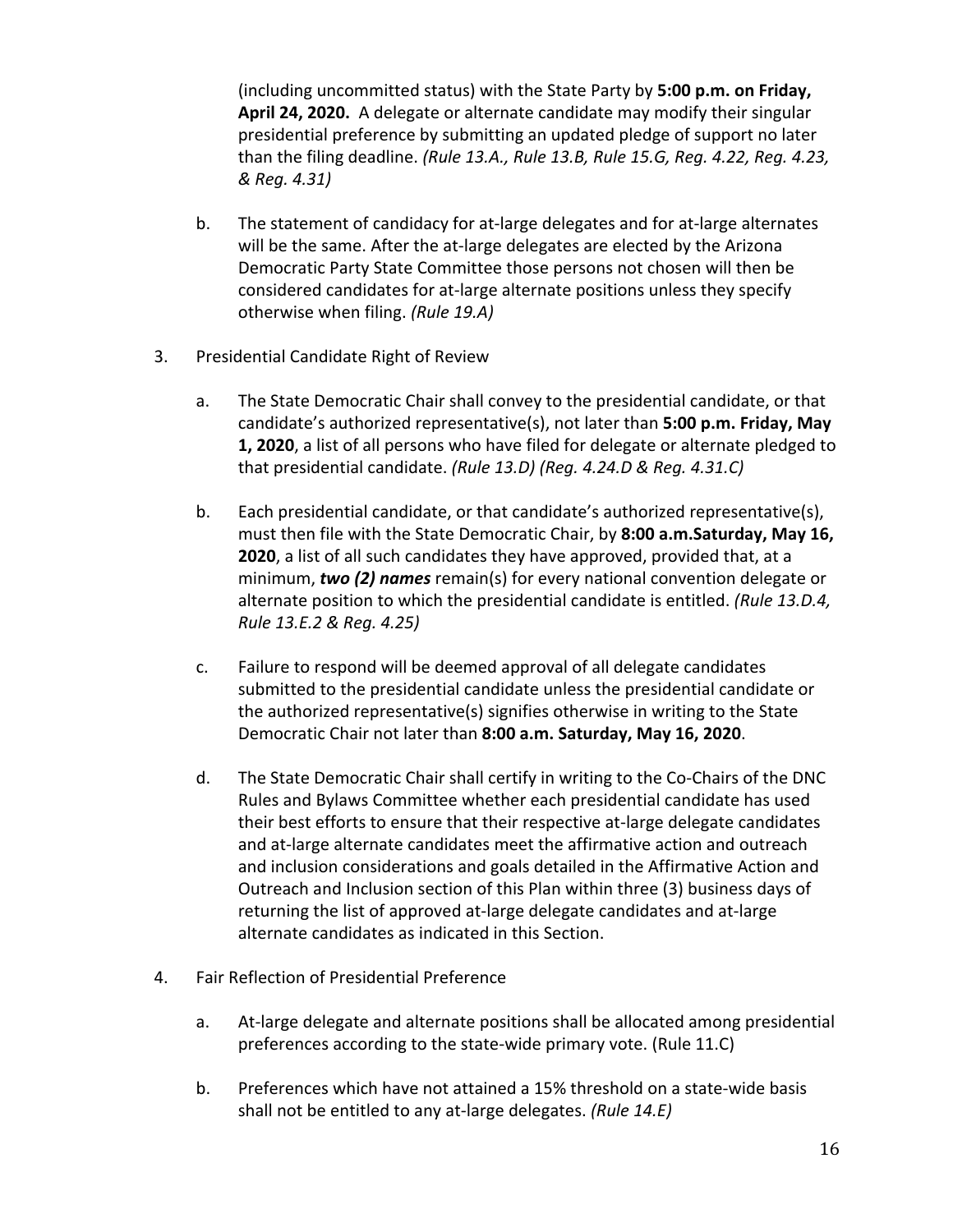- c. If no presidential preference reaches a 15% threshold, the threshold shall be half the percentage of the statewide vote received by the front-runner. *(Rule 14.F)*
- d. If a presidential candidate otherwise entitled to an allocation is no longer a candidate at the time of selection of the at-large delegates, their allocation will be proportionally divided among the other preferences entitled to an allocation. *(Rule 11.C)*
- e. If a given presidential preference is entitled to one (1) or more delegate positions but would not otherwise be entitled to an alternate position, that preference shall be allotted one (1) at-large alternate position. *(Rule 19.B, Call I.I & Reg. 4.33)*
- 5. Selection of At-Large Delegates and Alternates
	- a. The selection of the at-large delegates and alternates will occur at 12:00 p.m. or immediately following the selection of PLEO's on Saturday, May 16, 2020 at the Arizona Democratic Party State Committee Meeting with a quorum of district level delegates.State Convention in central Phoenix, which is after all pledged Party Leader and Elected Official delegates have been selected. *(Call III)*

b. The State Chair or designee will preside over the meeting. The election proceeding will utilize a voice vote or a ballot vote if necessary. *(Rule 8.D & Call III)*

c. These delegates will be selected by the Arizona Democratic Party State Committee, provided that:

1. Membership on the Arizona Democratic Party State Committee is apportioned on the basis of population and/or some measure of Democratic strength. *(Rule 9.C. 1)*

> i.The Arizona Democratic Party State Committee is apportioned based on the number of precinct committee persons per county.

ii.The number of precinct committee persons is apportioned based proportionately on Democratic voter registration in each precinct.

2. Members of the Arizona Democratic Party State Committee have been elected through open processes in conformity with the basic procedural guarantees utilized for delegate selection *(Rule 9.C.20 & Reg. 4.17. B)*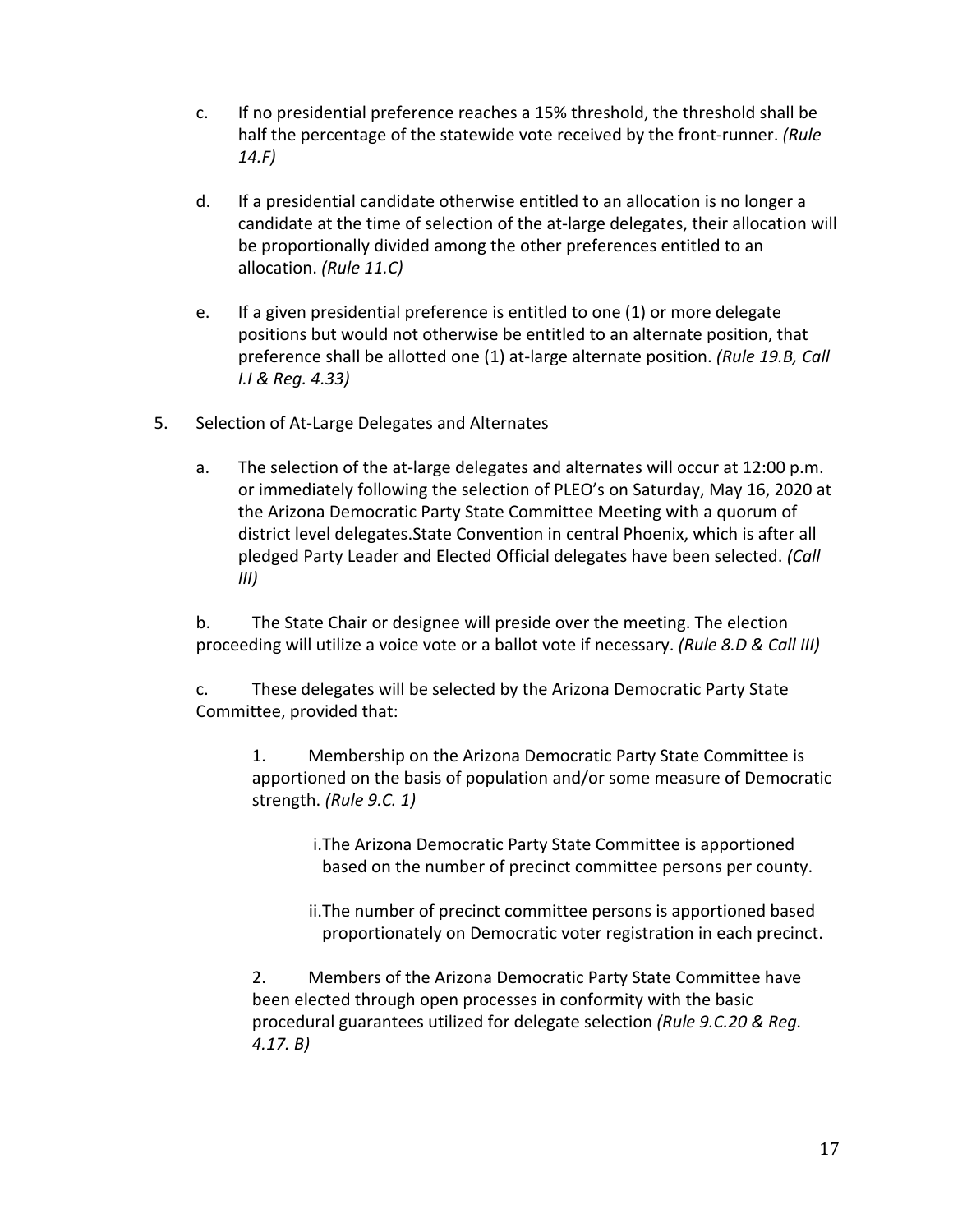i.Arizona's Democratic State Committee is elected during County organized reorganization meetings. All of Arizona's Democratic Party meetings are open to the public.

ii.All registered Democrats are qualified to participate in Arizona's tiered organizational structure beginning with the precinct committee, legislative district committee, county committee, then State Committee.

3. Such delegates are elected at a public meeting subsequent to the election of district-level delegates. *(Rule 9.C. 3)*

4. Members of the State Party Committee shall have been elected no earlier than July 28, 2016, the adjournment of the last Democratic National Convention**.** *(Rule 9.C 4)*

> i.All Arizona Democratic Party State Committee members were/are elected beginning in November of 2018.

5. Membership of the State Party Committee complies with the equal division requirements of Article 9, Section 16 of the Charter of the Democratic Party of the United States. *(Rule 9.C. 5)*

> i.The Arizona Democratic Party State Committee is equally divided between men and women to the extent practicable. The current composition is 59.8% women and 40.2% men. Arizona State Party Committee is elected by Precinct Committee Members at the Legislative Level. There is no rule that the composition has to be even so Arizona Democrats have elected a majority female ruling body. PLEO and At-Large Delegates will be elected by quorum of your district-level delegates. These delegates will be elected during our state convention on Saturday, April 18th, 2020.

- d. Priority of Consideration
- (1) In the selection of the at-large delegation priority of consideration shall be given to African Americans, Latinx, Native Americans, Asian Americans and Pacific Islanders and women, if such priority of consideration is needed to fulfill the affirmative action goals outlined in the state's Delegate Selection Plan. *(Rule 6.A.3)*
- (2) To continue the Democratic Party's ongoing efforts to include groups historically under-represented in the Democratic Party's affairs and to assist in the achievement of full participation by these groups, priority of consideration shall be given other groups by virtue of race, sex, age, color, creed, national origin, religion, ethnic identify, sexual orientation, gender identity and expression, economic status or disability. *(Rule 5.C, Rule 6.A.3, Rule 7 & Reg. 4.8)*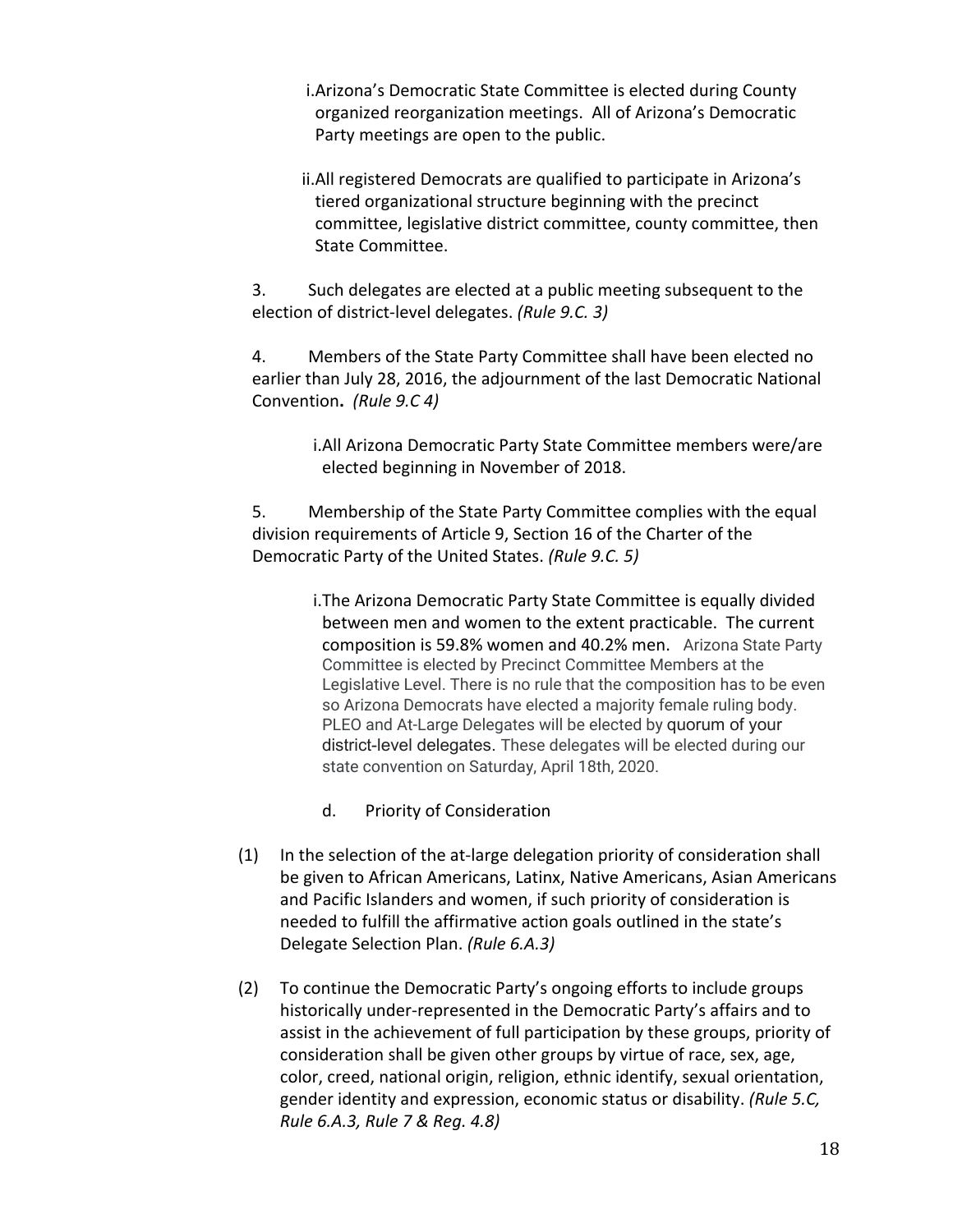- (3) The election of at-large delegates and alternates shall be used, if necessary, to achieve the equal division of positions between men and women as far as mathematically practicable, and may be used to achieve the representation goals established in the Affirmative Action Plan and Outreach and Inclusion Program section of this Plan. *(Rule 6.A, Rule 6.C and Reg. 4.9)*
- (4) Delegates and alternates are to be considered separate groups for this purpose. *(Rule 6.C.1, Rule 11.A, Reg. 4.9 & Reg. 4.20)*
- 6. The State Democratic Chair shall certify in writing to the Secretary of the Democratic National Committee the election of the state's at-large delegates and alternates to the Democratic National Convention within 10 days after their election. *(Rule 8.C & Call IV.A)*

## **E. Replacement of Delegates and Alternates**

- 1. A pledged delegate or alternate may be replaced according to the following guidelines:
	- a. Permanent Replacement of a Delegate: *(Rule 19.D.3)*
	- (1) A permanent replacement occurs when a delegate resigns or dies prior to or during the national convention and the alternate replaces the delegate for the remainder of the National Convention.
	- (2) Any alternate permanently replacing a delegate shall be of the same presidential preference and gender of the delegate they replace, and to the extent possible shall be from the same political subdivision within the state as the delegate.
		- (a) In the case where the presidential candidate has only one (1) alternate, that alternate shall become the certified delegate.
		- (b) If a presidential candidate has only one (1) alternate, and that alternate permanently replaces a delegate of a different gender, thereby causing the delegation to no longer be equally divided, the delegation shall not be considered in violation of Rule 6.C. In such a case, notwithstanding Rule 19.D.2, the State Party Committee shall, at the time of a subsequent permanent replacement, replace a delegate with a person of a different gender, in order to return the delegation to equal division of men and women. *(Reg. 4.36)*
	- (3) If a delegate or alternate candidate who has been elected but not certified to the DNC Secretary resigns, dies, or is no longer eligible to serve, they shall be replaced, after consultation with the State Party, by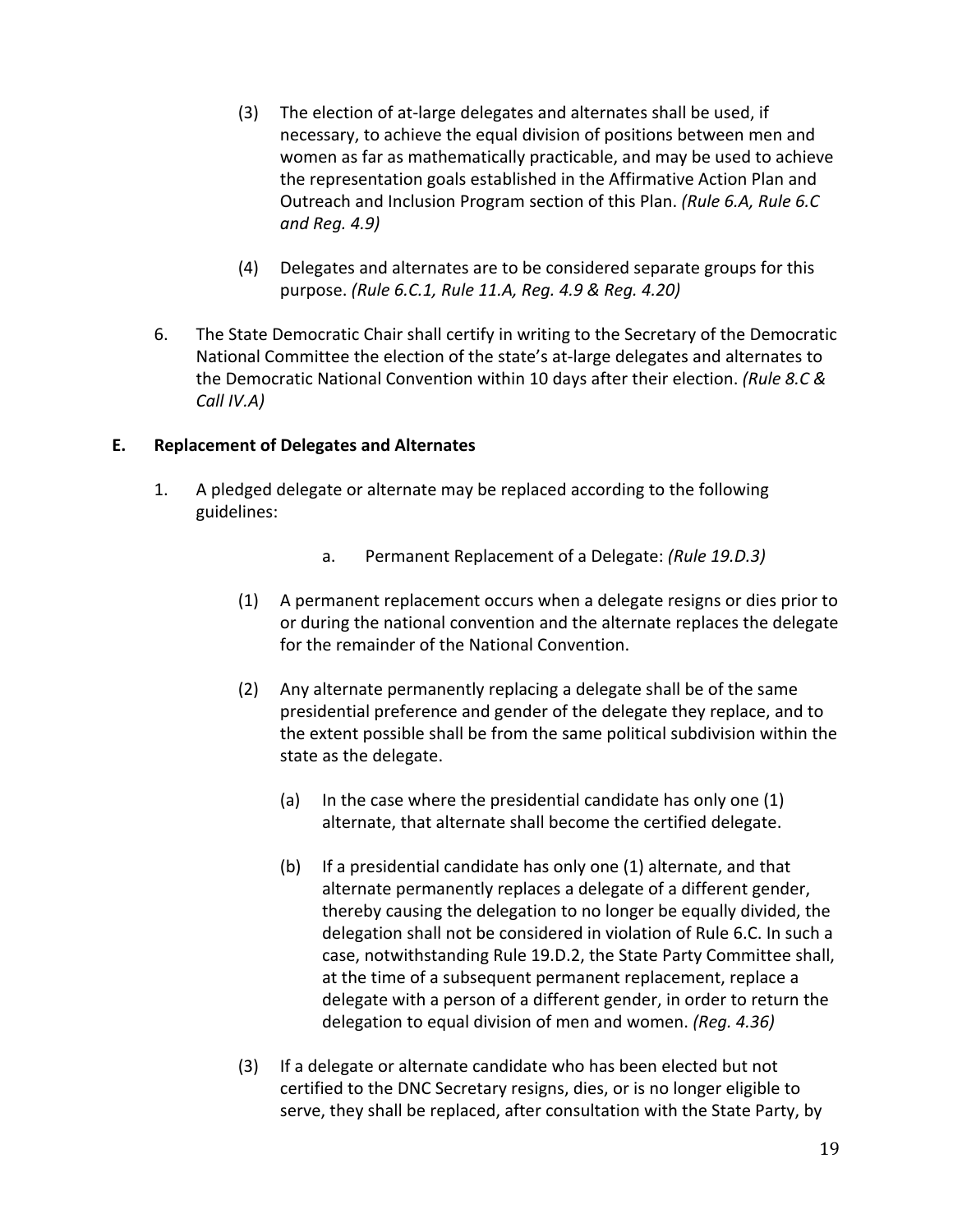the authorized representative of the presidential candidate to whom they are pledged. *(Rule 19.D.2)*

- a. Temporary Replacement of a Delegate: *(Rule 19.D.4)*
- (1) A temporary replacement occurs when a delegate is to be absent for a limited period of time during the convention and an alternate temporarily acts in the delegate's place.
- (2) Any alternate who temporarily replaces a delegate must be of the same presidential preference (including uncommitted status) as the delegate they replace, and to the extent possible shall be of the same gender and from the same political subdivision within the state as the delegate.
- b. The following system will be used to select permanent and temporary replacements of delegates: The alternate who receives the highest number of votes becomes the delegate.
	- c. Certification of Replacements
	- (1) Any alternate who permanently replaces a delegate shall be certified in writing to the Secretary of the DNC by the State Democratic Chair. *(Rule 19.D.3)*
	- (2) Permanent replacement of a delegate (as specified above) by an alternate and replacement of a vacant alternate position shall be certified in writing by Arizona's Democratic Chair to the Secretary of the Democratic National Committee within three (3) days after the replacement is selected. *(Call IV.D.1)*
	- (3) Certification of permanent replacements will be accepted by the Secretary up to 72 hours before the first official session of the Convention is scheduled to convene. *(Call IV.D.1 & Reg. 4.35)*
	- (4) In the case where a pledged delegate is permanently replaced after 72 hours before the time the first session is scheduled to convene or, in the case where a pledged delegate is not on the floor of the Convention Hall at the time a roll call vote is taken, an alternate may be designated (as specified above) to cast the delegate's vote. In such a case, the Delegation Chair shall indicate the name of the alternate casting the respective delegate's vote on the delegation tally sheet. *(Call IX.F.3.e, Call IX.F.3.c & Reg. 5.6)*
- d. A vacant alternate position shall be filled by the delegation. The replacement shall be of the same presidential preference, of the same gender and, to the extent possible, from the same political subdivision as the alternate being replaced. *(Rule 19.E)*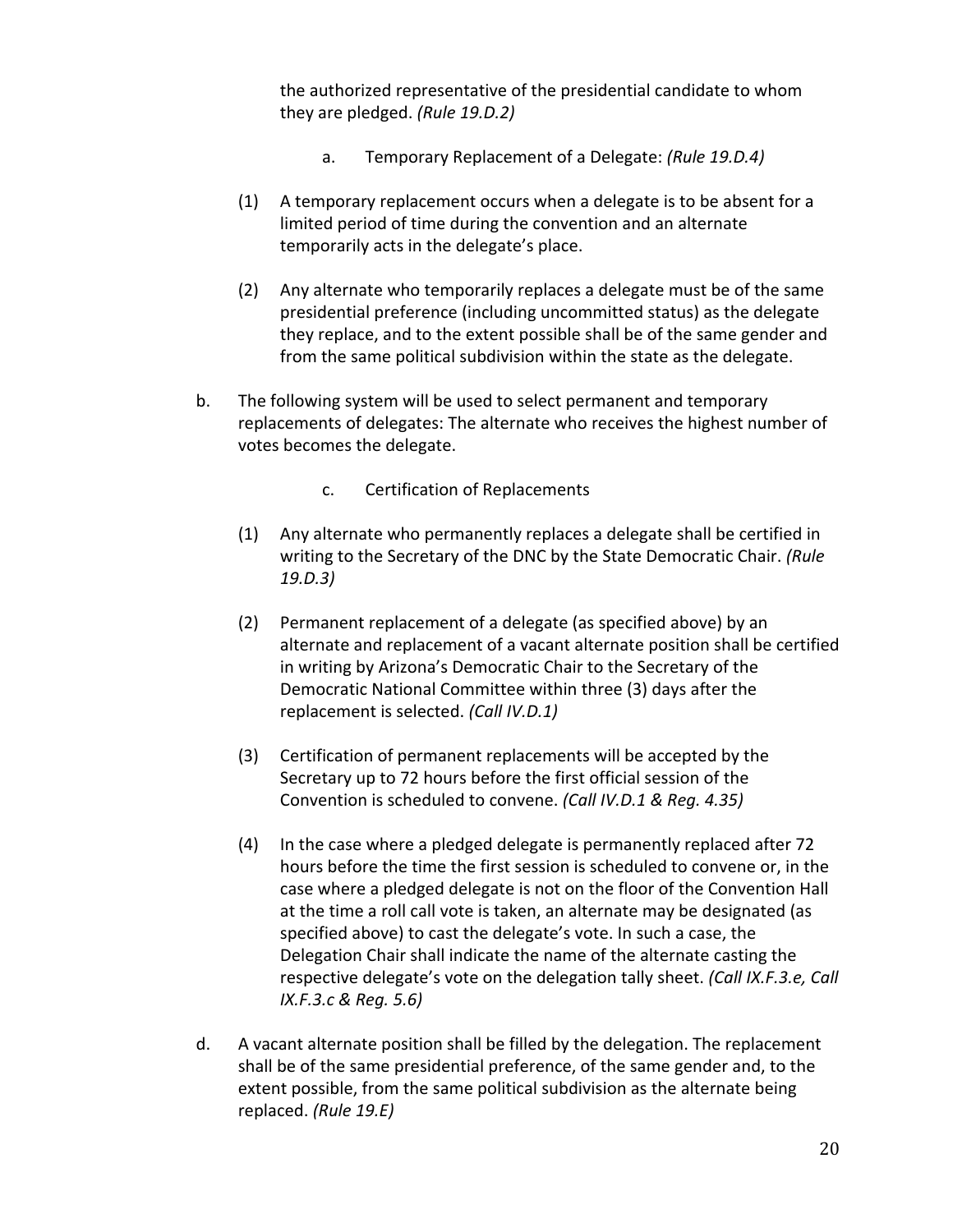- 2. Automatic delegates shall not be entitled to a replacement, nor shall the state be entitled to a replacement, except under the following circumstances: *(Call IV.D.2 & Reg. 4.37)*
	- a. Members of Congress or a Democratic Governor shall not be entitled to name a replacement. In the event of changes or vacancies in the state's Congressional Delegation, following the official confirmation and prior to the commencement of the National Convention, the DNC Secretary shall recognize only such changes as have been officially recognized by the Democratic Caucus of the U.S. House of Representatives or the Democratic Conference of the U.S. Senate. In the event of a change or vacancy in the state's office of Governor, the DNC shall recognize only such changes as have been officially recognized by the Democratic Governors' Association. *(Call IV.D.2.a)*
	- b. Members of the Democratic National Committee shall not be entitled to a replacement, nor shall the state be entitled to a replacement, except in the case of death of such delegates. In the case where the state's DNC membership changes following the DNC Secretary's official confirmation, but prior to the commencement of the 2020 Democratic National Convention, acknowledgment by the Secretary of the new DNC member certification shall constitute verification of the corresponding change of Automatic delegates. *(Call, IV.D.2.b)*
	- c. Automatic distinguished Party Leader delegates allocated to the state pursuant to Rule 9.A.(5), shall not be entitled to name a replacement, nor shall the state be entitled to name a replacement. *(Call IV.D.2.c)*
	- d. In no case may an alternate cast a vote for an Automatic delegate. *(Call IX.F.3.e)*

## **Section IV Selection of Convention Standing Committee Members**

## **A. Introduction**

- 1. Arizona has been allocated *(3)* member(s) on each of the three (3) standing committees for the 2020 Democratic National Convention (Credentials, Platform and Rules), for a total of 9 members. *(Call VII.A & Appendix D)*
- 2. Members of the Convention Standing Committees need not be delegates or alternates to the 2020 Democratic National Convention. *(Call VII.A.3)*
- 3. These members will be selected in accordance with the procedures indicated below. *(Rule 1.G)*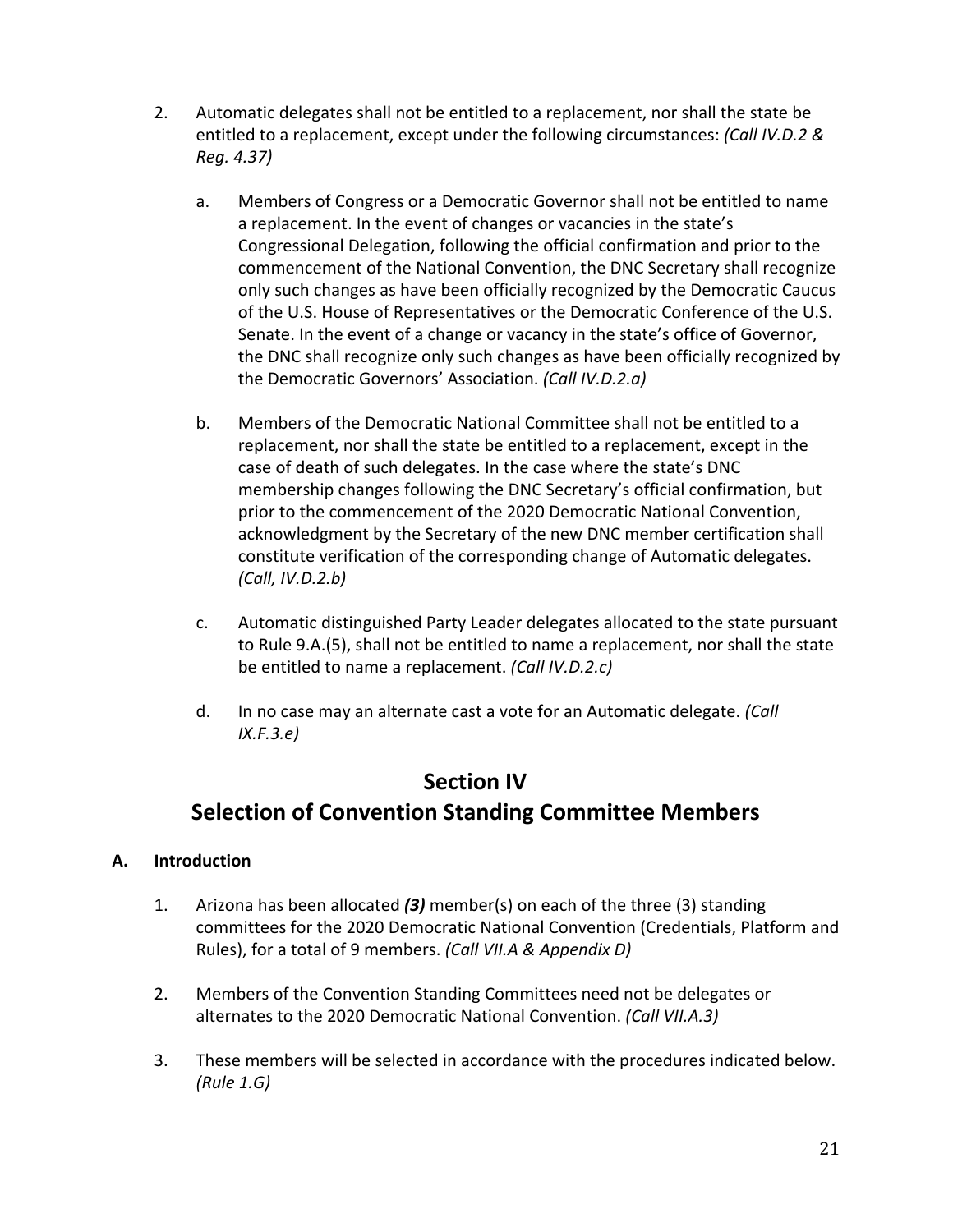#### **B. Standing Committee Members**

- 1. Selection Meeting
	- a. The members of the standing committees shall be elected by a quorum of Arizona's National Convention Delegates, at a meeting to be held on Saturday, May 16, 2020. *(Call VII.B.1)*
	- b. All members of the delegation shall receive adequate notice of the time, date and place of the meeting to select the standing committee members. *(Call VII.B.1)*
- 2. Allocation of Members
	- a. The members of the standing committees allocated to Arizona shall proportionately represent the presidential preference of all candidates receiving the threshold percentage used in the state's delegation to calculate the at-large apportionment pursuant to Rule 14.E. of the Delegate Selection Rules. *(Call VII.C.1 & Reg. 5.9)*
	- b. The presidential preference of each candidate receiving the applicable percentage or more within the delegation shall be multiplied by the total number of standing committee positions allocated to Arizona. If the result of such multiplication does not equal 0.455 or above, the presidential preference in question is not entitled to representation on the standing committee. If the result of such multiplication is 0.455 but less than 1.455, the presidential preference is entitled to one (1) position. Those preferences securing more than 1.455 but less than 2.455 are entitled to two (2) positions, etc. *(Call VII.C.2)*
	- c. Where the application of this formula results in the total allocation exceeding the total number of committee positions, the presidential candidate whose original figure of representation is farthest from its eventual rounded-off total shall be denied that one (1) additional position. Where the application of this formula results in the total allocation falling short of the total number of committee positions, the presidential candidate whose original figure of representation is closest to the next rounding level shall be allotted an additional committee position. *(Call VII.C.3)*
	- d. Standing committee positions allocated to a presidential candidate shall be proportionately allocated, to the extent practicable, to each of the three (3) standing committees. When such allocation results in an unequal distribution of standing committee positions by candidate preference, a drawing shall be conducted to distribute the additional positions. *(Call VII.C.4)*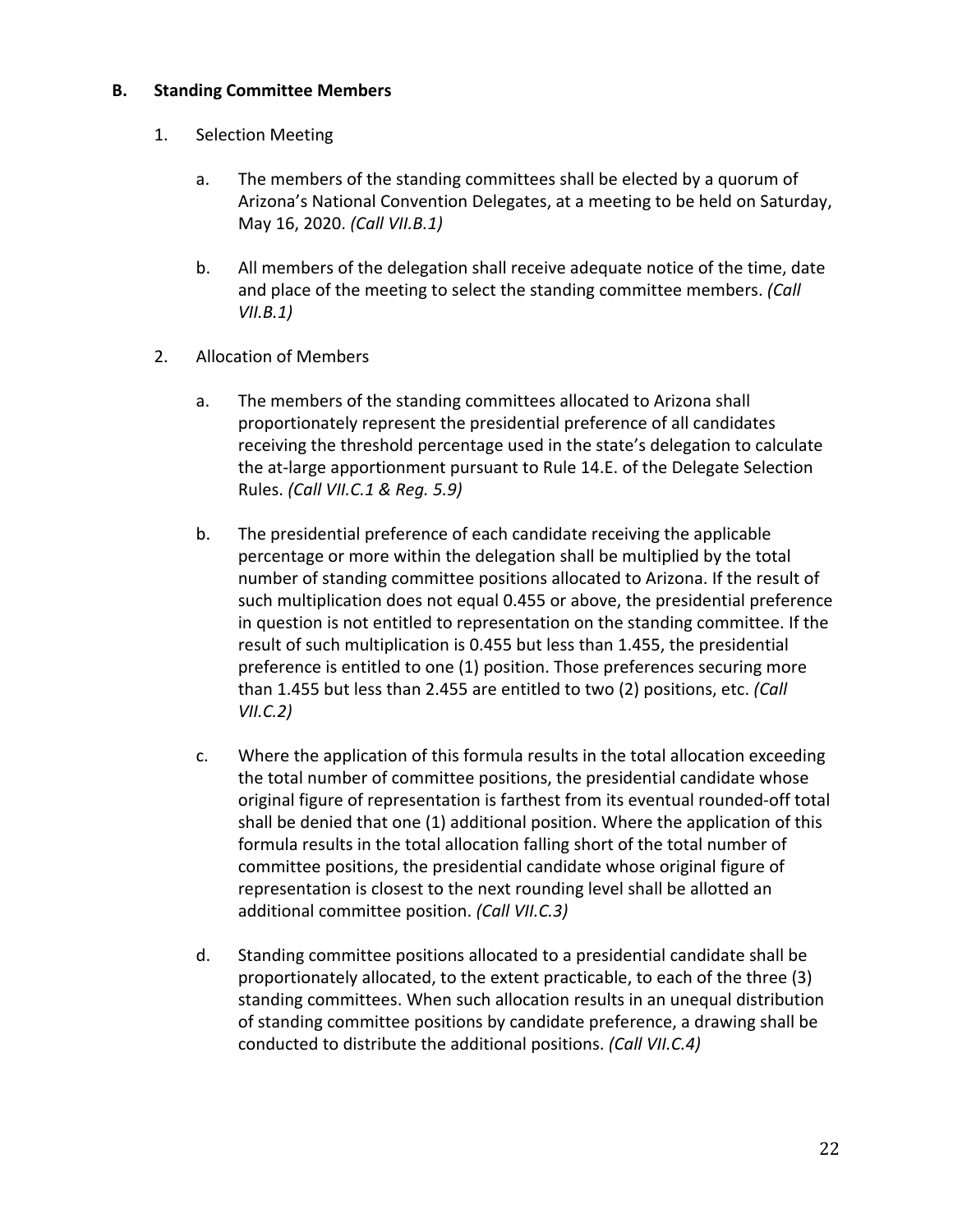- 3. Presidential Candidate Right of Review
	- a. Each presidential candidate, or that candidate's authorized representative(s), shall be given adequate notice of the date, time and location of the meeting of the state's delegation authorized to elect standing committee members. *(Call VII.D.1)*
	- b. Each presidential candidate, or that candidate's authorized representative(s), must submit to the State Democratic Chair, by *Saturday, May 16, 2020 by 5:00 p.m. or immediately following the election of At-Large delegates*, a minimum of (1) name for each slot awarded to that candidate for members of each committee. The delegation shall select the standing committee members from among names submitted by the presidential candidates . Presidential candidates shall not be required to submit the name of more than one (1) person for each slot awarded to such candidate for members of standing committees. *(Call VII.D.2)*
- 4. Selection Procedure to Achieve Equal Division
	- a. Presidential candidates shall use their best efforts to ensure that their respective delegation of standing committee members shall achieve Arizona's affirmative action, outreach and inclusion goals and that their respective male and female members are equally divided between the men and women determined by gender self-identification. *(Rule 6.I & Reg. 4.10)*
	- b. The first binary gender position on each standing committee shall be assigned by binary gender as self-identified. For example, the first binary position on the Credentials Committee of the presidential candidate with the most standing committee positions shall be designated for a male identifying person, and the next binary position, if one occurs, will be designated for a female identifying person, and the remaining binary positions, to the extent they occur, shall be designated in like fashion, alternating between males and females, where applicable. For avoidance of doubt: there is no requirement that positions be assigned to gender non-binaries but the described alternation of binary genders may not be used to exclude a gender non-binary from consideration for a committee position. Positions for presidential candidates on each committee shall be ranked according to the total number of standing positions allocated to each such candidate. After positions on the Credentials Committee are designated by gender, the designation shall continue with the Platform Committee, then the Rules Committee.
		- (1) A separate election shall be conducted for membership on each standing committee.
		- (2) The male and female membership of the standing committees shall be as equally divided among the men and women as possible under the state allocation; the variance between men and women in any committee or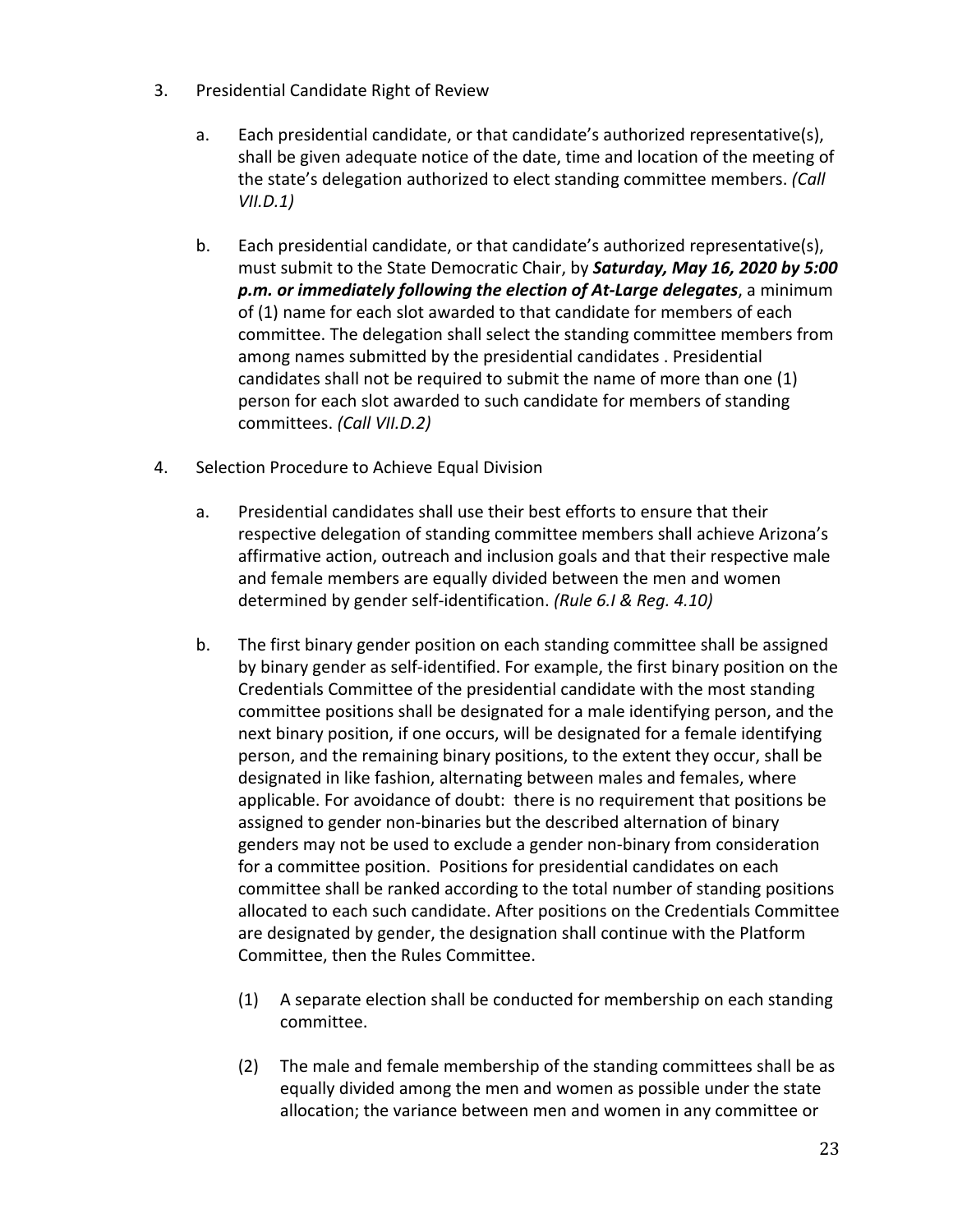among the three committees in aggregate shall not exceed one. *(Call VII.E.2)*

- (3) Gender non-binary committee members shall not be counted as either a male or female, and the remainder of the delegation shall be equally divided between male gender (men) and female gender (women). *(Call VII.E.1)*
- (4) The positions allocated to each presidential candidate on each committee shall be voted on separately, and the winners shall be the highest vote-getter(s) of the appropriate gender.
- 5. Certification and Substitution
	- a. The State Democratic Chair shall certify the standing committee members in writing to the Secretary of the Democratic National Committee within three (3) days after their selection. *(Call VII.B.3)*
	- b. No substitutions will be permitted in the case of standing committee members, except in the case of resignation or death. Substitutions must be made in accordance with the rules and the election procedures specified in this section, and must be certified in writing to the Secretary of the Democratic National Committee within three (3) days after the substitute member is selected but not later than 48 hours before the respective standing committee meets, except in the case of death. *(Call VII.B.4)*

## **Section V Delegation Chair and Convention Pages**

#### **A. Introduction**

Arizona will select one (1) person to serve as Delegation Chair and 3 to serve as Convention Pages. *(Call IV.E, Call IV.F.1 & Appendix C)*

## **B. Delegation Chair**

- 1. Selection Meeting
	- a. The Delegation Chair shall be selected by a quorum of the state's National Convention Delegates, at a meeting to be held on Saturday, May 16, 2020. *Call IV.E & Call VII.B.1)*
	- b. All members of the delegation shall receive timely notice of the time, date and place of the meeting to select the Delegation Chair. *(Rule 3.C)*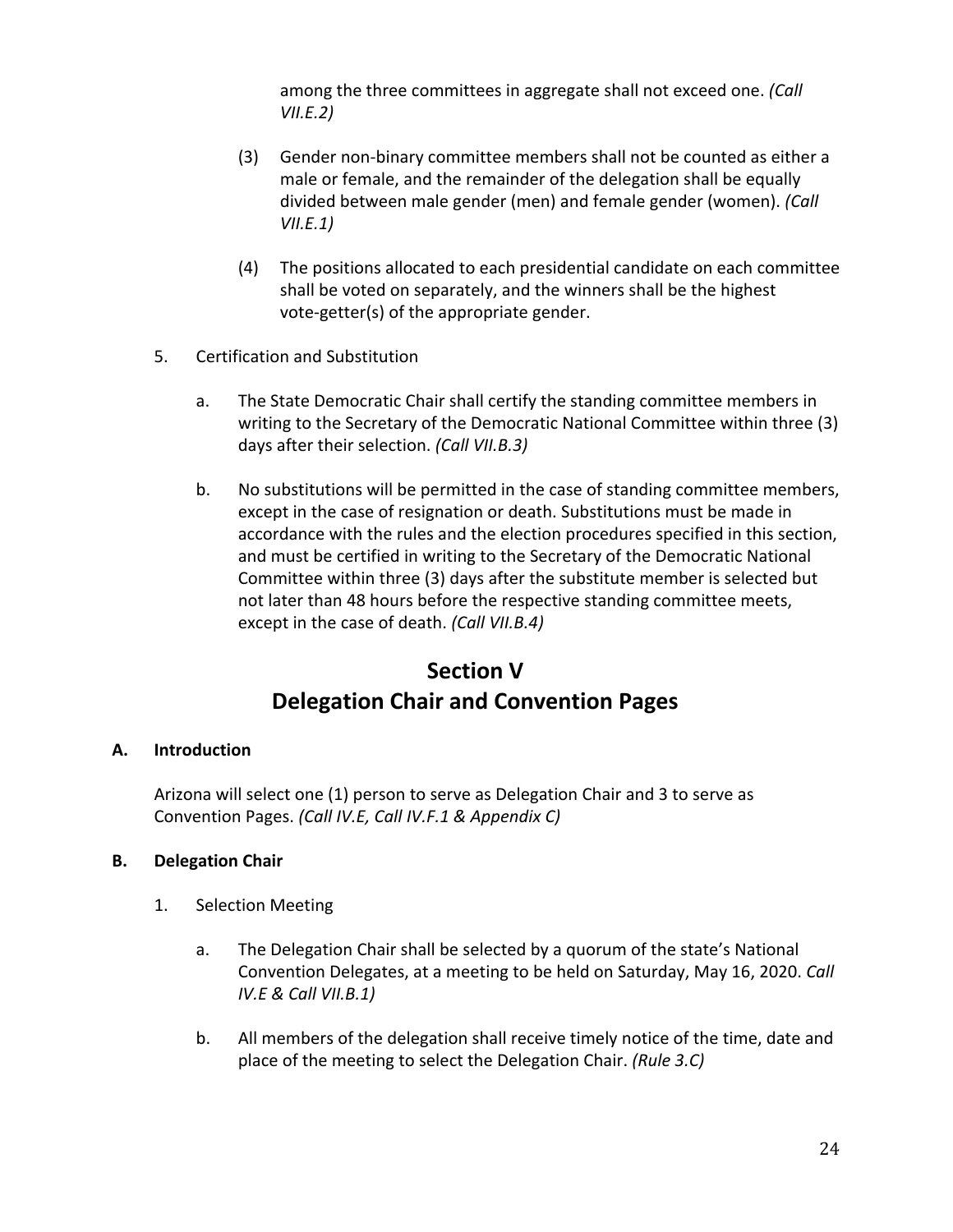2. The State Democratic Chair shall certify the Delegation Chair in writing to the Secretary of the Democratic National Committee within three (3) days after their selection. *(Call IV.E)*

## **C. Convention Pages**

- 1. 3 individuals will be selected to serve as Arizona's Convention Pages by the State Democratic Chair in consultation with the members of the Democratic National Committee from the state. This selection will take place Saturday, May 16, 2020 *(Call IV.F.3, Appendix C & Reg. 5.7)*
- 2. The Convention Pages shall be as evenly divided between men and women (determined by self-identification) as possible under the state allocation and shall reflect as much as possible, the Affirmative Action and Outreach and Inclusion guidelines in the state plan. In the case of gender non-binary pages, they shall not be counted as either a male or female, and the remainder of the pages shall be equally divided. *(Reg. 5.7.A)*
- 3. The State Democratic Chair shall certify the individuals to serve as Arizona's Convention Pages in writing to the Secretary of the Democratic National Committee within three (3) days after the selection. *(Call IV.F.3 & Reg. 5.7.B)*

## **Section VI Presidential Electors**

## **A. Introduction**

Arizona will select 11 persons to serve as Presidential Electors for the 2020 Presidential election.

## **B. Selection of Presidential Electors**

The Presidential Electors shall be selected by the Arizona Democratic State Chair, in consultation with Democratic Members of Congress. The deadline to file the presidential elector nominations and affidavits with the Arizona Secretary of State's office is no later than 5 p.m. Friday, September 4, 2020.

## 16-344. Office of presidential elector; appointment by state committee chairman

A. The chairman of the state committee of a political party that is qualified for representation on an official party ballot at the primary election and accorded a column on the general election ballot shall appoint candidates for the office of presidential elector equal to the number of United States senators and representatives in Congress from this state and shall file for each candidate with the secretary of state, not more than ten days after the primary election, by 5:00 p.m. on the last day for filing: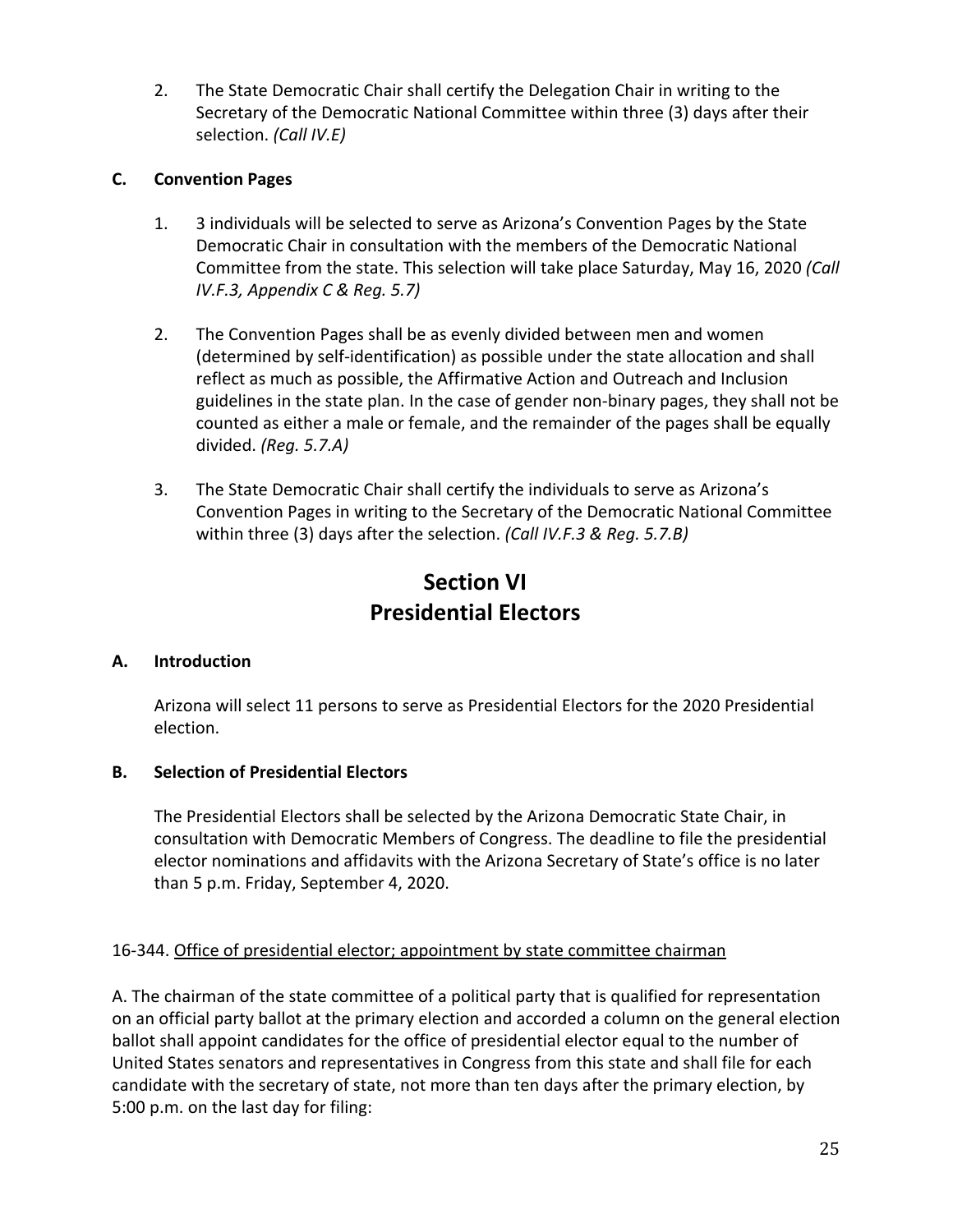1. A nomination paper giving the candidate's actual residence address or description of place of residence and post office address, naming the party of which the candidate desires to become a candidate, stating his candidacy for the office of presidential elector, stating the exact manner in which the candidate desires to have his name printed on the official ballot pursuant to section 16-311, subsection G, and stating the date of the general election at which he desires to become a candidate.

2. An affidavit including facts sufficient to show that the candidate resides in this state and will be qualified at the time of the election to hold the office of presidential elector (Including that they are Registered Democrat in good standing).

B. The nomination paper and affidavit of qualification pursuant to subsection A of this section shall be printed in a form prescribed by the secretary of state.

## **C. Affirmation**

- 1. Each candidate for Presidential Elector shall certify in writing that they will vote for the election of the Democratic Presidential and Vice Presidential nominees. *(Call VIII)*
- 2. Arizona state law, ARS 16-212C, provides that a presidential elector who knowingly refuses to cast that elector's electoral college vote as prescribed in subsection B of this section is no longer eligible to hold the office of presidential elector and that office is deemed and declared vacant by operation of law. The chairperson of the state committee of the political party represented by that elector shall appoint a person who is otherwise qualified to be a presidential elector. The replacement presidential elector shall cast the elector's electoral college vote as prescribed by this section. Notwithstanding section 16-344 and any other statute, the nomination paper and affidavit of qualification of the replacement presidential elector may be completed and filed with the secretary of state as soon as is practicable after the presidential elector's appointment.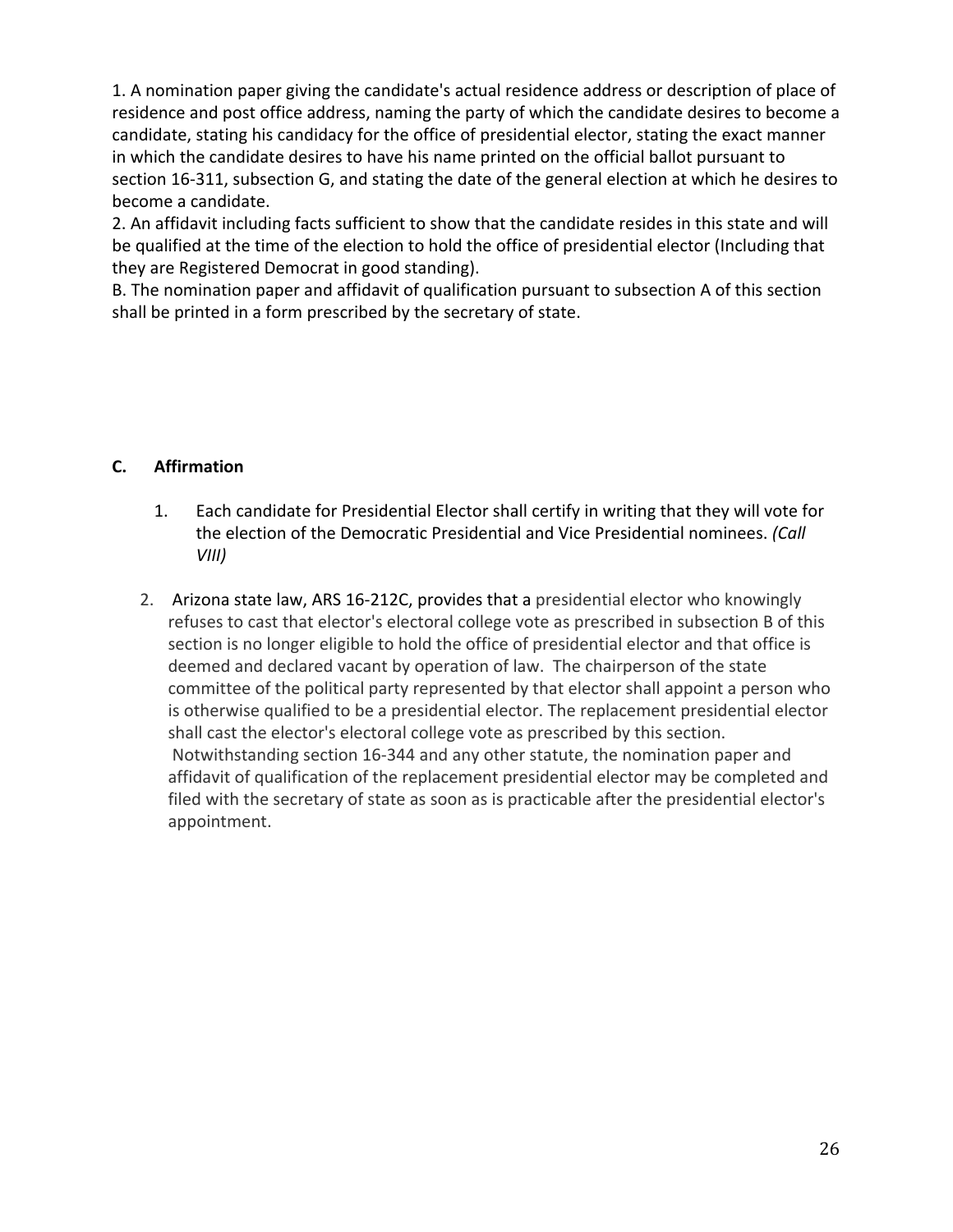## **Section VII General Provisions and Procedural Guarantees**

- A. The Arizona Democratic Party reaffirms its commitment to an open party by incorporating the "six basic elements" as listed below. As our Party strives to progress in the fight against discrimination of all kinds, these six basic elements have evolved and grown along with the constant push for more inclusion and empowerment. These provisions demonstrate the intention of the Democratic Party to ensure a full opportunity for all minority group members to participate in the delegate selection process. *(Rule 4.A, Rule 4.B & Rule 4.C)*
	- 1. All public meetings at all levels of the Democratic Party in Arizona should be open to all members of the Democratic Party regardless of race, sex, age, color, creed, national origin, religion, ethnic identity, sexual orientation, gender identity and expression, economic status or disability (hereinafter collectively referred to as "status"). *(Rule 4.B.1)*
	- 2. No test for membership in, nor any oaths of loyalty to, the Democratic Party in Arizona should be required or used which has the effect of requiring prospective or current members of the Democratic Party to acquiesce in, condone or support discrimination based on "status." *(Rule 4.B.2)*
	- 3. The time and place for all public meetings of the Democratic Party in Arizona on all levels should be publicized fully and, in such manner, as to assure timely notice to all interested persons. Such meetings must be held in places accessible to all Party members and large enough to accommodate all interested persons. *(Rule 4.B.3)*
	- 4. The Democratic Party in Arizona, on all levels, should support the broadest possible registration without discrimination based on "status." *(Rule 4.B.4)*
	- 5. The Democratic Party in Arizona should publicize fully and in such a manner as to assure notice to all interested parties a full description of the legal and practical procedures for selection of Democratic Party officers and representatives on all levels. Publication of these procedures should be done in such fashion that all prospective and current members of the State Democratic Party will be fully and adequately informed of the pertinent procedures in time to participate in each selection procedure at all levels of the Democratic Party organization. As part of this, the State Democratic Party should develop a strategy to provide education programs directly to voters who continue to experience confusing timelines for registration, changing party affiliation deadlines, or lack of awareness of the process for running for delegate, to ensure all Democratic voters understand the rules and timelines and their impact on voter participation. *(Rule 4.B.5)*
	- 6. The Democratic Party in Arizona should publicize fully and in such a manner as to assure notice to all interested parties, a complete description of the legal and practical qualifications of all positions as officers and representatives of the State Democratic Party. Such publication should be done in timely fashion so that all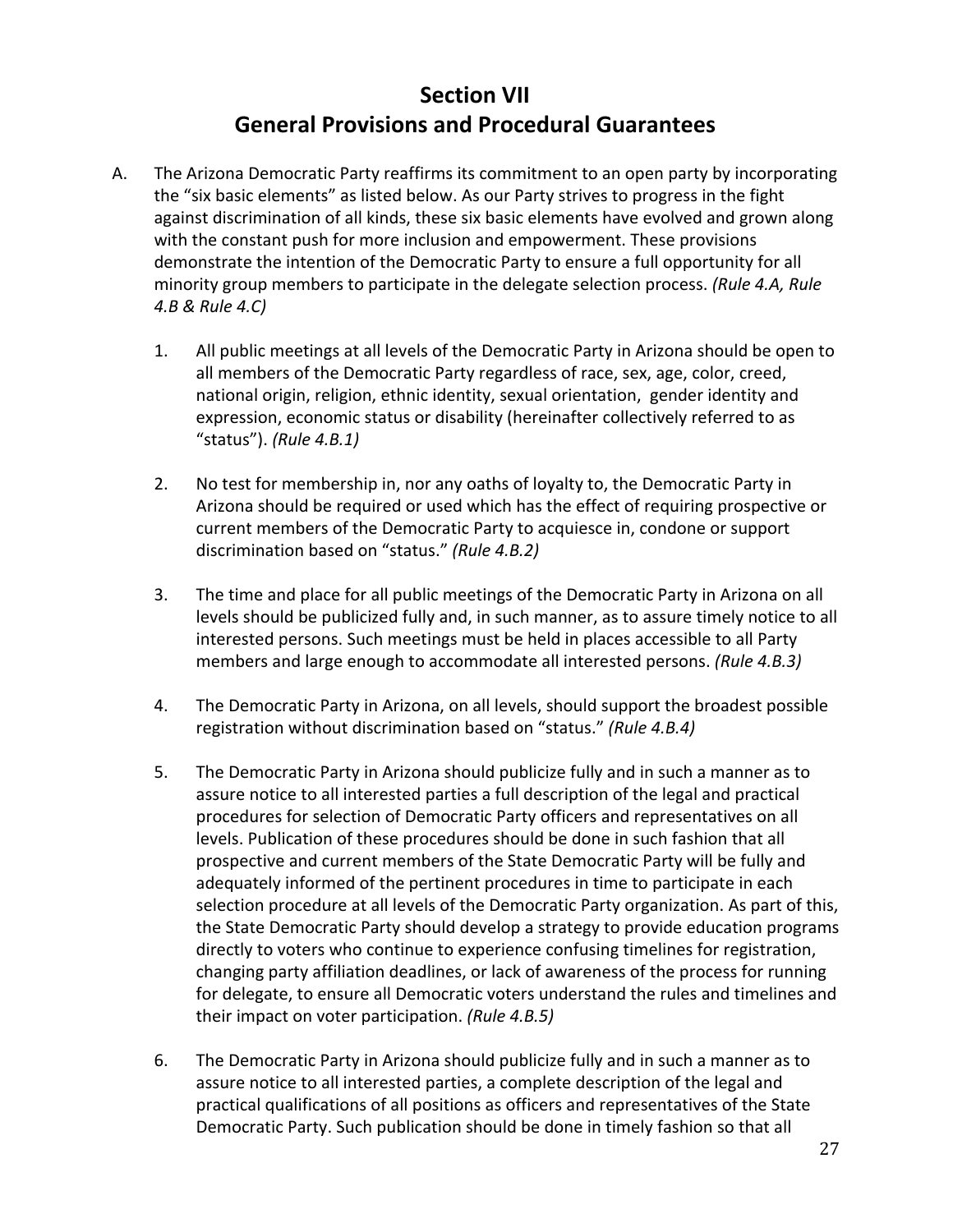prospective candidates or applicants for any elected or appointed position within each State Democratic Party will have full and adequate opportunity to compete for office. *(Rule 4.B.6)*

- B. Discrimination on the basis of "status" in the conduct of Democratic Party affairs is prohibited. *(Rule 5.B)*
- C. Arizona's delegation shall be equally divided between delegate men and delegate women, and alternate men and alternate women, i.e. the number of men and women shall not vary by more than one. Such a goal applies to the entire delegation, which includes all pledged delegates and alternates and all automatic delegates. Delegates and alternates shall be considered separate groups for purposes of achieving equal division as determined by gender self-identification. In the case of gender non-binary delegates or alternates, they shall not be counted as either a male or female, and the remainder of the delegation shall be equally divided by gender. *(Rule 6.C)*
- D. All delegate and alternate candidates must be identified as to presidential preference at all levels which determine presidential preference. *(Rule 13.A)*
- E. No delegate at any level of the delegate selection process shall be mandated by law or Party rules to vote contrary to that person's presidential choice as expressed at the time the delegate is elected. *(Rule 13.I)*
- F. Delegates elected to the national convention pledged to a presidential candidate shall in all good conscience reflect the sentiments of those who elected them. *(Rule 13.J)*
- G. Each delegate, alternate and standing committee member must be a bona fide, registered Democrat, who is faithful to the interests, welfare and success of the Democratic Party of the United States, who subscribes to the substance, intent and principles of the Charter and Bylaws of the Democratic Party of the United States, and who will participate in the Convention in good faith. *(Rule 13.H, Call VII.A.4 & Reg. 4.26)*
- H. Forty percent (40%) of the members of any Party body above the first level of the delegate selection process shall constitute a quorum for any business pertaining to the selection of National Convention delegates, alternates, standing committee members, and other official Convention participants. *(Rule 16)*
- I. An accredited participant in a caucus, convention or committee meeting, after having established credentials, may register a non-transferable proxy with (i.e., deliver a signed proxy to) another duly accredited participant at that meeting (except where an accredited alternate is present and eligible to serve as a replacement), provided that no individual may hold more than one (1) proxy at a time. *(Rule 17 & Reg. 4.32)*
- J. The unit rule, or any rule or practice whereby all members of a Party unit or delegation may be required to cast their votes in accordance with the will of a majority of the body, shall not be used at any stage of the delegate selection process. *(Rule 18.A)*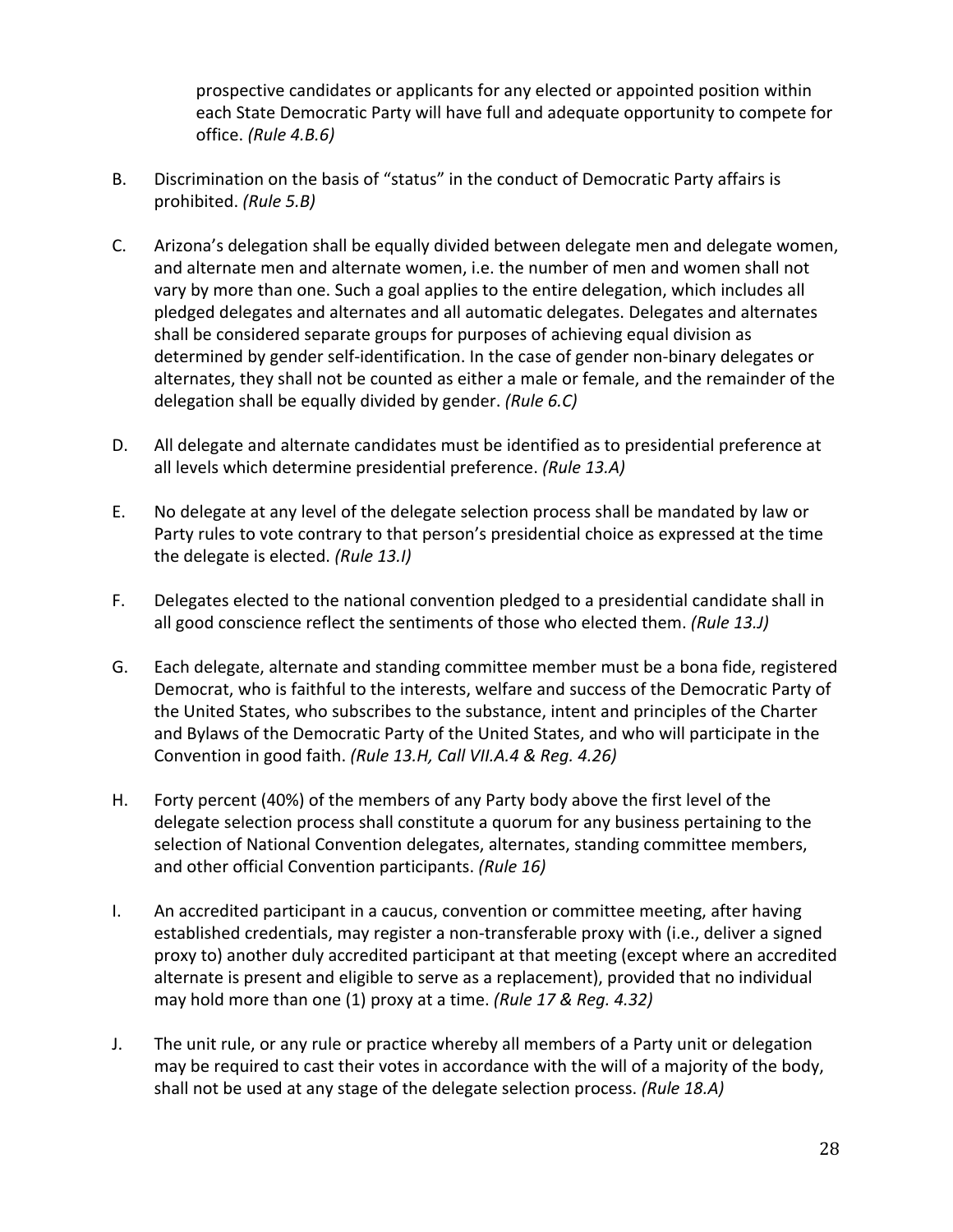- K. Any individual or group of Democrats may sponsor or endorse a slate of candidates for convention delegates. But no slate may, by virtue of such endorsement, receive a preferential place on a delegate selection ballot or be publicly identified on the ballot as the official Democratic Party organization slate, and all slates must meet identical qualifying requirements for appearing on a ballot at all levels of the delegate selection process. *(Rule 18.B)*
- L. All steps in the delegate selection process, including the filing of presidential candidates, must take place within the calendar year of the Democratic National Convention, except with respect to the implementation of the Affirmative Action Plan and Outreach and Inclusion Programs. *(Rule 1.F & Rule 12.B)*
- M. In electing and certifying delegates and alternates to the 2020 Democratic National Convention, the State Democratic Party hereby undertakes to assure all Democratic voters in Arizona, a full, timely and equal opportunity to participate in the delegate selection process and in all Party affairs and to implement affirmative action and outreach and inclusion plans toward that end; that the delegates and alternates to the Convention shall be selected in accordance with the Delegate Selection Rules for the 2020 Democratic National Convention; and that the delegates certified will not publicly support or campaign for any candidate for President or Vice President other than the nominees of the Democratic National Convention. *(Call II.B)*

## **Section VIII**

## **Affirmative Action Plan and Outreach and Inclusion Program**

## **A. Statement of Purpose and Organization**

- 1. Purpose and Objectives
	- a. To make sure that the Democratic Party at all levels be an open Party which includes rather than excludes people from participation, a program of effective affirmative action is hereby adopted by the Arizona Democratic Party.. *(Rule 5.A)*
	- b. Discrimination on the basis of "status" in the conduct of Democratic Party affairs is prohibited. *(Rule 5.B)*
	- c. All public meetings at all levels of the Democratic Party in Arizona should be open to all members of the Democratic Party regardless of race, sex, age, color, creed, national origin, religion, ethnic identity, sexual orientation, gender identity and expression, economic status or disability (hereinafter collectively referred to as "status"). *(Rule 4.B.1)*
	- d. Consistent with the Democratic Party's commitment to including groups historically under-represented in the Democratic Party's affairs, by virtue of race, sex, age, color, creed, national origin, religion, ethnic identity, sexual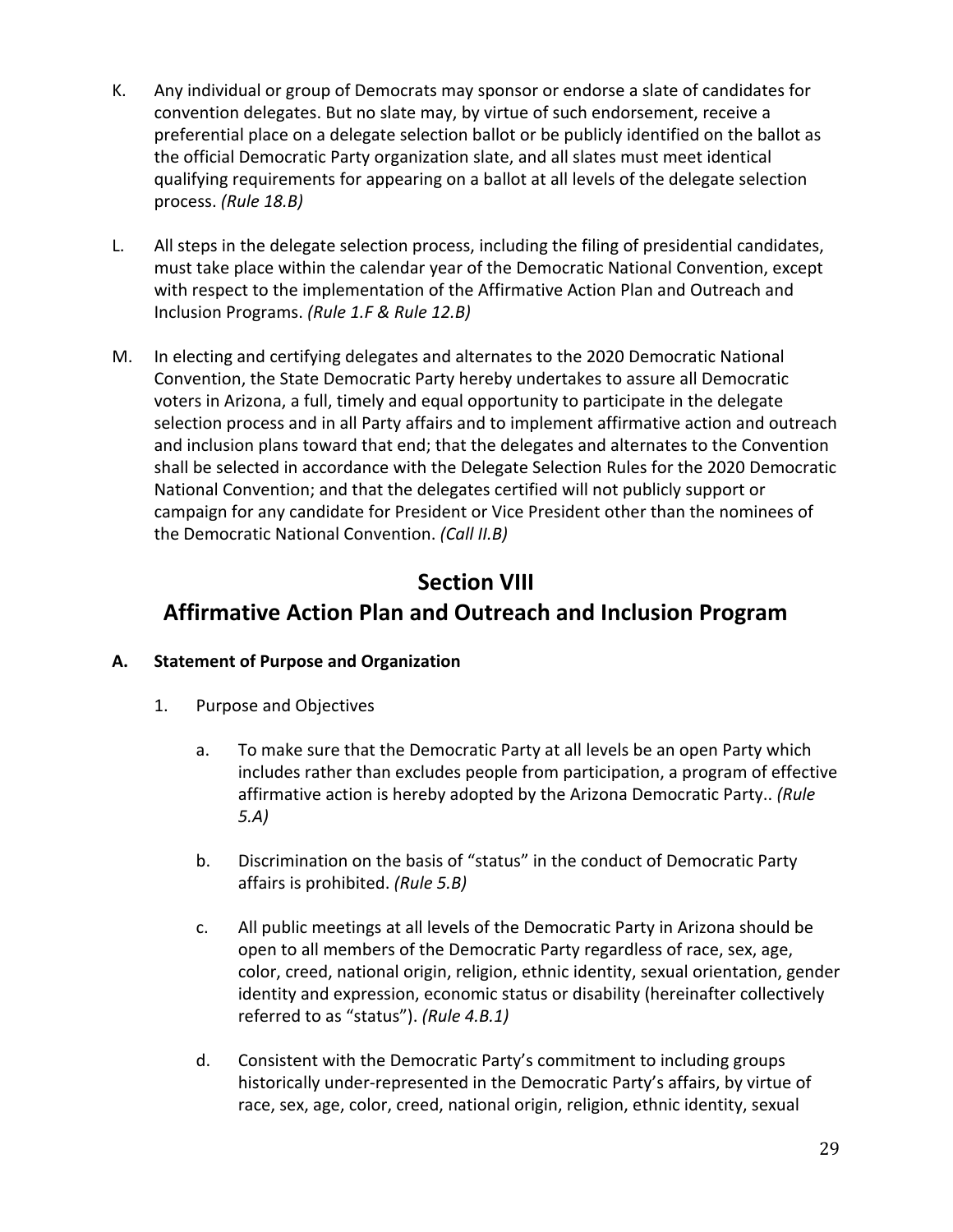orientation, gender identity and expression, or disability, Arizona has established goals for these groups. *(Rule 5.C & Reg. 4.8)*

- e. To encourage full participation by all Democrats in the delegate selection process and in all Party affairs, the Arizona Democratic Party has adopted and will implement programs with specific goals and timetables for African Americans, Latinx, Native Americans, Asian Americans and Pacific Islanders and women. To further encourage full participation in the process, the State Party has established goals and timetables for other underrepresented groups, including the LGBTQ+ community, people with disabilities, and youth. *(Rule 6.A & Rule 7)*
	- (1) The goal of the programs shall be to encourage participation in the delegate selection process and in Party organizations at all levels by the aforementioned groups as indicated by their presence in the Democratic electorate. *(Rule 6.A.1)*
	- (2) For the delegate selection process, "Youth" is defined as any participant younger than 36 years old at the time of election. *(Reg. 5.3.A)*
	- (3) For the delegate selection process, individuals identifying as Native Americans should provide their tribal affiliation and indicate if they are enrolled in a tribe. *(Reg. 5.3.B)*
	- (4) These goals shall not be accomplished either directly or indirectly by the Party's imposition of mandatory quotas at any level of the delegate selection process or in any other Party affairs. *(Rule 6.A.2)*
- 2. Organizational Structure
	- a. An Affirmative Action Committee shall be appointed by the State Democratic Chair on *March 1, 2019. (Rule 6.F)*
	- b. The State Democratic Chair shall certify in writing to the Rules and Bylaws Committee of the Democratic National Committee the compliance of the State's Affirmative Action Committee with Rules 5.C, 6.A and 7, and submit the names, demographic data and contact information of the members no later than 15 days after their appointment. *(Reg. 2.2.J)*
	- c. The Committee shall consist of members who are regionally diverse and represent the Democratic constituency groups set forth in the Introduction to the Affirmative Action Plan and Outreach and Inclusion Program.
		- d. The Affirmative Action Committee shall be responsible for: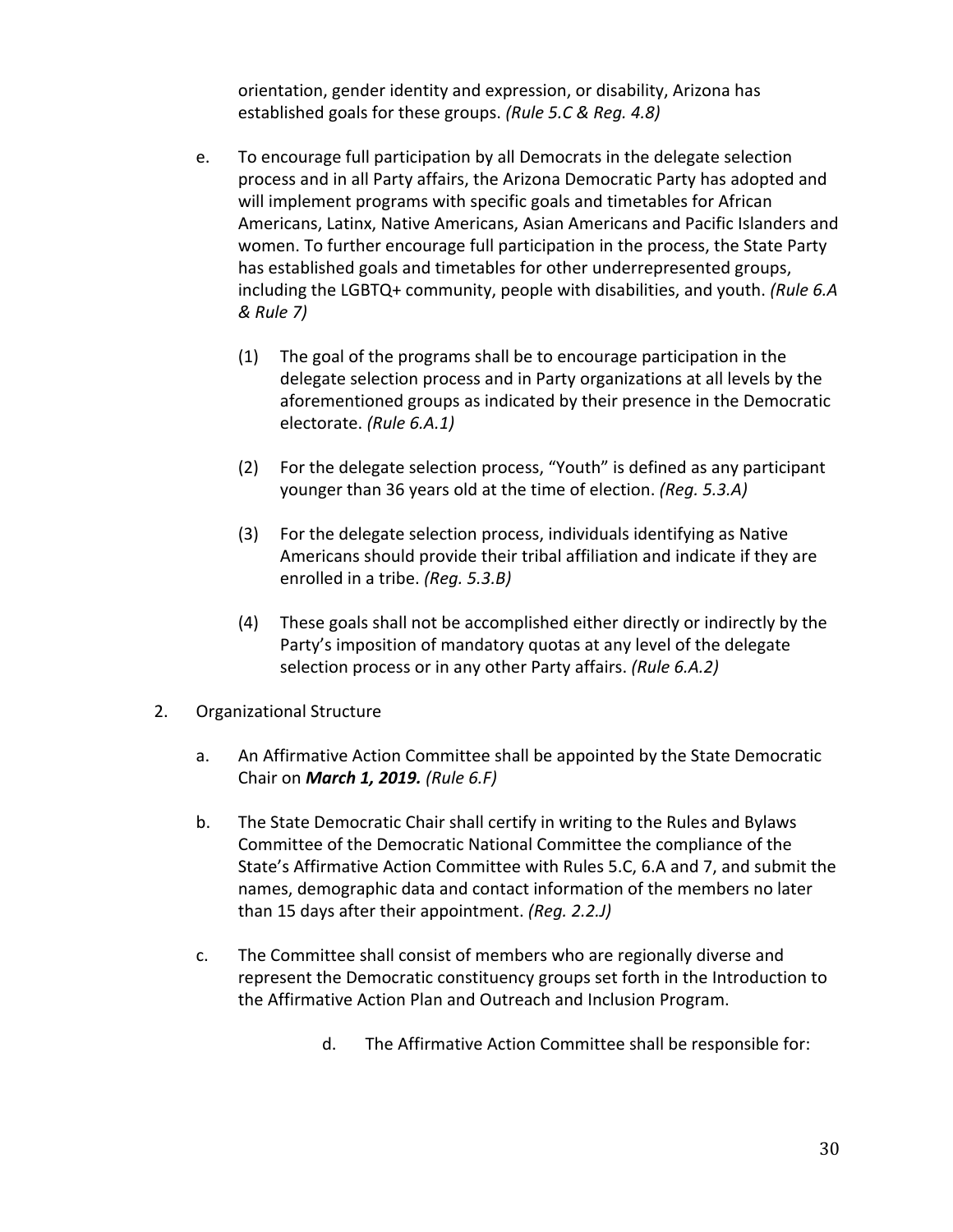- (1) Helping develop and design the proposed Affirmative Action Plan and Outreach and Inclusion Program and making recommendations to the State Democratic Chair. *(Rule 6.F)*
- (2) Directing the implementation of all requirements of the Affirmative Action Plan and Outreach and Inclusion Program section of this Plan.
- (3) Implementing a specific outreach and financial assistance program for persons of low and moderate income to encourage their participation and representation in the national convention delegation. *(Rule 6.G)*
- (4) Ensuring, on behalf of the State Party Committee, that district lines used in the delegate selection process are not gerrymandered to discriminate against African Americans, Hispanics, Native Americans, Asian Americans and Pacific Islanders and women. *(Rule 6.E)*
- e. Financial and staff support for the Affirmative Action Committee shall be provided by the State Party Committee to the greatest extent feasible, including, but not limited to, making available on a priority basis, the State Party staff and volunteers, and covering all reasonable costs incurred in carrying out this Plan.
- 3. Implementation of the Affirmative Action Plan and Outreach and Inclusion Program shall begin on *September 13, 2019*, with the distribution of the press kits, and will continue through the end of the delegate selection process. *(Rule 1.F)*

## **B. Representation Goals**

- 1. In cooperation with the National Committee, the State Party has determined the demographic composition of African Americans, Latinx, Native Americans, and Asian Americans and Pacific Islanders in the state's Democratic electorate. These constituency percentages shall be established as goals for representation in the state's convention delegation. *(Rule 6.A)*
- 2. In cooperation with the National Committee, the State Party has determined the demographic composition of members of the LGBTQ+ community, people with disabilities, and youth in the state's Democratic electorate. The State Party has chosen to establish these percentages as goals for representation in the state's convention delegation. *(Rule 7 & Reg. 4.8.C.iii)*)

|                                        | African<br>Americans | Latinx | <b>Native</b><br>Americans | Asian<br>Americans<br>and Pacific<br><b>Islanders</b> | LGBTQ+<br>Americans | People with<br><b>Disabilities</b> | Youth |
|----------------------------------------|----------------------|--------|----------------------------|-------------------------------------------------------|---------------------|------------------------------------|-------|
| Percent in<br>Democratic<br>Electorate | 7%                   | 36%    | 5%                         | 4%                                                    | 7%                  | 16%                                | 35%   |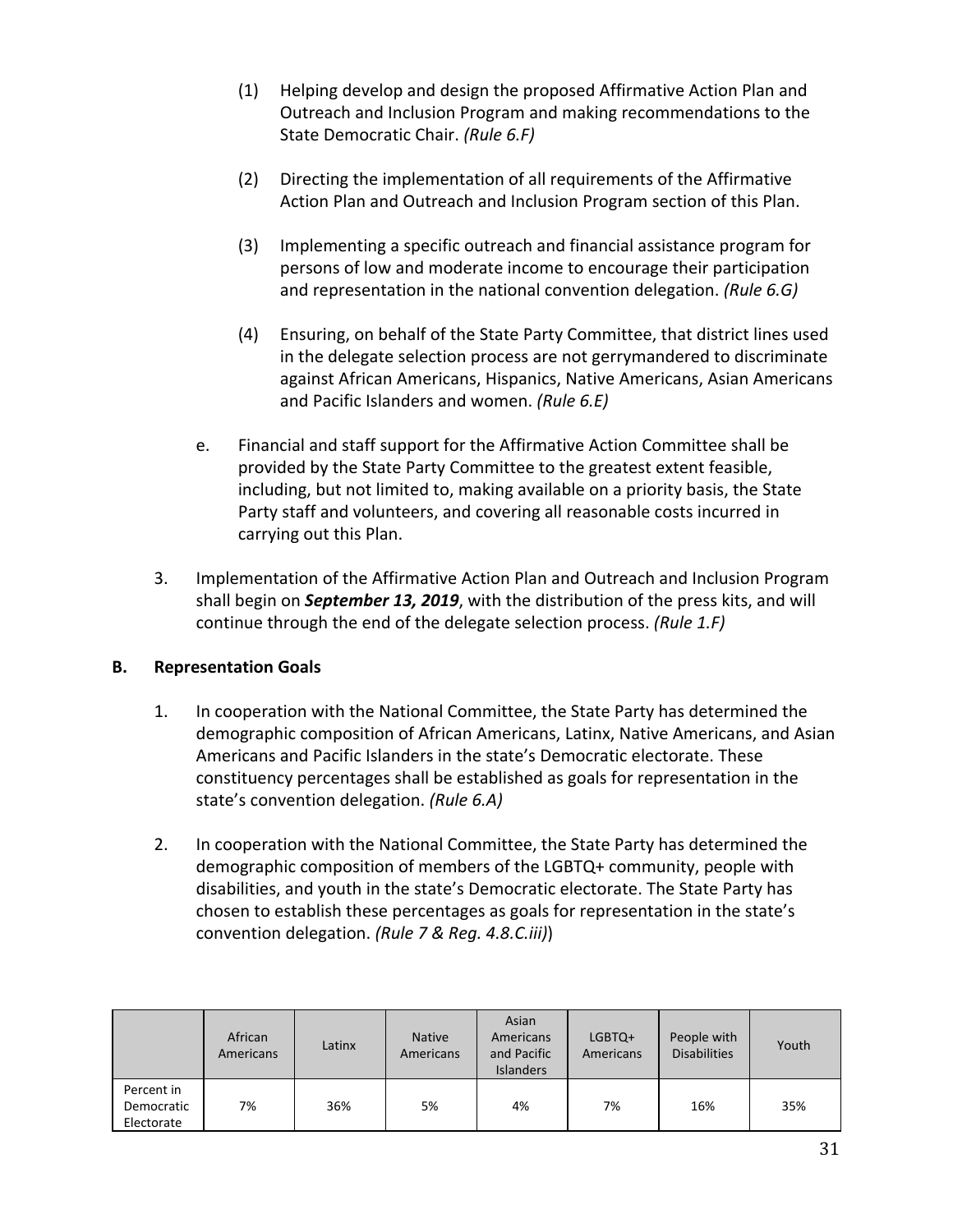| Numeric    |    |  |   |    |
|------------|----|--|---|----|
| Goals for  | ᇰᆂ |  | - | 30 |
| Delegation |    |  |   |    |

- 4. When selecting the at-large portion of the delegation, the demographic composition of the other delegates (district-level, pledged PLEO, and Automatic) shall be compared with the State Party's representation goals to achieve an at-large selection process that helps to bring about a representative balance. *(Rule 11.A)*
- 5. Although the selection of the at-large delegation may be used to fulfill the affirmative action goals established by this Plan, the State Party will conduct outreach and inclusion activities such as recruitment, education and training at all levels of the delegate selection process. *(Rule 6.A.3)*

## **C. Efforts to Educate on the Delegate Selection Process**

- 1. Well-publicized educational workshops will be conducted in each of the delegate districts beginning in September 2019. These workshops will be designed to encourage participation in the delegate selection process, including appraising potential delegate and alternate candidates of the availability of financial assistance. These workshops will be held in places that are easily accessible to persons with disabilities. The times, dates, places and rules for the conduct of all education workshops, meetings and other events involved in the delegate selection process shall be effectively publicized by the party organization and include mailings to various organizations representative of the Democratic voting electorate. *(Rule 3.A, Rule 3.C & Rule 3.D)*
- 2. A speakers' bureau of volunteers from the State Party, including the Affirmative Action Committee, shall be comprised of individuals who are fully familiar with the process, will be organized to appear before groups, as needed, to provide information concerning the process.
- 3. The State Party's education efforts will include outreach to community leaders within the Democratic Party's constituencies and making sure that information about the delegate selection process is available to Democratic clubs and Party caucuses representing specific constituencies.
- 4. The State Party will publish and make available at no cost: a clear and concise explanation of how Democratic voters can participate in the delegate selection process. As well, the State Party shall also make available copies of the State Party Rules, the Delegate Selection Plan (and its attachments), the Affirmative Action Plan and Outreach and Inclusion Program, and relevant state statutes at no cost. Copies of documents related to the state's delegate selection process will be prepared and the State Party and Affirmative Action Committee will distribute them in the various delegate districts not later than October 1, 2019. *(Rule 1.H)*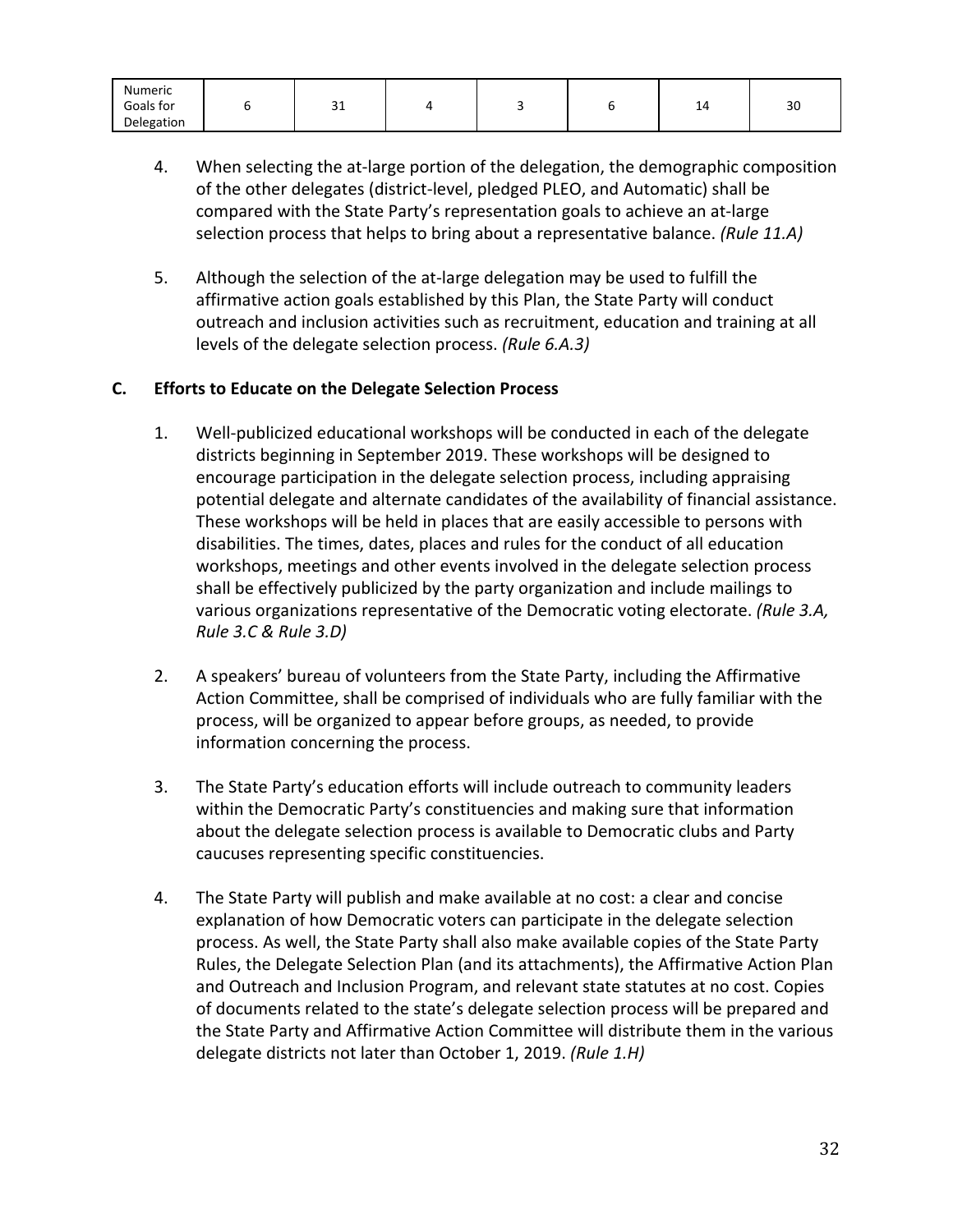- 5. Participation in the delegate selection process shall be open to all voters who wish to participate as Democrats. Democratic voters shall be those persons who publicly declare their Party preference and have that preference publicly recorded. *(Rule 2.A)*
- 6. The State Party shall take all feasible steps to encourage non-affiliated voters and new voters to register or enroll, to provide simple procedures through which they may do so and to eliminate excessively long waiting periods for voters wish to register or to change their party enrollment status. *(Rule 2.C)*
- 7. The Affirmative Action Committee will develop a State Party strategy to be implemented beginning no later than **September 13, 2019** that will provide education programs directly to voters who continue to experience confusing timelines for registration, changing party affiliation deadlines, or lack of awareness of the process for running for delegate, to ensure all Democratic voters understand the rules and timelines and their impact on voter participation. *(Rule 4.B.5)*

## **D. Efforts to Publicize the Delegate Selection Process**

- 1. The State Party shall direct special attention to publicizing the delegate selection process in the state. Such publicity shall include information on eligibility to vote and how to become a candidate for delegate, the time and location of each stage of the delegate selection process, and where to get additional information. The foregoing information will also be published in the State Party communications and on the State Party's website. The Party organization, official, candidate, or member calling a meeting or scheduling an event, shall effectively publicize the role that such meeting or event plays in the selection of delegates and alternates to the Democratic National Convention. *(Rule 3.C & Rule 3.D)*
- 2. The State Party shall have a Delegate Selection Media Plan **(see Attachment 2.i)** for using all available and appropriate resources, such as social media, websites, newspapers, radio and television, to inform the general public how, when and where to participate in the delegate selection process. Specifically, the Delegate Selection Media Plan will provide details as to how to qualify to run as a delegate candidate. Regular updates should be posted/released throughout the state's delegate selection process to ensure broad and timely coverage and awareness about the process to all interested persons. *(Rule 4.B.3 & Rule 6.D)*
- 3. A priority effort, as described in the Delegate Selection Media Plan, shall be directed at publicity among the Democratic Party's constituencies.
	- a. Information about the delegate selection process will be posted on and made available to social and specialty media directed toward the Democratic constituency groups set forth in the introduction of this Affirmative Action Plan and Outreach and Inclusion Program.
	- b. The State Party shall be responsible for the implementation of this publicity effort. For purposes of providing adequate notice of the delegate selection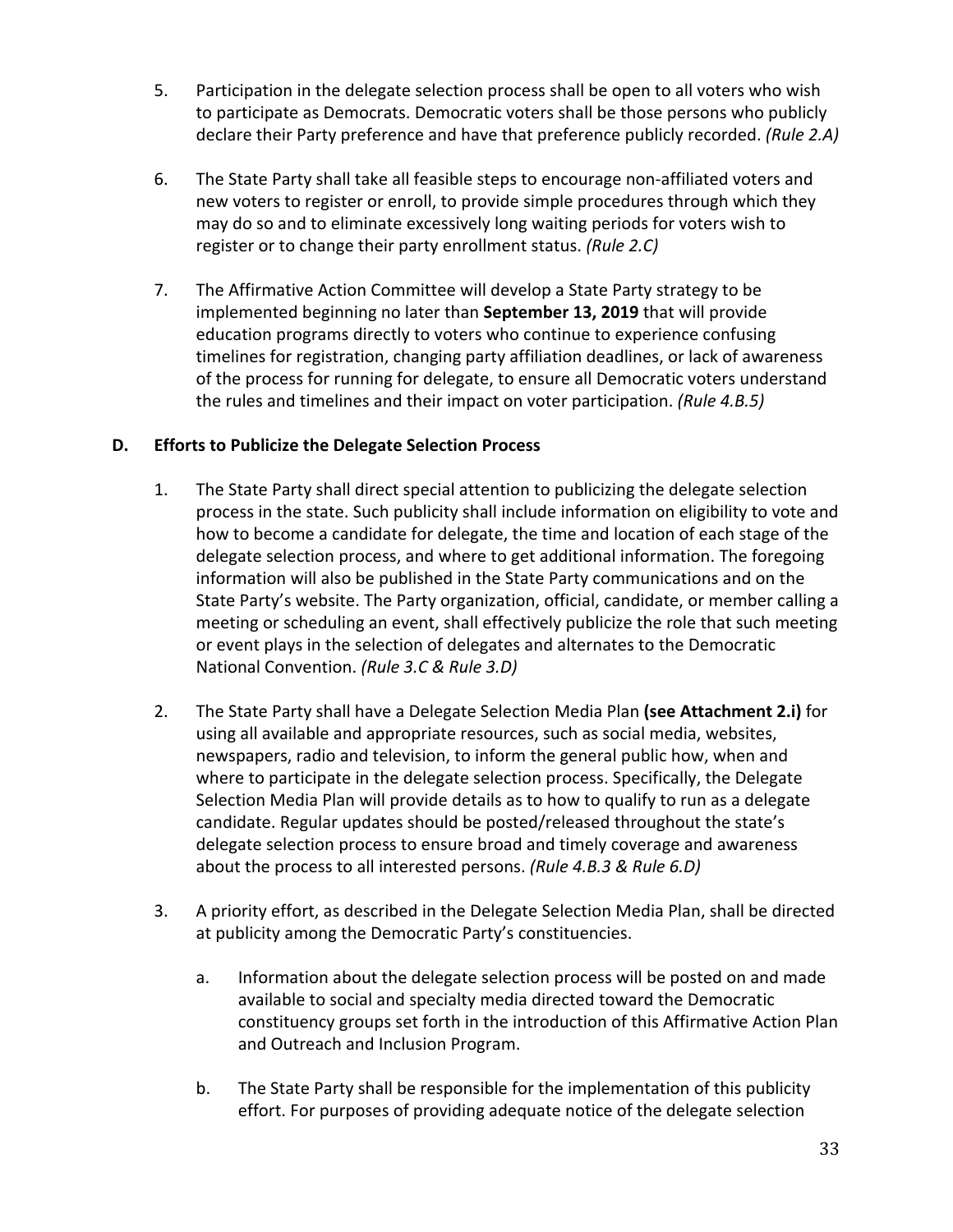process, the times, dates, places and rules for the conduct of county and legislative district meetings, delegate selection committee meetings, the State-Run Presidential Preference Election (Primary), the regional caucuses, and the State Convention shall be effectively publicized, multilingually where necessary, to encourage the participation of minority groups. *(Rule 6.D)*

- 4. Not later than **October 1, 2019** the State Party will make information about the delegate selection process available on its website and publicize the resource through press releases and communications to Party leaders, activists and targeted constituencies. Information to be posted on the website will include:
	- a. materials designed to encourage participation and inform prospective delegate candidates;
	- b. a summary explaining the role of the 2020 Convention in nominating the Party's Presidential and Vice Presidential candidates and adopting the National Platform;
	- c. a summary of the State Party's delegate selection process including all pertinent rules, dates, and filing requirements related to the process;
	- d. a map of delegate districts and how many delegates will be elected within each district, along with filing forms or information on how to obtain the filing forms.

## **E. Obligations of Presidential Candidates to Maximize Participation**

- 1. Presidential candidates shall assist the Arizona Democratic Party in meeting the demographic representation goals reflected in the Affirmative Action Plan and Outreach and Inclusion Program. *(Rule 6.H)*
- 2. Each presidential candidate must submit a written statement to the State Democratic Chair by **Tuesday October 1st, 2019***,* which indicates the specific steps they will take to encourage full participation by their supporters in Arizona's delegate selection process, including, but not limited to, procedures by which persons may file as candidates for delegate or alternate pledged to the presidential candidate. *(Rule 6.H.1)*
- 3. Each presidential candidate must submit demographic information with respect to all candidates for delegate and alternate pledged to them. Such information shall be submitted in conjunction with the list of names approved for consideration as delegate and alternate candidates pledged to the presidential candidate. *(Rule 6.H.2)*
- 4. Presidential candidates shall use their best effort to ensure that their respective delegates, alternates and standing committee members shall achieve the affirmative action goals reflected in the Affirmative Action Plan and Outreach and Inclusion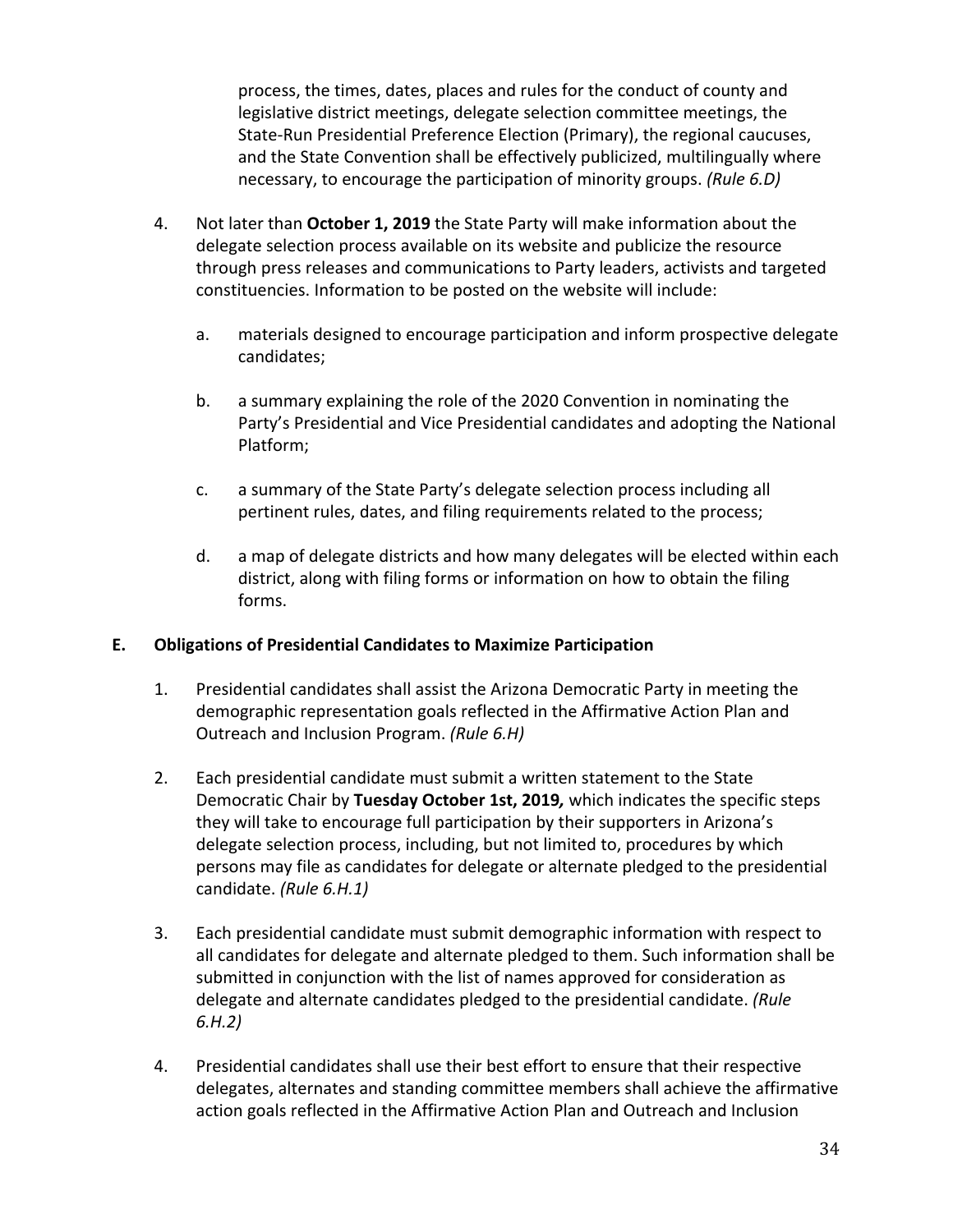Program and that the number of men and the number of women in their respective delegations shall not differ by more than one (as determined by gender self-identification). Furthermore, presidential candidates shall use their best efforts at the district level to approve delegate, alternate, and standing committee candidates who meet applicable equal division and affirmative action considerations to promote and achieve the state's affirmative action, outreach and inclusion goals and equal division for their respective delegations. *(Rule 6.C., Rule 6.I & Reg. 4.10)*

#### **F. Outreach and Inclusion Program**

- 1. The State Democratic Party is committed to help achieve full participation of those groups of Americans who have historically been explicitly denied the right to vote or who have been subjected to discriminatory and exclusionary practices that have denied them voting rights and full participation in the delegate selection process and other Party meetings, events and elections, along with other groups of Americans who are also underrepresented in Party affairs.
- 2. As such, the State Democratic Party has developed outreach and inclusion programs and is committed to fully implementing the programs so that all persons who wish to participate as Democrats understand they are welcome and encouraged to be a part of the delegate selection process and in the Party at the local, state and national levels.
- 3. The State Party will make accommodations to facilitate greater participation by people with disabilities. All meetings and election facilities will be ADA compliant. Accommodations for the hearing and visually impaired will be provided.
- 4. In addition to the education, publicity and other steps described above, the State Party will work with our constituency caucuses and Affirmative Action committee to include all traditionally marginalized groups in the delegate selection process.

## **Section IX Challenges**

## **A. Jurisdiction & Standing**

- 1. Challenges related to the delegate selection process are governed by the *Regulations of the DNC Rules and Bylaws Committee for the 2020 Democratic National Convention (Reg. Sec. 3),* and the "Rules of Procedure of the Credentials Committee of the 2020 Democratic National Convention." *(Call Appendix A)*
- 2. Under Rule 21.B. of the *2020 Delegate Selection Rules,* the DNC Rules and Bylaws Committee has jurisdiction over challenges pertaining to the submission, non-implementation and violation of state Delegate Selection and Affirmative Action Plan and Outreach and Inclusion Program. *(Rule 21.B & Call Appendix A)*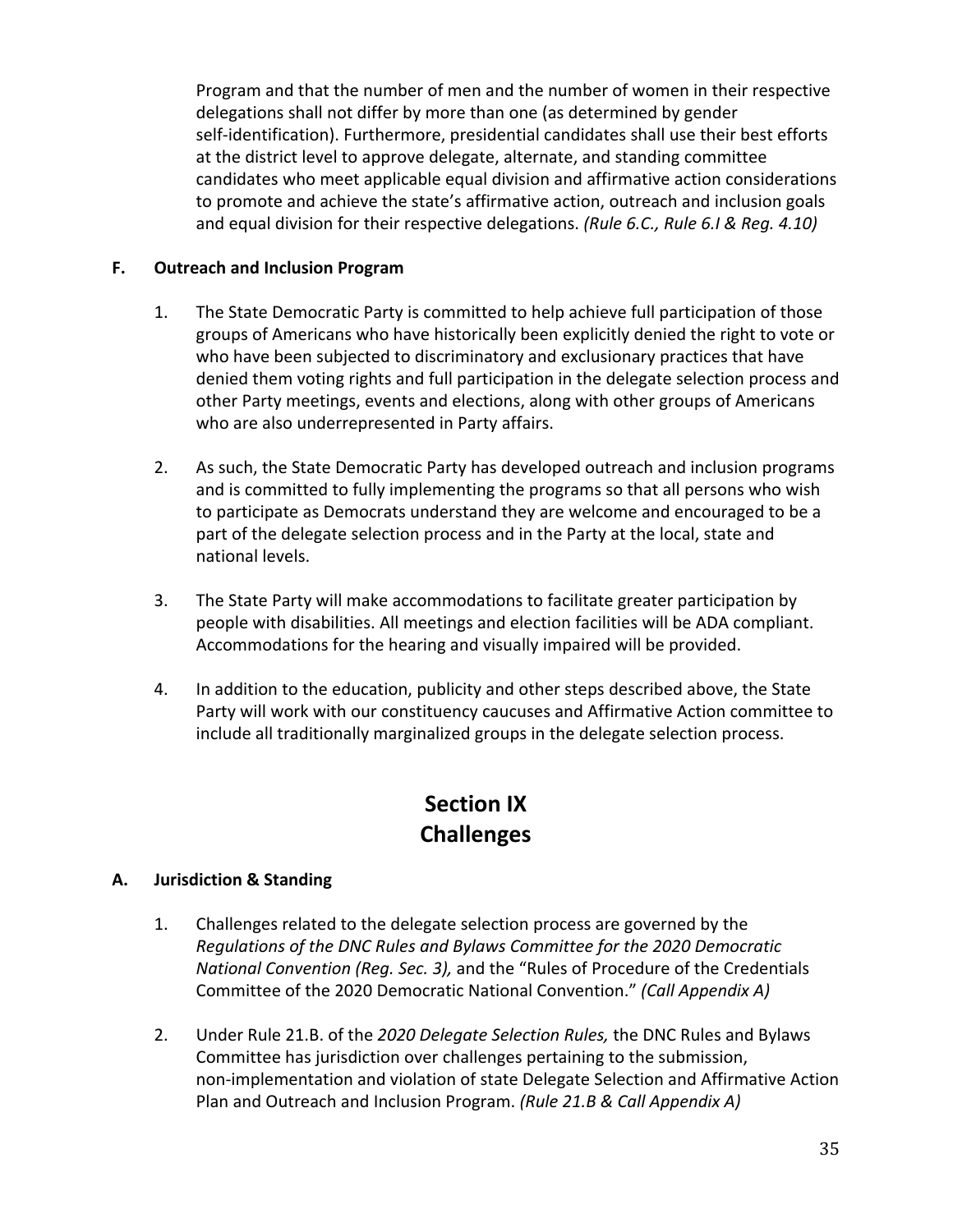- 3. The Rules and Bylaws Committee has jurisdiction to hear and decide any challenge provided it is initiated before the 56th day preceding the date of the commencement of the 2020 Democratic National Convention. *(Call Appendix A & Reg. 3.1)*
- 4. Challenges to the credentials of delegates and alternates to the 2020 Democratic National Convention initiated on or after the 56th day preceding the date of commencement of the Democratic National Convention shall be processed in accordance with the "Rules of Procedure of the Credentials Committee of the 2020 Democratic National Convention." *(Call Appendix A)*
- 5. Any challenge to the credentials of a standing committee member shall be considered and resolved by the affected standing committee in accordance with Appendix A of the *Call for the 2020 Democratic National Convention*. The Rules and Bylaws Committee shall have jurisdiction over challenges brought before the 56th day preceding the date of the commencement of the Democratic National Convention. *(Call VII.B.5)*
- 6. Copies of the Regulations of the Rules and Bylaws Committee and/or the Call for the 2020 Democratic National Convention, including the Rules of Procedure of the Credentials Committee *(Appendix A)*, shall be made available by the State Party upon reasonable request.
- 7. Any group of 15 Democrats with standing to challenge as defined in Reg. 3.2 or the Call *(Appendix A, Sec. 2.A),* may bring a challenge to this Plan or to the implementation of this Plan, including its Affirmative Action provisions.

## **B. Challenges to the Status of the State Party and Challenges to the Plan**

- 1. A challenge to the status of the State Party Committee as the body entitled to sponsor a delegation from that state shall be filed with the Rules and Bylaws Committee not later than 30 calendar days prior to the initiation of the state's delegate selection process. *(Rule 21.A & Reg. 3.4.A)*
- 2. A challenge to the state's Delegate Selection Plan shall be filed with the Chair of the Error! Reference source not found. Democratic Party and the Co-Chairs of the Rules and Bylaws Committee within15 calendar days after the adoption of the Plan by the State Party. *(Reg. 3.4.B)*
- 3. A challenge to a Plan must be brought in conformity with the Rules and the RBC Regulations, which should be consulted for a detailed explanation of challenge procedures.

## **C. Challenges to Implementation**

1. A challenge may be brought alleging that a specific requirement of an approved Plan has not been properly implemented. Jurisdiction over all challenges initiated in a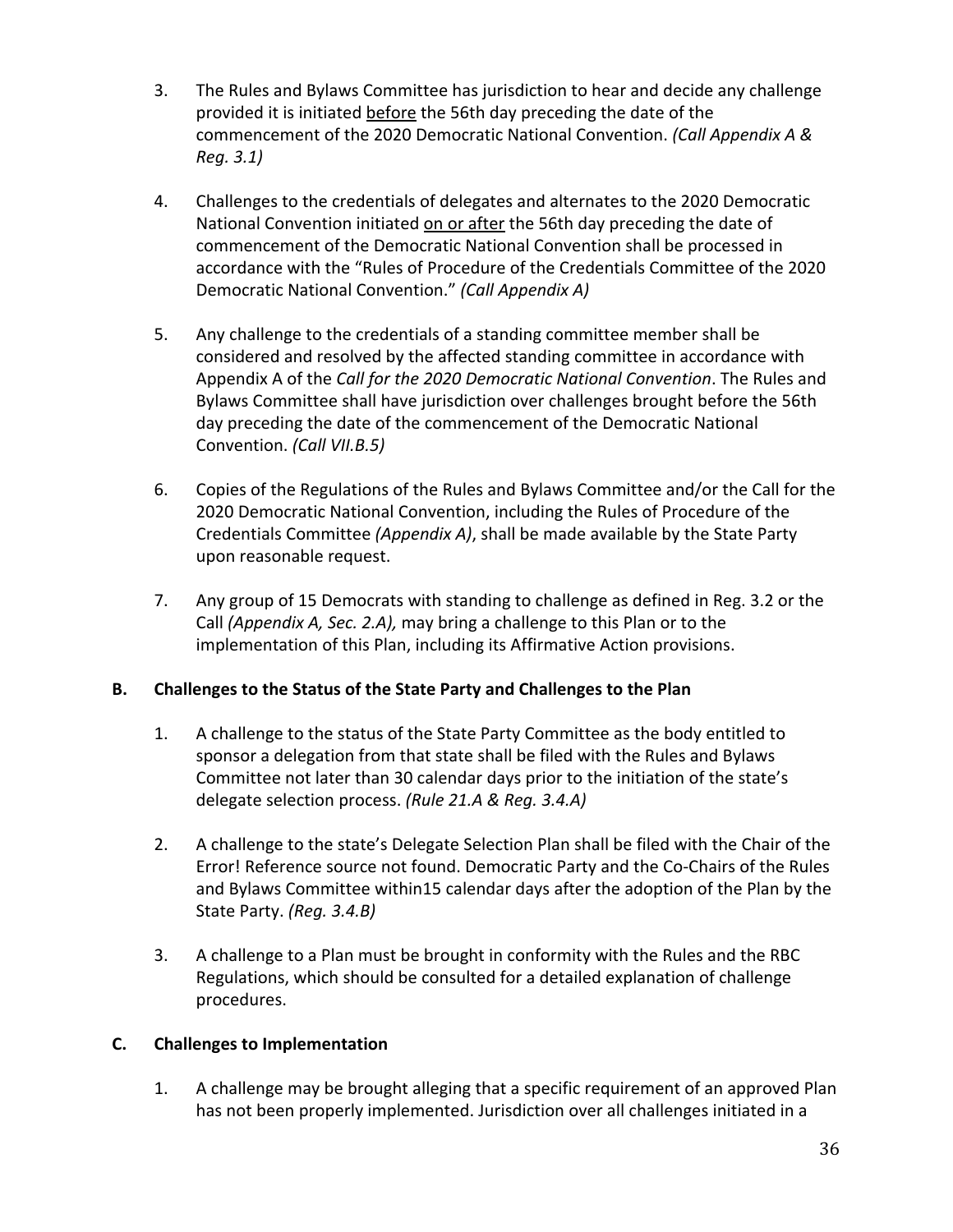timely fashion shall reside with either the Rules and Bylaws Committee or the Credentials Committee of the National Convention (See Section VII.A. above). However, the Rules and Bylaws Committee may provide advice, assistance or interpretations of the Delegate Selection Rules at any stage of the delegate selection process. *(Reg. 3.1.C)*

- 2. An implementation challenge brought before the Rules and Bylaws Committee is initiated by filing a written challenge with the State Party Committee and with the Rules and Bylaws Committee not later than 15 days after the alleged violation occurred. The State Party has 21 days to render a decision. Within 10 days of the decision, any party to the challenge may appeal it to the Rules and Bylaws Committee. If in fact, the State Party renders no decision, any party to the challenge may request the Rules and Bylaws Committee to process it. The request must be made within 10 days after expiration of the above 21-day period. *(Reg. 3.4.C, Reg. 3.4.E & Reg. 3.4.H)*
- 3. Performance under an approved Affirmative Action Plan and Outreach and Inclusion Program and composition of the convention delegation shall be considered relevant evidence in the challenge to any state delegation. If a State Party has adopted and implemented an approved affirmative action program, the State Party shall not be subject to challenge based solely on delegation composition or primary results. (Rule 6.B) The procedures are the same for challenges alleging failure to properly implement the Affirmative Action Plan and Outreach and Inclusion Programs of a Plan, except that such challenges must be filed not later than 30 days prior to the initiation of the state's delegate selection process. *(Reg. 3.4.C)*
- 4. Depending on the appropriate jurisdiction (see Section VIII.A. above), implementation challenges must be brought in conformity with the Regulations of the Rules and Bylaws Committee or the Rules of Procedure of the Credentials Committee, which should be consulted for a detailed explanation of challenge procedures.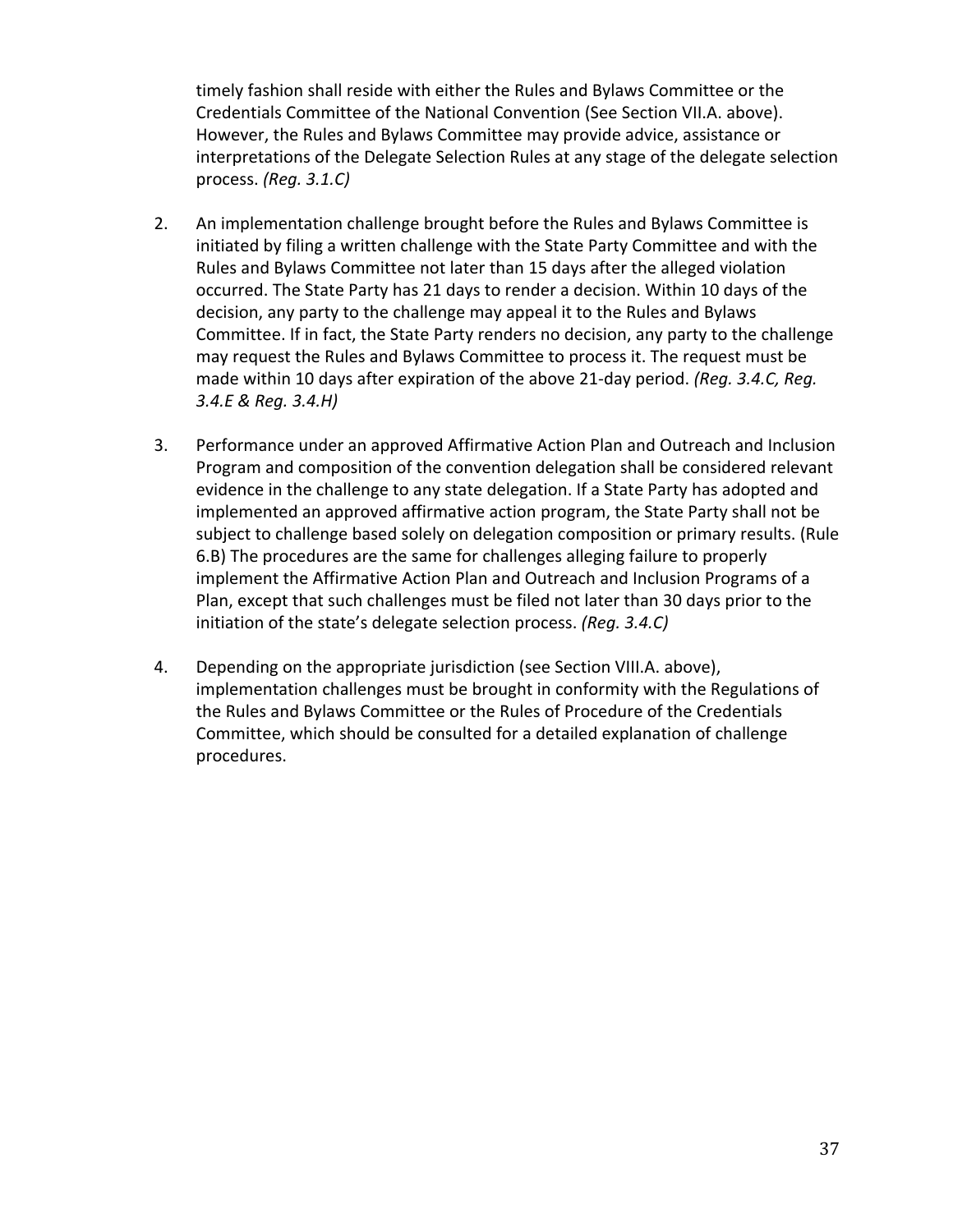## **Section X Summary of Plan**

## **A. Selection of Delegates and Alternates**

Arizona will use a proportional representation system based on the results of the Presidential Preference Election (Primary) apportioning its delegates to the 2020 Democratic National Convention.

The "first determining step" of Arizona's delegate selection process will occur on Tuesday, March 17, 2020, with a Presidential Preference Election (Primary).

Delegates and alternates will be selected as summarized on the following chart:

|                                                                     |                  | <b>Alternate</b><br>s | Date of                                      | <b>Selecting Body</b>                                                                                                                                                                                                                                                                                                                                   |
|---------------------------------------------------------------------|------------------|-----------------------|----------------------------------------------|---------------------------------------------------------------------------------------------------------------------------------------------------------------------------------------------------------------------------------------------------------------------------------------------------------------------------------------------------------|
| <b>Type</b>                                                         | <b>Delegates</b> |                       | <b>Selection</b>                             | <b>Filing Requirements and Deadlines</b>                                                                                                                                                                                                                                                                                                                |
| District-Level                                                      |                  |                       |                                              | Selecting Body: Precinct Committee Persons within<br>the congressional district where registered to vote                                                                                                                                                                                                                                                |
| <b>Delegates</b><br>District-Level<br>Alternates                    | 44               | $\Omega$              | 4/18/202<br>0                                | File statement of candidacy designating presidential<br>preference and sign pledge of support for the<br>presidential candidate and return to the state party by<br>5:00 p.m. on March 19, 2020.                                                                                                                                                        |
| <b>Automatic Party</b><br>Leader and Elected<br>Official Delegates* | 11               | n/a                   | n/a                                          | Automatic by virtue of respective public or Party office<br>as provided in Rule 9.A. of the 2020 Delegate Selection<br>Rules.                                                                                                                                                                                                                           |
|                                                                     |                  |                       |                                              | Selecting body: Arizona Democratic Party State<br>Committee                                                                                                                                                                                                                                                                                             |
| Pledged Party<br>Leaders and Elected<br>Officials (PLEOs)           | 9                | **                    | 5/16/202<br>0                                | Selected by a vote of the state committee persons<br>duly registered at the state committee. Statement of<br>candidacy for PLEO delegate and sign pledge of<br>support for the presidential candidate and return to<br>the State Party by 5:00 pm. on May 16th, 2020 to be<br>selected at our state convention by a quorum district<br>level delegates. |
|                                                                     |                  |                       |                                              | Selecting body: Arizona Democratic Party State<br>Committee                                                                                                                                                                                                                                                                                             |
| At-Large Delegates<br>At-Large Alternates                           | 14               | 6                     | 5/16/202<br>$\Omega$<br>5/16/202<br>$\Omega$ | Selected by a vote of the so be selected at our state<br>convention by a quorum district level delegates.<br>. Statement of candidacy for at-large delegate and sign<br>pledge of support for the presidential candidate and<br>return to the State Party by 5:00 p.m. on May 16th,<br>2020                                                             |
| <b>TOTAL Delegates</b><br>and Alternates                            | 78               | 6                     |                                              |                                                                                                                                                                                                                                                                                                                                                         |

Automatic Party Leader and Elected Official (PLEO) delegates includes the following categories, if applicable, who legally reside in the state: the Democratic National Committee Members, the Democratic President, the Democratic Vice President, all Democratic members of the U.S. House of Representatives and the U.S. Senate, the Democratic Governor, and any other Distinguished Party Leader as specified in Rule 9.A. of the *2020 Delegate Selection Rules*. The exact number of Automatic PLEO Delegates is subject to change due to possible deaths, resignations, elections or special elections.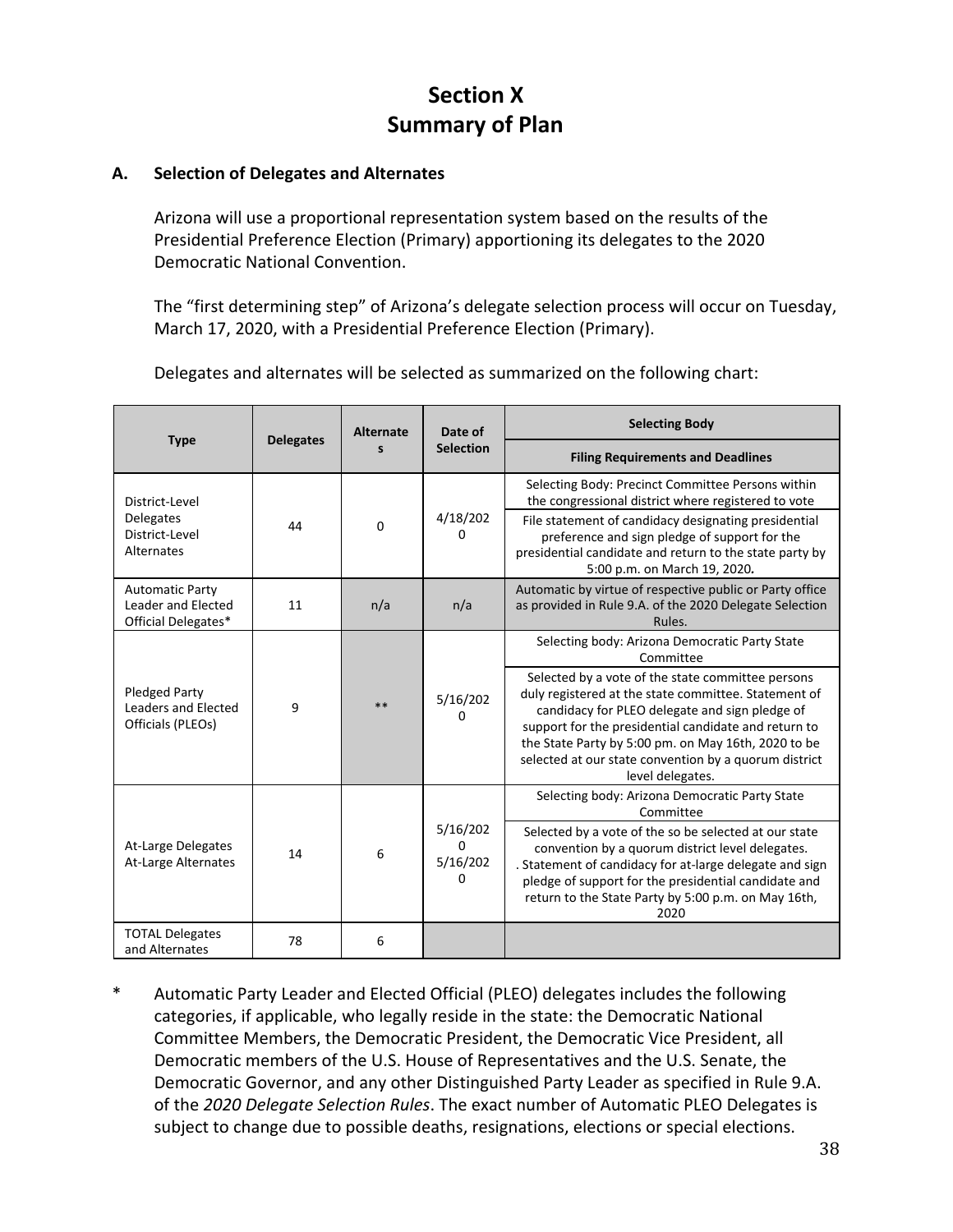## **B. Selection of Standing Committee Members (For the Credentials, Platform and Rules Committees)**

Standing committee members will be selected by the state's National Convention delegates as summarized below:

| <b>Members Per</b> | <b>Total</b>   | <b>Selection</b>        | <b>Filing Requirements and Deadlines</b>                                                                                                                                                                                                                                                                                                                   |
|--------------------|----------------|-------------------------|------------------------------------------------------------------------------------------------------------------------------------------------------------------------------------------------------------------------------------------------------------------------------------------------------------------------------------------------------------|
| <b>Committee</b>   | <b>Members</b> | Date                    |                                                                                                                                                                                                                                                                                                                                                            |
|                    | 9              | <i><b>5/16/2020</b></i> | Members are elected by a quorum of elected delegates.<br><b>Each Presidential candidate or that candidate's</b><br>authorized representative must submit to the State<br>Chair, by 5:00pm, or immediately after the election of<br>the at-large delegates on May 16, a minimum of 1 name<br>for each Standing Committee Slot awarded to that<br>candidate. |

#### **C. Selection of Delegation Chair and Convention Pages**

The Delegation Chair will be selected by the National Convention Delegates on May 16, 2020.

3 Convention Pages will be selected by the State Democratic Chair on May 16, 2020.

#### **D. Selection of Presidential Electors**

Eleven Presidential Electors will be selected by *Chair of the Arizona Democratic State Committee* and submitted to the Arizona Secretary of State's office no later than 5 p.m. Friday, September 4, 2020 on a nomination paper and affidavit of qualification prescribed by the Secretary of State ARS 16-344.

#### **E. Presidential Candidate Filing Deadline**

Presidential candidates must file by 5 p.m. December 9, 2019 with the Arizona Secretary of State to participate in the Presidential Preference Primary *(Rule 11.B & Rule 14.E)*

Presidential candidates must certify the name of their authorized representative(s) to the State Democratic Chair by *January 24, 2020*.

#### **F. Timetable**

| Date    | <b>Activity</b>                                                                                                                                                       |
|---------|-----------------------------------------------------------------------------------------------------------------------------------------------------------------------|
| 2019    |                                                                                                                                                                       |
| March 1 | Delegate Selection Affirmative Action Committee members are appointed by the State Chair. <i>[Note: This</i><br>appointment is required to be made by March 1, 2019.] |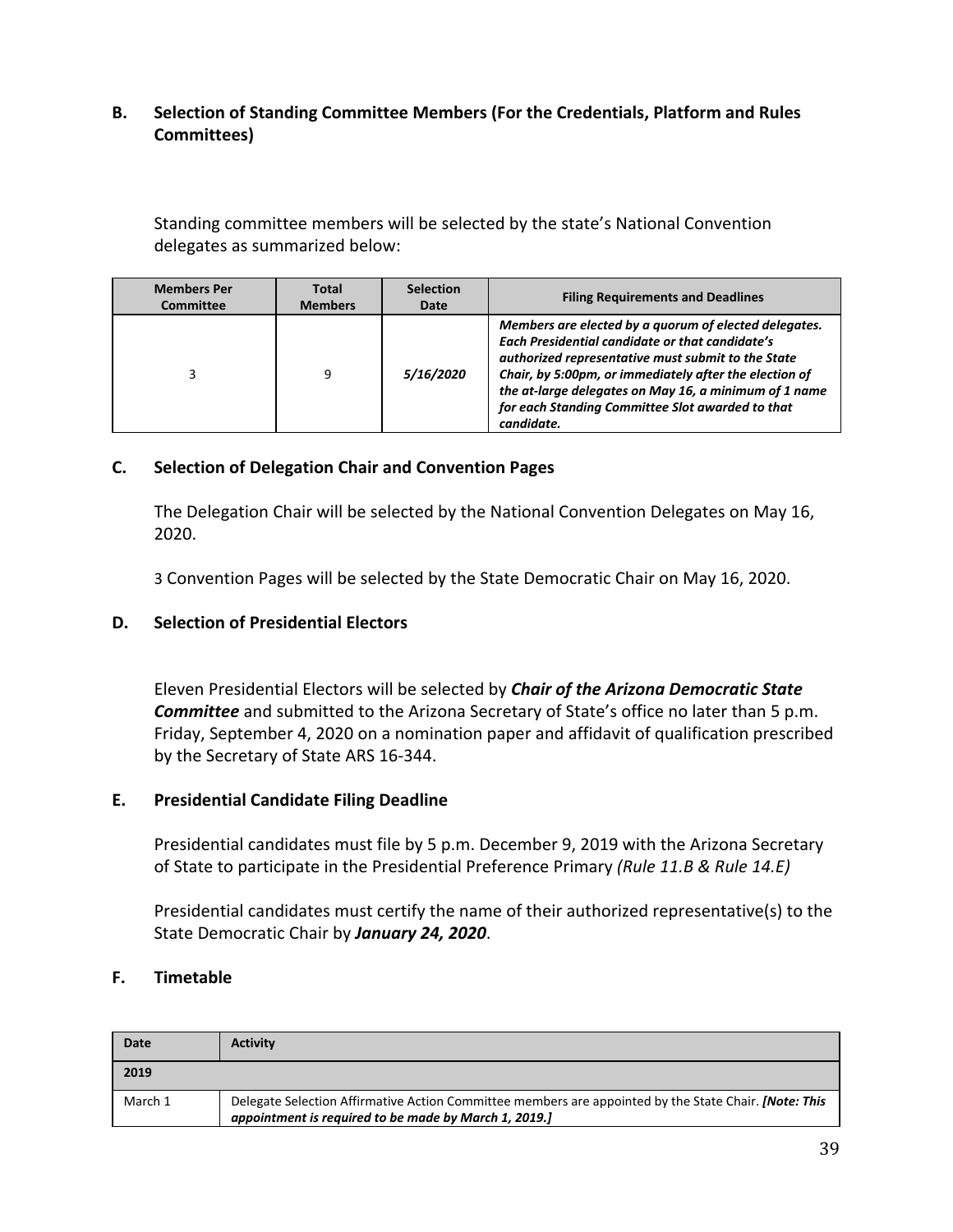| March 15    | List of Affirmative Action Committee members submitted to the DNC Rules and Bylaws Committee.                                                                                                                                                                                                                                                                                                |
|-------------|----------------------------------------------------------------------------------------------------------------------------------------------------------------------------------------------------------------------------------------------------------------------------------------------------------------------------------------------------------------------------------------------|
| February 25 | Affirmative Action Committee meets to draft proposed Delegate Selection and Affirmative Action Plans.                                                                                                                                                                                                                                                                                        |
| May 2       | Proposed Delegate Selection and Affirmative Action Plan and Outreach and Inclusion Program is<br>tentatively approved for public comment by State Party Committee.                                                                                                                                                                                                                           |
| May 3       | Public comments are solicited on the proposed Delegate Selection and Affirmative Action Plan and<br>Outreach and Inclusion Program. Press releases are mailed announcing the public comment period.                                                                                                                                                                                          |
| June 3      | Period for public comment on State Plan is concluded. Responses are compiled for review by the State<br>Party Committee.                                                                                                                                                                                                                                                                     |
| June 4      | State Party Committee reviews public comments and adopts revised Delegate Selection and Affirmative<br>Action Plan and Outreach and Inclusion Program for submission to DNC Rules and Bylaws Committee.<br>Press releases are mailed announcing the approval of the Plan.                                                                                                                    |
| June 4      | Delegate Selection and Affirmative Action Plan and Outreach and Inclusion Program is forwarded to the<br>DNC Rules and Bylaws Committee.                                                                                                                                                                                                                                                     |
| October 1   | The State Party begins implementation of the Affirmative Action Plan and Outreach and Inclusion<br>Program. Press kits, as described in the Affirmative Action Plan and Outreach and Inclusion Program, are<br>sent to all state media.                                                                                                                                                      |
| October 1   | Deadline for each announced presidential candidate to submit a statement specifying steps the<br>candidate will take to encourage full participation in the delegate selection process. (Individuals who<br>announce their candidacy after this date must provide this full participation statement to the State Party<br>not later than 30 days after their announcement.)                  |
| December 3  | Presidential candidate petition forms are available from the State Party Committee Headquarters.                                                                                                                                                                                                                                                                                             |
| December 9  | Presidential candidate deadline for filing the petition of candidacy with the Secretary of State and a copy<br>to the State Party.                                                                                                                                                                                                                                                           |
| 2020        |                                                                                                                                                                                                                                                                                                                                                                                              |
| January 6   | Delegate and alternate candidates may obtain the statement of candidacy and pledge of support forms<br>and filing instructions from State Party Committee Headquarters, in person, by mail, or from State<br>Party's web site at www.azdem. org.                                                                                                                                             |
| January 24  | Presidential candidate deadline for certifying the name(s) of their authorized representative(s) to the<br>State Party.                                                                                                                                                                                                                                                                      |
| March 19    | District-level delegate and alternate deadline for filing the statement of candidacy and pledge of support<br>forms with the State Party.                                                                                                                                                                                                                                                    |
| March 20    | The State Party provides a list of district-level delegate candidates to the respective Presidential<br>candidates.                                                                                                                                                                                                                                                                          |
| March 27    | Presidential candidates provide a list of approved district-level delegate and alternate candidates to the<br>State Party.                                                                                                                                                                                                                                                                   |
| February 21 | First date on which vote-by-mail ballots are mailed to voters.                                                                                                                                                                                                                                                                                                                               |
| February 21 | In-person voting begins for the Presidential preference primary.                                                                                                                                                                                                                                                                                                                             |
| March 17    | Presidential preference primary.                                                                                                                                                                                                                                                                                                                                                             |
| March 30    | Secretary of State certifies results of primary; district-level delegates and alternates are allocated<br>according to presidential preference.                                                                                                                                                                                                                                              |
| April 18    | District level delegate election                                                                                                                                                                                                                                                                                                                                                             |
| April 24    | Pledged PLEO and at-large delegate or alternate candidate deadline for filing the statement of<br>candidacy and pledge of support forms with the State Party.                                                                                                                                                                                                                                |
| April 28    | The State Party certifies elected district-level delegates to the Secretary of the Democratic National<br>Committee.                                                                                                                                                                                                                                                                         |
| May 1       | The State Party provides a list of PLEO and at-large delegate and alternate candidates to the respective<br>Presidential candidates.                                                                                                                                                                                                                                                         |
| May 8       | Presidential candidates provide an approved list of pledged PLEO delegate candidates to the State Party.                                                                                                                                                                                                                                                                                     |
| May 16      | State Convention convenes. Pledged PLEO delegates selected. Following selection of PLEO delegates,<br>presidential candidates provide an approved list of at-large delegate and alternate candidates to State<br>Party. State Convention selects at-large delegates and alternates. Presidential candidates submit lists of<br>candidates for standing committee members to the State Party. |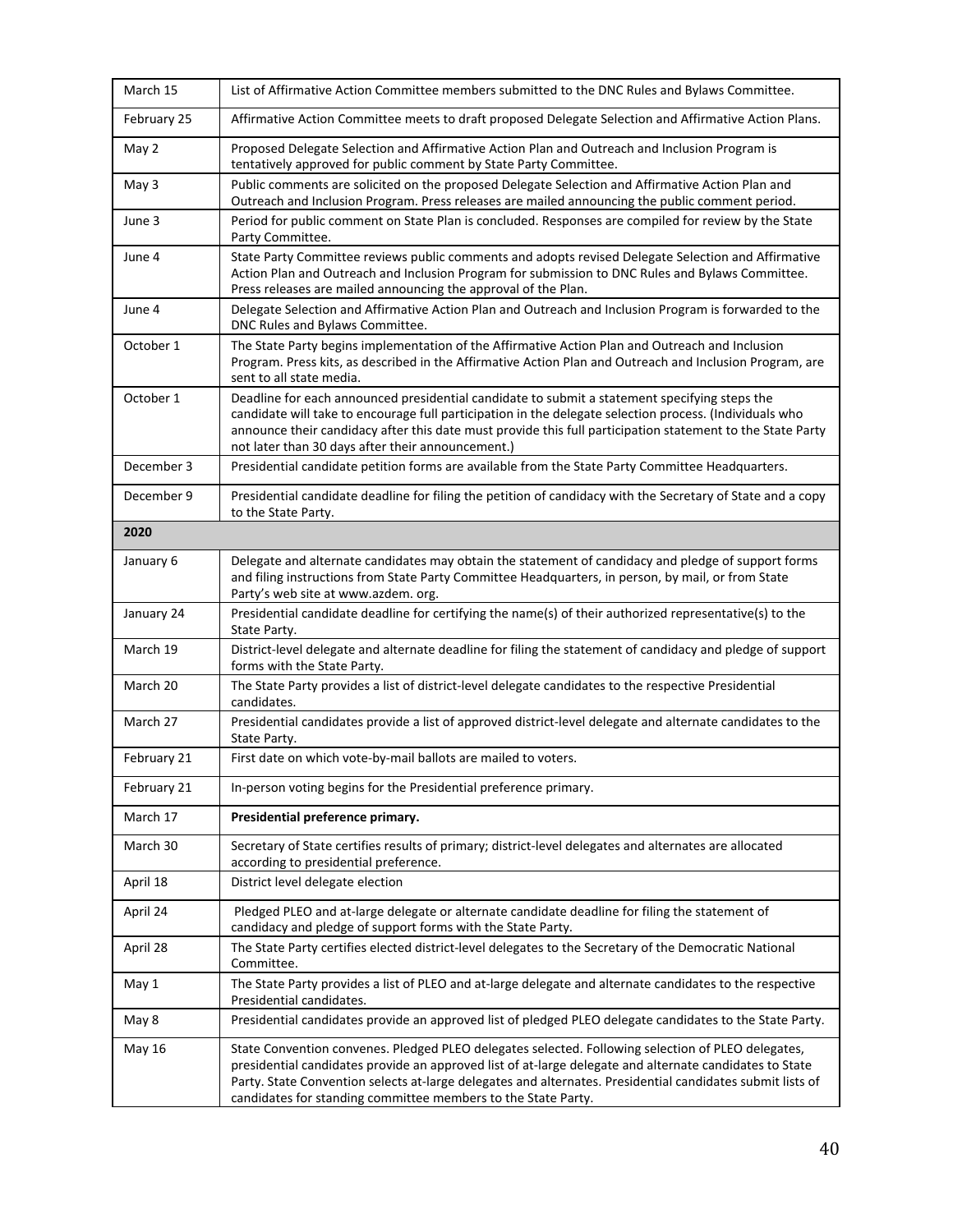| May 16        | National Convention delegation meeting. Delegates select National Convention Standing Committee<br>Members and Delegation Chair. State Chair names convention pages.                                                                                                               |
|---------------|------------------------------------------------------------------------------------------------------------------------------------------------------------------------------------------------------------------------------------------------------------------------------------|
| May 16        | Each Presidential candidate or that candidate's authorized representative must submit to the State<br>Chair, by 6:00 pm, or immediately after the election of the at-large delegates on May 16, a minimum of<br>1 name for each Standing Committee Slot awarded to that candidate. |
| May 20        | State Chair certifies the Standing Committee members, the delegation chair and the pages to the DNC<br>Secretary within 3 days of their election                                                                                                                                   |
| <b>May 26</b> | State Party certifies remainder of elected delegates and alternates (PLEOs and at-large), State Party<br>certifies in writing to the Secretary of the DNC the presidential preference of the state's Automatic<br>Delegates.                                                       |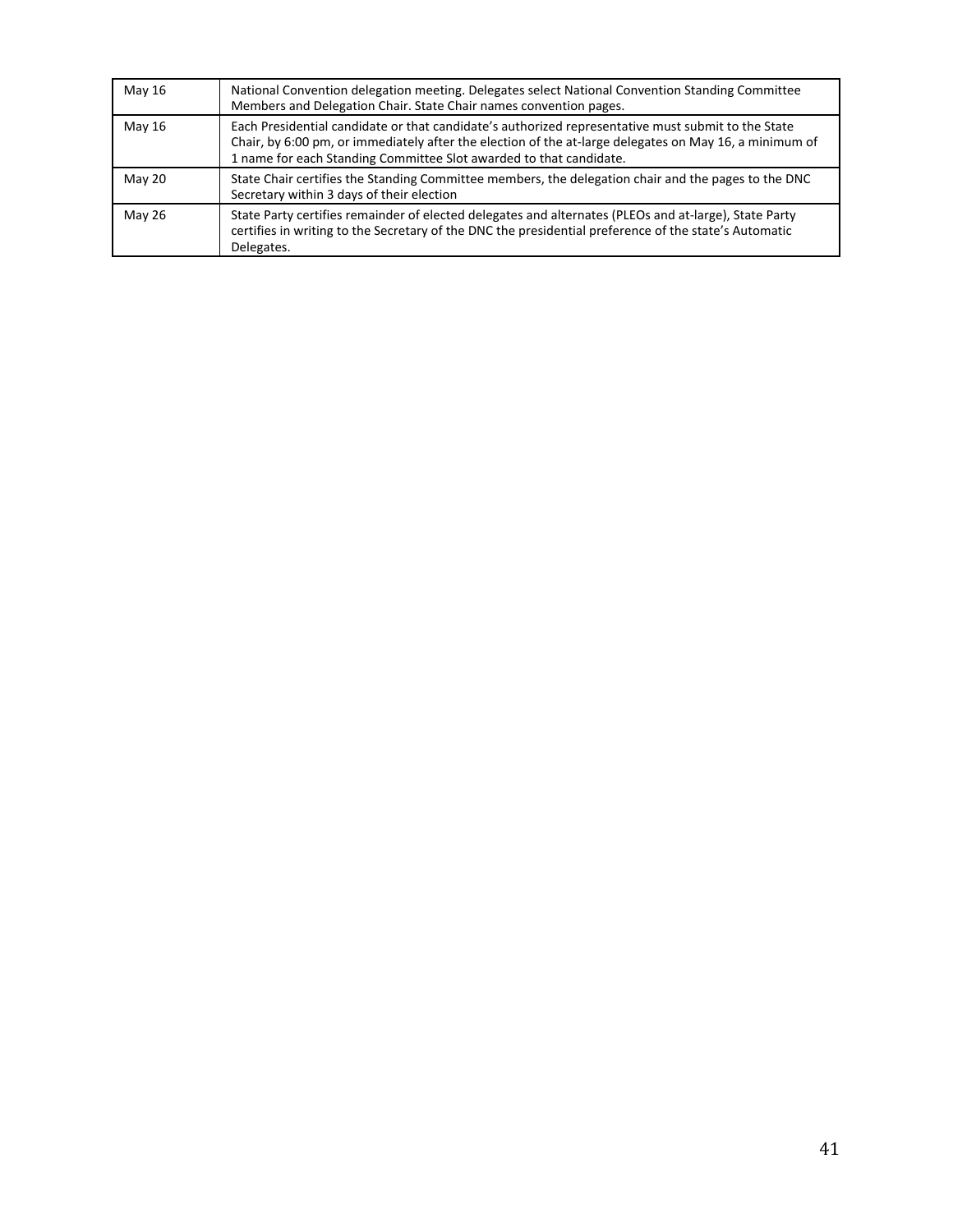## **ATTACHMENTS**

## **1. Affirmative Action Committee** *[to be submitted to RBC within 15 days after their appointment]*

a. **List of Affirmative Action Committee Members**

*[List the members of the Affirmative Action Committee and indicate relevant demographic data about each member (i.e. African American, Hispanic, Native American, Asian Americans and Pacific Islanders, gender, LGBTQ+, youth, people with disabilities, seniors, ethnics, labor, and any other applicable Democratic constituency group as set forth in the Introduction to the Affirmative Action Plan and Outreach and Inclusion Program).]*

b. **Statement from the State Chair confirming that the composition of the State Affirmative Action Committee complies with Rules 5.C, 6.A., and 7** and that the names, demographic data and contact information of members was submitted to the RBC 15 days after their appointment. *(Reg. 2.2.K)*

## *2. [As specified in Reg. 2.2, the following documentation must accompany the state's Delegate Selection Plan at the time it is formally submitted to the Rules and Bylaws Committee.]*

- a. **A summary** of the process for selecting delegates, alternates, standing committee members, the delegation chair and convention pages, and Presidential Electors, along with related deadlines. *[It is recommended that this information be incorporated as part of the state's Delegate Selection Plan - see Section X. of the Model Plan.] (Reg. 2.2.A)*
- b. **A timetable** reflecting all significant dates in the state's delegate selection process. *[It is recommended that this information be incorporated as part of the state's* **Delegate Selection Plan - see Section I. of the Model Plan.]** (Reg. 2.2.B)
- c. **A copy of the press release** distributed by the State Party Committee announcing its adoption of the Plan and summarizing the major components of the Plan. *(Reg. 2.2.D)*

#### d. **A statement from the State Democratic Chair certifying the following:**

- i. **The Plan** as submitted to the RBC was approved by the State Party Committee. *(Reg. 2.2.C)*
- ii. **The proposed Plan**, including all attachments and appendices, was placed on the State Party website during the 30-day public comment period. *(Reg. 2.2.E)*
- iii. **Compliance with Rule 1.C** which requires a 30-day public comment period prior to the adoption of the Plan by the State Party Committee, provided that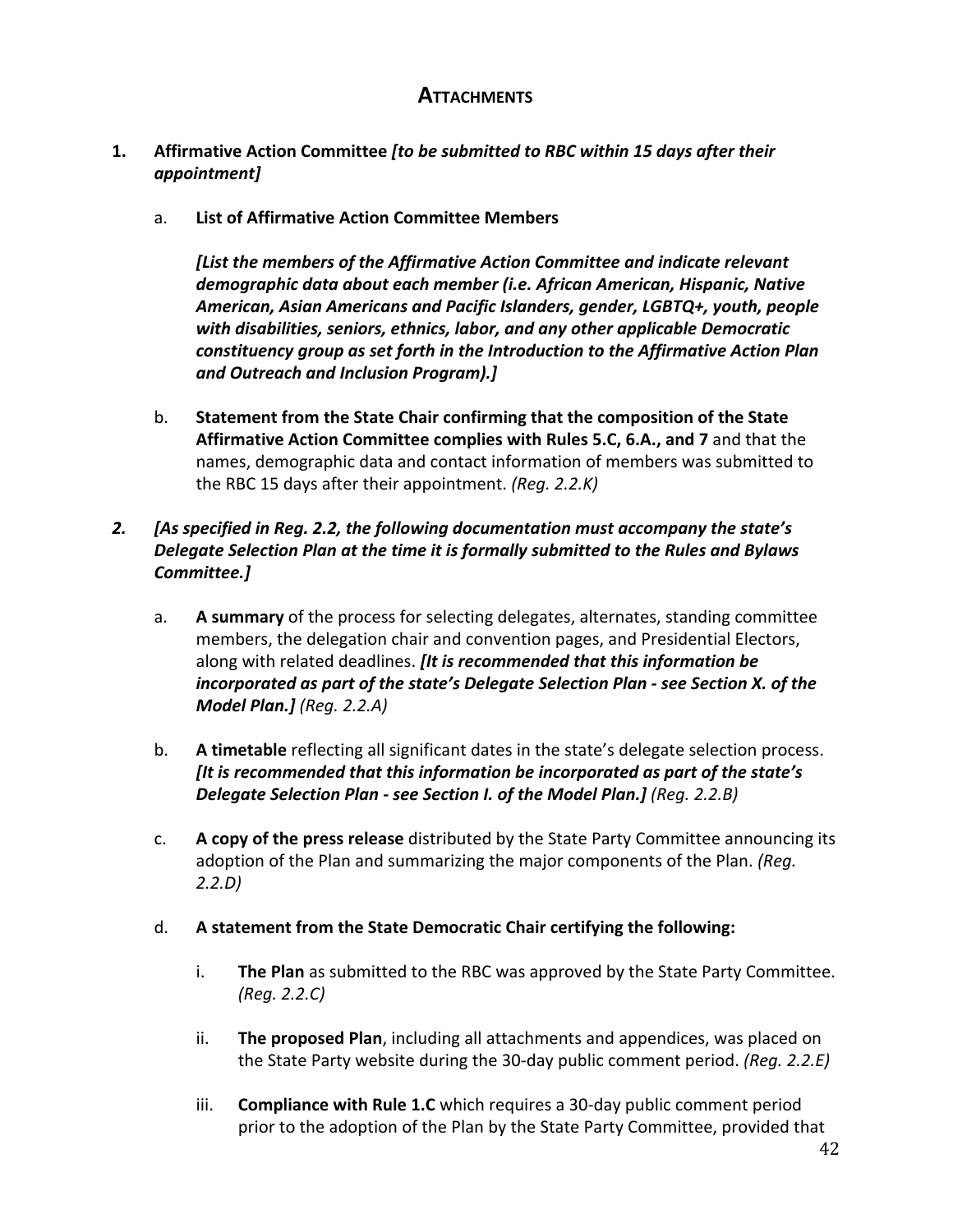the State Party has published specific guidance for the submission of public comments. *(Reg. 2.2.F)*

- e. A statement from the Chair of the Affirmative Action Committee certifying **compliance with Rule 6.F.,** which requires that the Affirmative Action Committee has reviewed the proposed Affirmative Action outreach plan, including any numerical goals established. *(Rule 6.F & Reg. 2.2.I)*
- f. **A copy of all written public and online comments** submitted through the process provided above about the Plan. *[Include information identifying each person and/or organization making the comment and where appropriate, a description of the person or group so represented, if such information has been provided or is available to the State Party.] (Rule 1.C & Reg. 2.2.G)*
- g. **A blank copy of forms** to be filed with the state and the State Party by delegate and alternate candidates. *(Rule 1.A.7, Rule 1.A.8 & Reg. 2.2.H)*
- h. **Copies of all state statutes and other relevant legal authority** reasonably related to:
	- i. the Delegate Selection Process *[For example, include any and all state statutory requirements related to: ballot access for presidential candidates; filing requirements for delegate and alternate candidates; timing of the presidential primary, caucuses, and/or the state convention; participation in the state's presidential primary or caucuses, including Party registration or enrollment provisions; and any other stipulations made by the state regarding the selection process or the role of National Convention delegates.] (Reg. 2.2.L)*
	- ii. The election of Presidential Electors *[i.e., state statutory requirements related to the selection of Presidential Electors, including whether the Electors are required to vote for the Party's nominee and how that is enforced.] (Call VIII)*
- i. A copy of all **presidential candidate qualifying forms** to be filed with the state and the State Party. *(Reg. 2.2.M)*
- j. A copy of the **State Delegate Selection Media Plan**, describing how the State Party will communicate information about the process to all available and appropriate sources, including social and specialty media directed toward Democratic constituency groups as described in the Affirmative Action Plan and Outreach and Inclusion Program.

## **3. [For Caucus States]**

a. Attach a copy of the **State Party's proposed budget** outlining State Party's financial plan and demonstrating the technical ability to successfully run the delegate selection process. *(Rule 2.K.2)*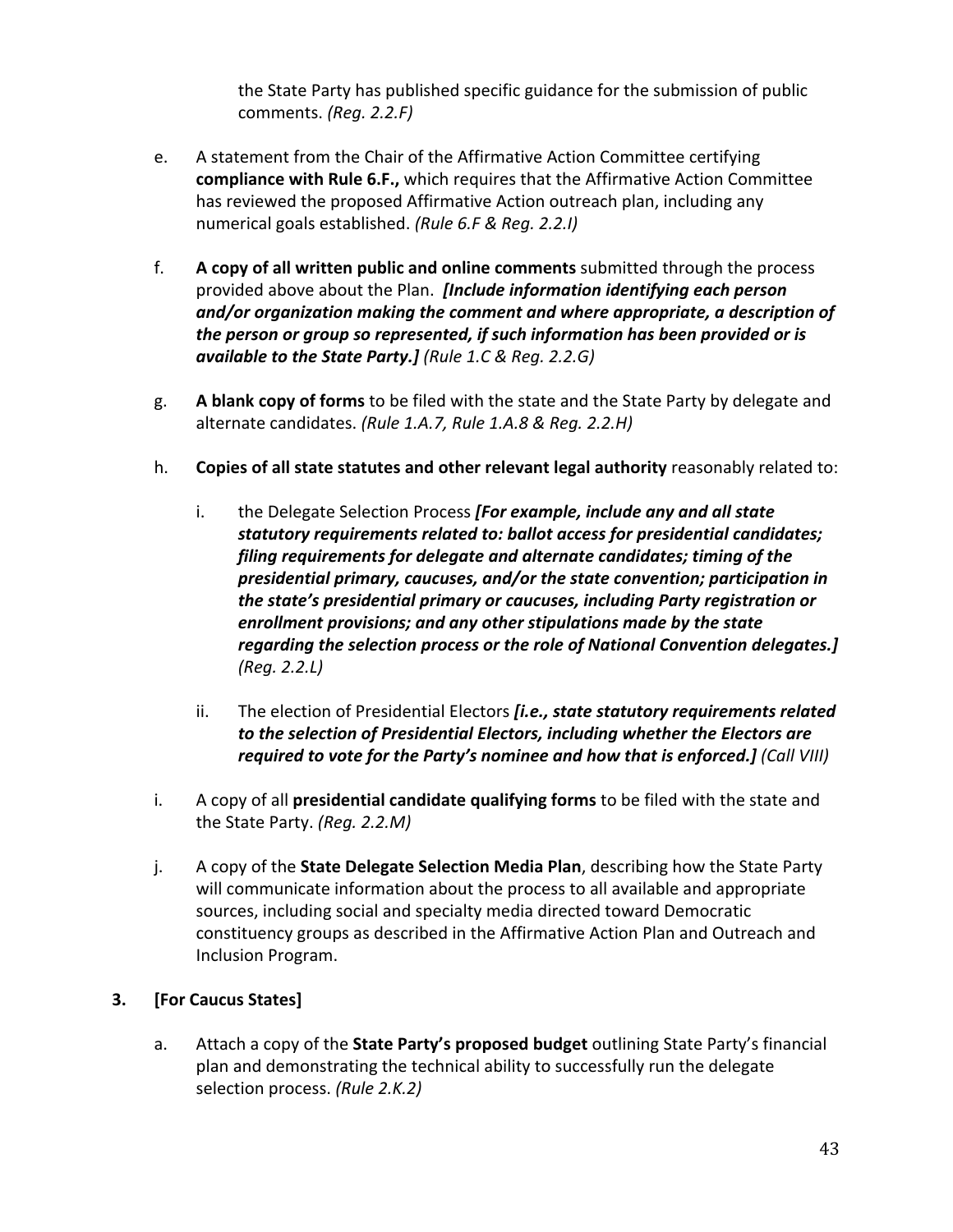b. Attach a copy of the **State Party's Caucus Plan** specifically describing how the caucuses will be implemented and how each level of the caucuses will be conducted.

## **XI. Addendum Mail-In Election**

#### **Arizona Democratic Party Delegate Selection Mail-In Amendment**

The Arizona Democratic Party will move from in-person to total mail-in ballots for congressional level delegate selection. We will use the highest vote total in each gender category to determine the winning delegate within each of the nine congressional districts.

1. A google form will be created that allows Precinct Committee Persons (PC) to verify the following information: Name, address where they are registered, and presidential candidate for whom they are pledged to.

2. Arizona Democratic Party staff will verify they are a current PC and their current congressional district.

3. A mail ballot will be sent to each PC that requests a ballot, based on the presidential candidate for whom each PC selected. PC's will only be sent one ballot.

4. Each ballot will contain the names of delegate candidates within that PC's congressional district based on their pledged presidential candidate choice.

5. Ballots will have clear instructions for the PC to make selections based on the approved amount of male, female and non-binary candidates.

6. PC`s must make their selections and return their ballot by mail to the Arizona Democratic Party Headquarters by Wednesday, **April 29th, 2020** (adjusted one week to accommodate US mail). No exceptions will be made, all ballots must be mailed to be considered valid. No scanning, faxing or in-person delivery accepted.

7. Counting: Ballots will be counted by Arizona Democratic party staff, Affirmative Action Moderator and representatives from each presidential campaign if they so choose, for transparency.

8. Elected Delegates will be announced by **May 4th, 2020** via the Arizona Democratic Party website.

Per Arizona Democratic Party-Approved Delegate Selection Plan, PLEO and At-Large Delegates will be elected by a caucus of district-level delegates elected in the above election process on May 16th, at our State Convention. In the event that the state convention is canceled, the following process will be adopted.